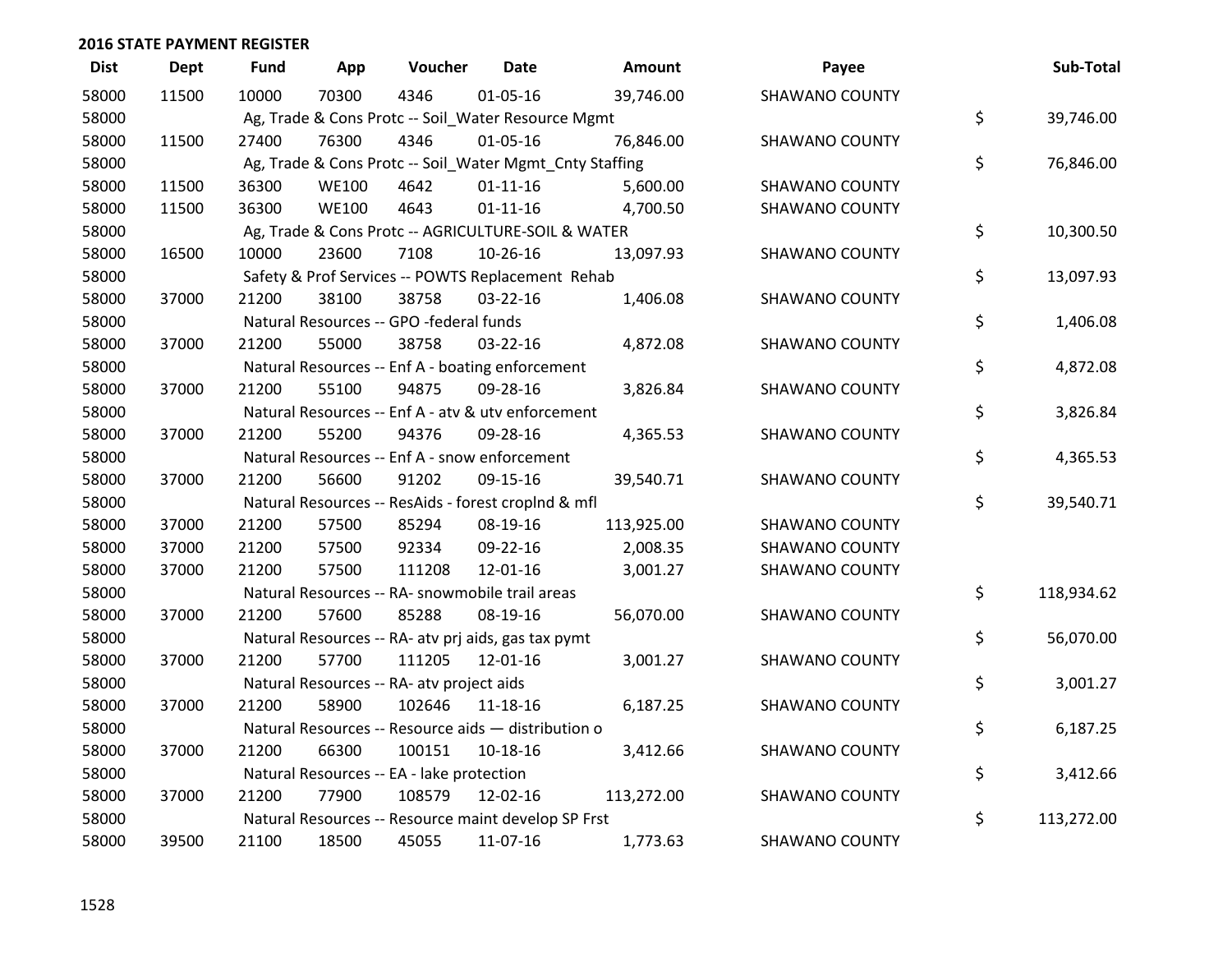| <b>Dist</b> | Dept  | Fund  | App   | Voucher                                       | <b>Date</b>                                   | Amount     | Payee                    | Sub-Total        |
|-------------|-------|-------|-------|-----------------------------------------------|-----------------------------------------------|------------|--------------------------|------------------|
| 58000       | 39500 | 21100 | 18500 | 59425                                         | 12-13-16                                      | 3,232.47   | <b>SHAWANO COUNTY</b>    |                  |
| 58000       | 39500 | 21100 | 18500 | 60569                                         | 12-12-16                                      | 2,931.91   | <b>SHAWANO COUNTY</b>    |                  |
| 58000       | 39500 | 21100 | 18500 | 60586                                         | 12-12-16                                      | 1,675.55   | <b>SHAWANO COUNTY</b>    |                  |
| 58000       | 39500 | 21100 | 18500 | 63868                                         | 12-22-16                                      | 1,809.74   | <b>SHAWANO COUNTY</b>    |                  |
| 58000       | 39500 | 21100 | 18500 | 63884                                         | 12-22-16                                      | 1,474.37   | <b>SHAWANO COUNTY</b>    |                  |
| 58000       |       |       |       | Transportation -- Hwy Sfty Loc Aid Ffd        |                                               |            |                          | \$<br>12,897.67  |
| 58000       | 39500 | 21100 | 19000 | 167                                           | 07-05-16                                      | 622,881.64 | <b>SHAWANO COUNTY</b>    |                  |
| 58000       | 39500 | 21100 | 19000 | 29121                                         | 10-03-16                                      | 311,440.84 | <b>SHAWANO COUNTY</b>    |                  |
| 58000       |       |       |       | Transportation -- Trans Aids To Co.-Sf        |                                               |            |                          | \$<br>934,322.48 |
| 58000       | 39500 | 21100 | 16800 | 88058                                         | 05-06-16                                      | 120,478.00 | <b>COUNTY OF SHAWANO</b> |                  |
| 58000       |       |       |       | Transportation -- Eldly&Disa Co/Aid Sf        |                                               |            |                          | \$<br>120,478.00 |
| 58000       | 39500 | 21100 | 18500 | 79429                                         | $04 - 18 - 16$                                | 2,632.54   | TREAS SHAWANO CO         |                  |
| 58000       | 39500 | 21100 | 18500 | 82632                                         | 05-23-16                                      | 5,229.88   | TREAS SHAWANO CO         |                  |
| 58000       | 39500 | 21100 | 18500 | 84698                                         | 06-16-16                                      | 1,274.89   | TREAS SHAWANO CO         |                  |
| 58000       | 39500 | 21100 | 18500 | 85381                                         | 06-22-16                                      | 5,253.26   | TREAS SHAWANO CO         |                  |
| 58000       | 39500 | 21100 | 18500 | 87598                                         | $07-14-16$                                    | 2,596.51   | TREAS SHAWANO CO         |                  |
| 58000       | 39500 | 21100 | 18500 | 87598                                         | $07 - 14 - 16$                                | 3,314.38   | TREAS SHAWANO CO         |                  |
| 58000       |       |       |       | Transportation -- Hwy Sfty Loc Aid Ffd        |                                               |            |                          | \$<br>20,301.46  |
| 58000       | 39500 | 21100 | 19000 | 74058                                         | $01 - 04 - 16$                                | 311,440.82 | <b>COUNTY OF SHAWANO</b> |                  |
| 58000       |       |       |       | Transportation -- Trans Aids To Co.-Sf        |                                               |            |                          | \$<br>311,440.82 |
| 58000       | 41000 | 10000 | 11600 | 92325                                         | 11-29-16                                      | 32,240.00  | <b>SHAWANO COUNTY</b>    |                  |
| 58000       |       |       |       | Corrections -- Reimbursing counties for proba |                                               |            |                          | \$<br>32,240.00  |
| 58000       | 41000 | 10000 | 30200 | 17897                                         | $01 - 04 - 16$                                | 1,597.50   | <b>SHAWANO COUNTY</b>    |                  |
| 58000       | 41000 | 10000 | 30200 | 20444                                         | $01-19-16$                                    | 1,421.29   | <b>SHAWANO COUNTY</b>    |                  |
| 58000       |       |       |       |                                               | Corrections -- Community intervention program |            |                          | \$<br>3,018.79   |
| 58000       | 41000 | 10000 | 31300 | 22163                                         | $01 - 22 - 16$                                | 21,978.46  | <b>SHAWANO COUNTY</b>    |                  |
| 58000       | 41000 | 10000 | 31300 | 28424                                         | $02 - 12 - 16$                                | 38,823.80  | <b>SHAWANO COUNTY</b>    |                  |
| 58000       | 41000 | 10000 | 31300 | 38839                                         | 03-28-16                                      | 67,748.36  | <b>SHAWANO COUNTY</b>    |                  |
| 58000       |       |       |       |                                               | Corrections -- Community youth and family aid |            |                          | \$<br>128,550.62 |
| 58000       | 43500 | 10000 | 10700 | 55347                                         | $07 - 01 - 16$                                | 62.03      | <b>SHAWANO COUNTY</b>    |                  |
| 58000       | 43500 | 10000 | 10700 | 57701                                         | 07-20-16                                      | 1,311.62   | <b>SHAWANO COUNTY</b>    |                  |
| 58000       | 43500 | 10000 | 10700 | 62113                                         | 07-29-16                                      | 113.82     | <b>SHAWANO COUNTY</b>    |                  |
| 58000       | 43500 | 10000 | 10700 | 71847                                         | 09-21-16                                      | 9.99       | <b>SHAWANO COUNTY</b>    |                  |
| 58000       | 43500 | 10000 | 10700 | 80731                                         | $10-13-16$                                    | 94.82      | <b>SHAWANO COUNTY</b>    |                  |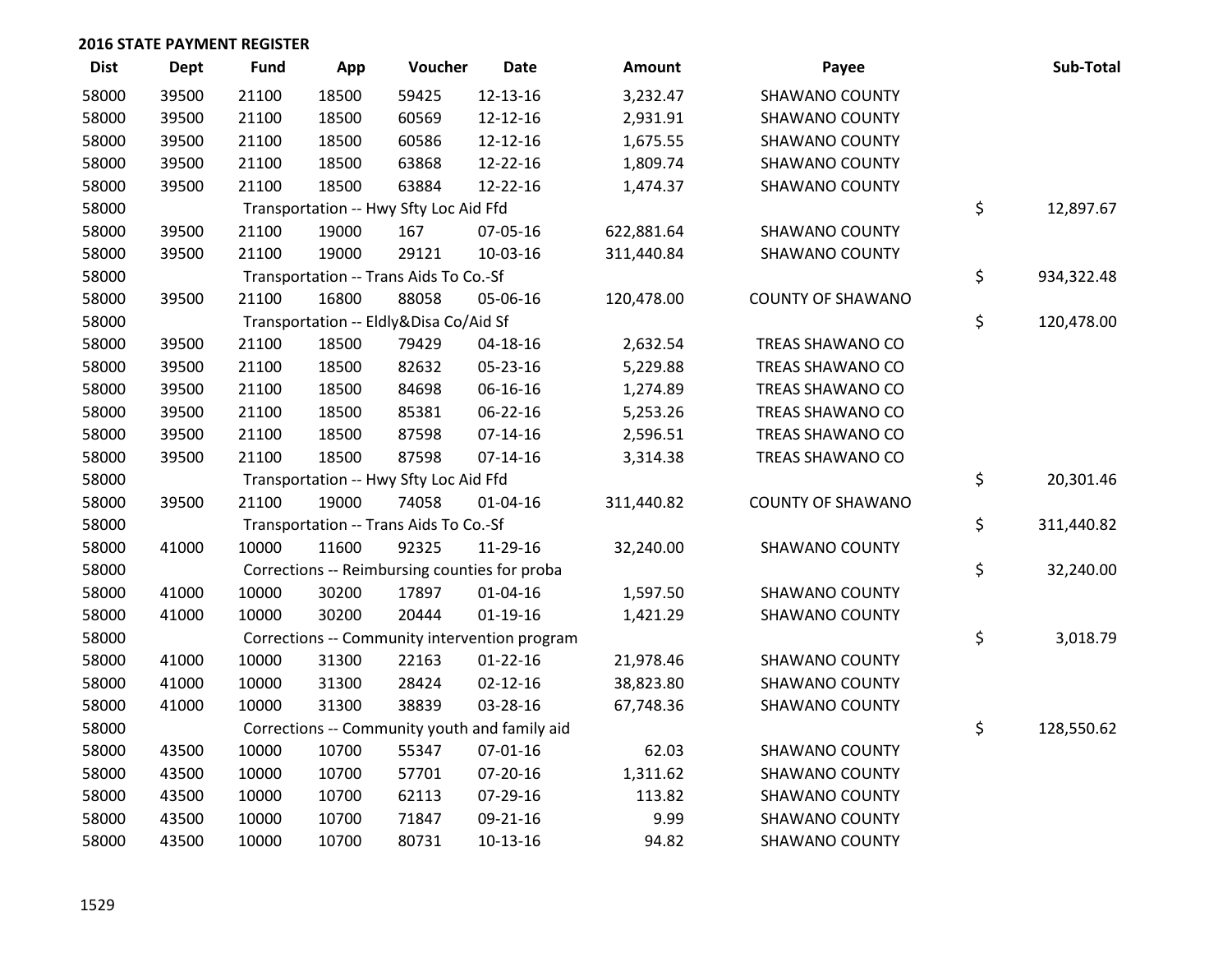| <b>Dist</b> | <b>Dept</b> | <b>Fund</b> | App   | Voucher                                           | <b>Date</b>    | Amount     | Payee                 | Sub-Total          |
|-------------|-------------|-------------|-------|---------------------------------------------------|----------------|------------|-----------------------|--------------------|
| 58000       | 43500       | 10000       | 10700 | 84590                                             | $11 - 14 - 16$ | 94.80      | <b>SHAWANO COUNTY</b> |                    |
| 58000       |             |             |       | Health Services -- Public health dispensaries and |                |            |                       | \$<br>1,687.08     |
| 58000       | 43500       | 10000       | 97500 | 24849                                             | 02-04-16       | 389.17     | <b>SHAWANO COUNTY</b> |                    |
| 58000       | 43500       | 10000       | 97500 | 25746                                             | 02-08-16       | 644.63     | <b>SHAWANO COUNTY</b> |                    |
| 58000       | 43500       | 10000       | 97500 | 39697                                             | $04 - 22 - 16$ | 449.84     | <b>SHAWANO COUNTY</b> |                    |
| 58000       | 43500       | 10000       | 97500 | 41563                                             | 04-25-16       | 109.30     | <b>SHAWANO COUNTY</b> |                    |
| 58000       | 43500       | 10000       | 97500 | 47856                                             | 05-25-16       | 779.30     | <b>SHAWANO COUNTY</b> |                    |
| 58000       | 43500       | 10000       | 97500 | 55981                                             | 06-28-16       | 779.30     | <b>SHAWANO COUNTY</b> |                    |
| 58000       |             |             |       | Health Services -- 975- GENERAL RCPT/CLRING       |                |            |                       | \$<br>3,151.54     |
| 58000       | 43500       | 10000       | 00000 | 90613                                             | $01 - 02 - 16$ | 35,122.00  | SHAWANO CO            |                    |
| 58000       | 43500       | 10000       | 00000 | 90614                                             | $01 - 04 - 16$ | 83,730.00  | SHAWANO CO            |                    |
| 58000       | 43500       | 10000       | 00000 | 90616                                             | $02 - 01 - 16$ | 104,408.00 | SHAWANO CO            |                    |
| 58000       | 43500       | 10000       | 00000 | 90618                                             | 03-01-16       | 396,330.00 | SHAWANO CO            |                    |
| 58000       | 43500       | 10000       | 00000 | 90622                                             | $04 - 01 - 16$ | 60,540.00  | SHAWANO CO            |                    |
| 58000       | 43500       | 10000       | 00000 | 90624                                             | 05-02-16       | 412,751.00 | SHAWANO CO            |                    |
| 58000       | 43500       | 10000       | 00000 | 90627                                             | 06-01-16       | 157,917.00 | SHAWANO CO            |                    |
| 58000       | 43500       | 10000       | 00000 | 90628                                             | 06-29-16       | 56,152.00  | SHAWANO CO            |                    |
| 58000       | 43500       | 10000       | 00000 | 90700                                             | $07 - 01 - 16$ | 111,759.00 | SHAWANO CO            |                    |
| 58000       | 43500       | 10000       | 00000 | 90701                                             | 08-01-16       | 121,630.00 | SHAWANO CO            |                    |
| 58000       | 43500       | 10000       | 00000 | 90702                                             | 09-01-16       | 144,930.00 | SHAWANO CO            |                    |
| 58000       | 43500       | 10000       | 00000 | 90704                                             | 10-01-16       | 145,987.00 | SHAWANO CO            |                    |
| 58000       | 43500       | 10000       | 00000 | 90705                                             | $11 - 01 - 16$ | 112,429.00 | SHAWANO CO            |                    |
| 58000       | 43500       | 10000       | 00000 | 90706                                             | 12-01-16       | 112,008.00 | SHAWANO CO            |                    |
| 58000       |             |             |       | Health Services -- State/Fed Aids                 |                |            |                       | \$<br>2,055,693.00 |
| 58000       | 45500       | 10000       | 22100 | 14348                                             | $07 - 22 - 16$ | 3,490.00   | <b>SHAWANO COUNTY</b> |                    |
| 58000       |             |             |       | Justice -- Crime laboratories, DNA                |                |            |                       | \$<br>3,490.00     |
| 58000       | 45500       | 10000       | 22600 | 5046                                              | $01 - 15 - 16$ | 29,827.00  | <b>SHAWANO COUNTY</b> |                    |
| 58000       |             |             |       | Justice -- County law enforcement service         |                |            |                       | \$<br>29,827.00    |
| 58000       | 45500       | 10000       | 23100 | 18954                                             | 11-08-16       | 9,440.00   | <b>SHAWANO COUNTY</b> |                    |
| 58000       |             |             |       | Justice -- Law enforcement train, local           |                |            |                       | \$<br>9,440.00     |
| 58000       | 45500       | 10000       | 24100 | 12673                                             | 06-16-16       | 1,171.57   | <b>SHAWANO COUNTY</b> |                    |
| 58000       |             |             |       | Justice -- Federal aid, state operations          |                |            |                       | \$<br>1,171.57     |
| 58000       | 45500       | 10000       | 26300 | 5050                                              | $01 - 15 - 16$ | 16,432.00  | <b>SHAWANO COUNTY</b> |                    |
| 58000       | 45500       | 10000       | 26300 | 5051                                              | $01 - 15 - 16$ | 36,602.00  | <b>SHAWANO COUNTY</b> |                    |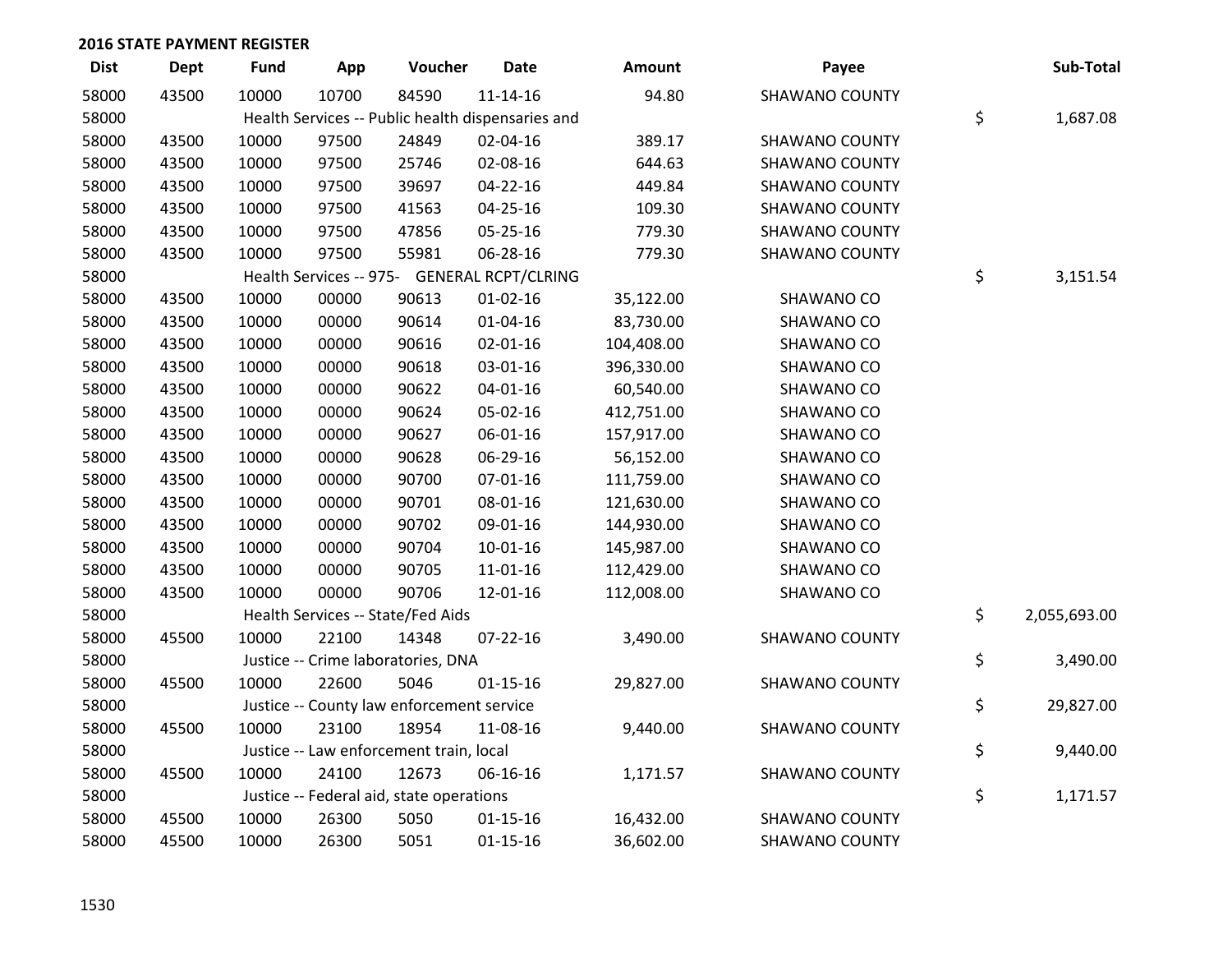| <b>Dist</b> | <b>Dept</b> | Fund  | App   | Voucher                                           | <b>Date</b>                                      | Amount    | Payee                 | Sub-Total       |
|-------------|-------------|-------|-------|---------------------------------------------------|--------------------------------------------------|-----------|-----------------------|-----------------|
| 58000       |             |       |       | Justice -- County-tribal programs, local          |                                                  |           |                       | \$<br>53,034.00 |
| 58000       | 45500       | 10000 | 28400 | 15439                                             | 08-16-16                                         | 286.70    | <b>SHAWANO COUNTY</b> |                 |
| 58000       | 45500       | 10000 | 28400 | 17535                                             | 10-06-16                                         | 3,876.49  | <b>SHAWANO COUNTY</b> |                 |
| 58000       | 45500       | 10000 | 28400 | 19566                                             | $11 - 17 - 16$                                   | 2,999.47  | <b>SHAWANO COUNTY</b> |                 |
| 58000       |             |       |       | Justice -- Internet Crimes Against Childr         |                                                  |           |                       | \$<br>7,162.66  |
| 58000       | 45500       | 10000 | 32100 | 15983                                             | 09-08-16                                         | 86.00     | <b>SHAWANO COUNTY</b> |                 |
| 58000       | 45500       | 10000 | 32100 | 18923                                             | 11-03-16                                         | 218.00    | <b>SHAWANO COUNTY</b> |                 |
| 58000       |             |       |       | Justice -- Gifts, grants and proceeds             |                                                  |           |                       | \$<br>304.00    |
| 58000       | 45500       | 10000 | 53200 | 7632                                              | 03-14-16                                         | 37,654.09 | <b>SHAWANO COUNTY</b> |                 |
| 58000       | 45500       | 10000 | 53200 | 14462                                             | $07 - 22 - 16$                                   | 31,309.74 | <b>SHAWANO COUNTY</b> |                 |
| 58000       |             |       |       | Justice -- Crime victim witness assist            |                                                  |           |                       | \$<br>68,963.83 |
| 58000       | 46500       | 10000 | 30800 | 17471                                             | 11-07-16                                         | 7,924.31  | <b>SHAWANO COUNTY</b> |                 |
| 58000       |             |       |       |                                                   | Military Affairs -- Emergency response equipment |           |                       | \$<br>7,924.31  |
| 58000       | 46500       | 10000 | 33700 | 12962                                             | 07-20-16                                         | 5,499.00  | <b>SHAWANO COUNTY</b> |                 |
| 58000       | 46500       | 10000 | 33700 | 18638                                             | 12-06-16                                         | 5,499.00  | <b>SHAWANO COUNTY</b> |                 |
| 58000       |             |       |       | Military Affairs -- Local emer planning grants    |                                                  |           |                       | \$<br>10,998.00 |
| 58000       | 46500       | 10000 | 34200 | 5073                                              | $01-27-16$                                       | 21,661.73 | <b>SHAWANO COUNTY</b> |                 |
| 58000       | 46500       | 10000 | 34200 | 5623                                              | 02-04-16                                         | 5,922.00  | <b>SHAWANO COUNTY</b> |                 |
| 58000       | 46500       | 10000 | 34200 | 9815                                              | 05-17-16                                         | 491.60    | <b>SHAWANO COUNTY</b> |                 |
| 58000       | 46500       | 10000 | 34200 | 10703                                             | 06-06-16                                         | 533.92    | <b>SHAWANO COUNTY</b> |                 |
| 58000       | 46500       | 10000 | 34200 | 12377                                             | 07-08-16                                         | 3,487.00  | <b>SHAWANO COUNTY</b> |                 |
| 58000       | 46500       | 10000 | 34200 | 12378                                             | 07-08-16                                         | 981.20    | <b>SHAWANO COUNTY</b> |                 |
| 58000       | 46500       | 10000 | 34200 | 13901                                             | 08-16-16                                         | 21,558.16 | <b>SHAWANO COUNTY</b> |                 |
| 58000       | 46500       | 10000 | 34200 | 13939                                             | 08-15-16                                         | 6,966.20  | <b>SHAWANO COUNTY</b> |                 |
| 58000       | 46500       | 10000 | 34200 | 18708                                             | 12-06-16                                         | 21,558.15 | <b>SHAWANO COUNTY</b> |                 |
| 58000       |             |       |       | Military Affairs -- Federal aid, local assistance |                                                  |           |                       | \$<br>83,159.96 |
| 58000       | 48500       | 15200 | 12700 | 7808                                              | 03-07-16                                         | 500.00    | <b>SHAWANO COUNTY</b> |                 |
| 58000       | 48500       | 15200 | 12700 | 14001                                             | 06-30-16                                         | 500.00    | <b>SHAWANO COUNTY</b> |                 |
| 58000       |             |       |       | Veterans Affairs -- Grants to counties            |                                                  |           |                       | \$<br>1,000.00  |
| 58000       | 48500       | 58200 | 26700 | 7808                                              | 03-07-16                                         | 2,250.00  | <b>SHAWANO COUNTY</b> |                 |
| 58000       | 48500       | 58200 | 26700 | 14001                                             | 06-30-16                                         | 2,250.00  | <b>SHAWANO COUNTY</b> |                 |
| 58000       | 48500       | 58300 | 37000 | 7808                                              | 03-07-16                                         | 2,250.00  | <b>SHAWANO COUNTY</b> |                 |
| 58000       | 48500       | 58300 | 37000 | 14001                                             | 06-30-16                                         | 2,250.00  | <b>SHAWANO COUNTY</b> |                 |
| 58000       |             |       |       | Veterans Affairs -- County grants                 |                                                  |           |                       | \$<br>9,000.00  |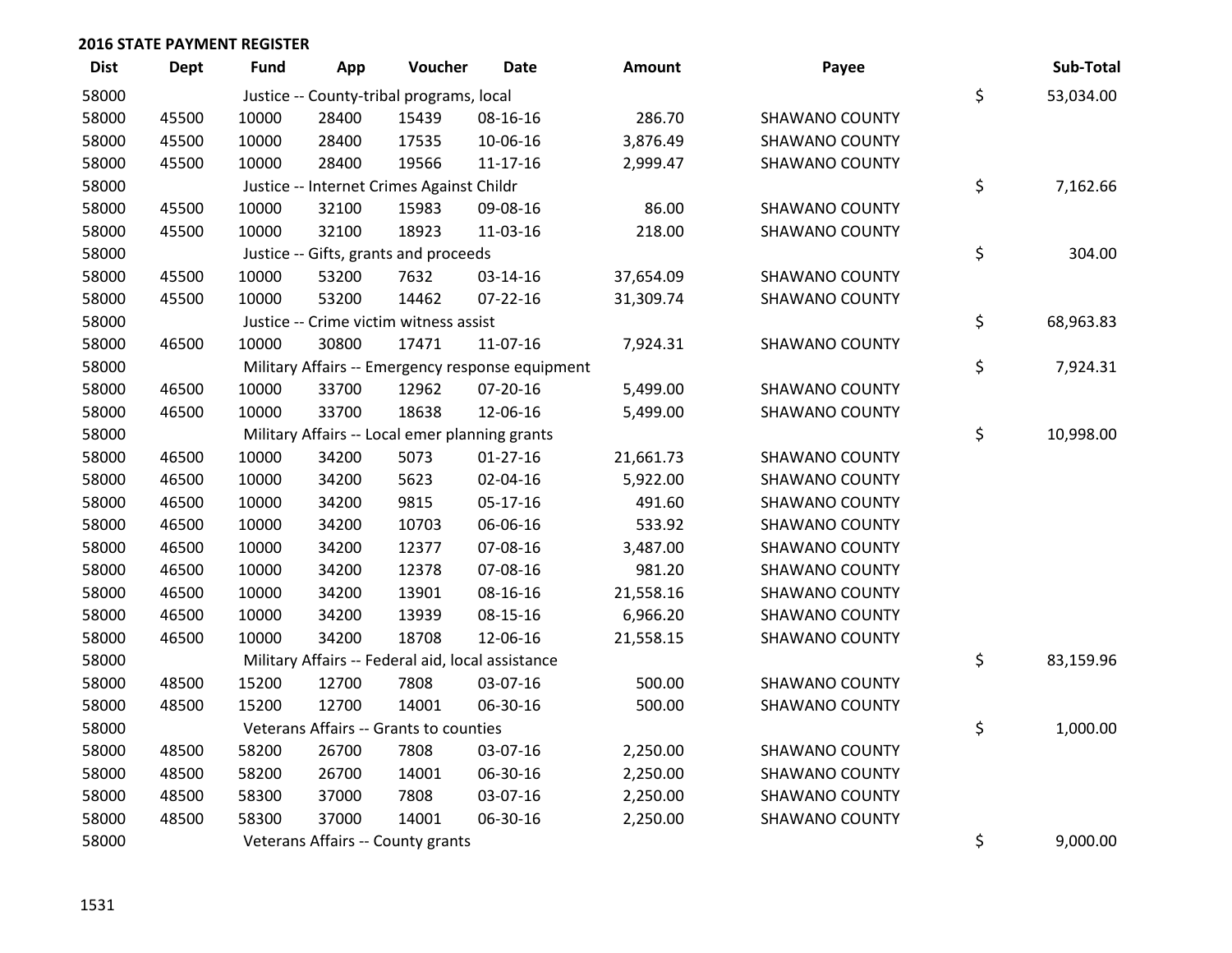| <b>Dist</b> | Dept  | <b>Fund</b> | App                    | Voucher                                         | <b>Date</b>    | Amount       | Payee                 | Sub-Total          |
|-------------|-------|-------------|------------------------|-------------------------------------------------|----------------|--------------|-----------------------|--------------------|
| 58000       | 50500 | 10000       | 15500                  | 9581                                            | $01 - 28 - 16$ | 9,480.43     | <b>SHAWANO COUNTY</b> |                    |
| 58000       | 50500 | 10000       | 15500                  | 19147                                           | 05-16-16       | 5,785.63     | <b>SHAWANO COUNTY</b> |                    |
| 58000       | 50500 | 10000       | 15500                  | 20744                                           | 05-31-16       | 428.08       | <b>SHAWANO COUNTY</b> |                    |
| 58000       | 50500 | 10000       | 15500                  | 24397                                           | $07-15-16$     | 399.61       | <b>SHAWANO COUNTY</b> |                    |
| 58000       | 50500 | 10000       | 15500                  | 26072                                           | 07-29-16       | 668.40       | <b>SHAWANO COUNTY</b> |                    |
| 58000       | 50500 | 10000       | 15500                  | 28789                                           | 08-30-16       | 549.55       | <b>SHAWANO COUNTY</b> |                    |
| 58000       | 50500 | 10000       | 15500                  | 32630                                           | $10-14-16$     | 347.15       | <b>SHAWANO COUNTY</b> |                    |
| 58000       | 50500 | 10000       | 15500                  | 33856                                           | 10-28-16       | 295.56       | <b>SHAWANO COUNTY</b> |                    |
| 58000       | 50500 | 10000       | 15500                  | 36182                                           | 11-29-16       | 12,142.66    | <b>SHAWANO COUNTY</b> |                    |
| 58000       | 50500 | 10000       | 15500                  | 38772                                           | 12-28-16       | 2,313.89     | <b>SHAWANO COUNTY</b> |                    |
| 58000       |       |             |                        | Administration -- Federal aid, local assistance |                |              |                       | \$<br>32,410.96    |
| 58000       | 50500 | 23500       | 37100                  | 9581                                            | $01 - 28 - 16$ | 1,851.09     | SHAWANO COUNTY        |                    |
| 58000       | 50500 | 23500       | 37100                  | 19147                                           | 05-16-16       | 6,197.05     | <b>SHAWANO COUNTY</b> |                    |
| 58000       | 50500 | 23500       | 37100                  | 20744                                           | 05-31-16       | 2,418.45     | <b>SHAWANO COUNTY</b> |                    |
| 58000       | 50500 | 23500       | 37100                  | 24397                                           | $07 - 15 - 16$ | 4,935.49     | <b>SHAWANO COUNTY</b> |                    |
| 58000       | 50500 | 23500       | 37100                  | 26072                                           | 07-29-16       | 3,892.34     | <b>SHAWANO COUNTY</b> |                    |
| 58000       | 50500 | 23500       | 37100                  | 28789                                           | 08-30-16       | 3,022.17     | <b>SHAWANO COUNTY</b> |                    |
| 58000       | 50500 | 23500       | 37100                  | 32630                                           | 10-14-16       | 4,322.83     | <b>SHAWANO COUNTY</b> |                    |
| 58000       | 50500 | 23500       | 37100                  | 33856                                           | 10-28-16       | 1,502.80     | <b>SHAWANO COUNTY</b> |                    |
| 58000       | 50500 | 23500       | 37100                  | 36182                                           | 11-29-16       | 253.47       | <b>SHAWANO COUNTY</b> |                    |
| 58000       | 50500 | 23500       | 37100                  | 38772                                           | 12-28-16       | 1,865.49     | <b>SHAWANO COUNTY</b> |                    |
| 58000       |       |             |                        | Administration -- Low-income assistance grants  |                |              |                       | \$<br>30,261.18    |
| 58000       | 50500 | 26900       | 16600                  | 13250                                           | 03-23-16       | 1,000.00     | <b>SHAWANO COUNTY</b> |                    |
| 58000       | 50500 | 26900       | 16600                  | 13448                                           | 03-24-16       | 38,232.00    | <b>SHAWANO COUNTY</b> |                    |
| 58000       | 50500 | 26900       | 16600                  | 18468                                           | 05-10-16       | 25,000.00    | <b>SHAWANO COUNTY</b> |                    |
| 58000       |       |             | Administration -- Land |                                                 |                |              |                       | \$<br>64,232.00    |
| 58000       | 83500 | 10000       | 10500                  | 6829                                            | 07-25-16       | 192,254.92   | <b>SHAWANO COUNTY</b> |                    |
| 58000       | 83500 | 10000       | 10500                  | 14353                                           | $11 - 21 - 16$ | 930,061.87   | <b>SHAWANO COUNTY</b> |                    |
| 58000       |       |             |                        | Revenue -- County and Municipal Aid             |                |              |                       | \$<br>1,122,316.79 |
| 58000       | 83500 | 10000       | 10900                  | 7250                                            | 07-25-16       | 24,106.00    | <b>SHAWANO COUNTY</b> |                    |
| 58000       |       |             |                        | Revenue -- State Aid, Tax Exempt Proprty        |                |              |                       | \$<br>24,106.00    |
| 58000       | 83500 | 10000       | 11000                  | 14353                                           | 11-21-16       | 171,634.09   | SHAWANO COUNTY        |                    |
| 58000       |       |             |                        | Revenue -- Public Utility Distribution          |                |              |                       | \$<br>171,634.09   |
| 58000       | 83500 | 10000       | 30200                  | 5105                                            | $07 - 25 - 16$ | 1,096,601.92 | <b>SHAWANO COUNTY</b> |                    |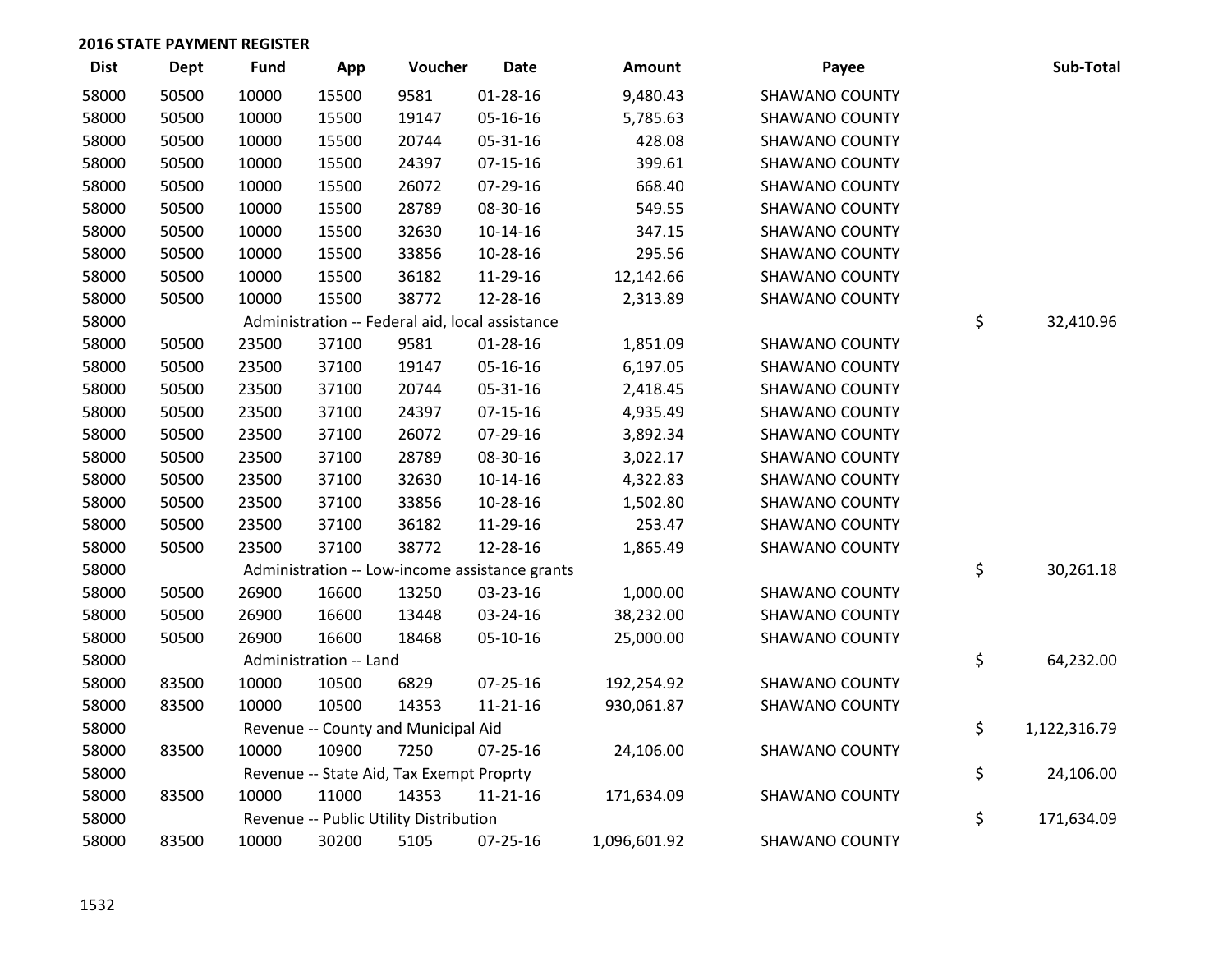| <b>Dist</b> | <b>Dept</b> | <b>Fund</b> | App                                  | Voucher                                             | <b>Date</b>    | Amount       | Payee                   | Sub-Total           |
|-------------|-------------|-------------|--------------------------------------|-----------------------------------------------------|----------------|--------------|-------------------------|---------------------|
| 58000       | 83500       | 10000       | 30200                                | 5249                                                | $07 - 25 - 16$ | 4,350,129.61 | <b>SHAWANO COUNTY</b>   |                     |
| 58000       |             |             |                                      | Revenue -- School Lvy Tx/First Dollar Cr            |                |              |                         | \$<br>5,446,731.53  |
| 58000       | 83500       | 52100       | 36300                                | 3508                                                | 03-29-16       | 1,020,992.84 | <b>SHAWANO COUNTY</b>   |                     |
| 58000       |             |             |                                      | Revenue -- Lottery & Gaming Credit                  |                |              |                         | \$<br>1,020,992.84  |
| 58000       |             |             | <b>District Total Appropriations</b> |                                                     |                |              |                         | \$<br>12,316,821.65 |
| 58002       | 16500       | 10000       | 22500                                | 4710                                                | 06-27-16       | 1,665.54     | TOWN OF ALMON           |                     |
| 58002       |             |             |                                      | Safety & Prof Services -- Fire dues distribution    |                |              |                         | \$<br>1,665.54      |
| 58002       | 37000       | 10000       | 50300                                | 28981                                               | $02 - 12 - 16$ | 618.90       | <b>TOWN OF ALMON</b>    |                     |
| 58002       | 37000       | 10000       | 50300                                | 28982                                               | $02 - 12 - 16$ | 464.86       | TOWN OF ALMON           |                     |
| 58002       |             |             |                                      | Natural Resources -- Aids in lieu of taxes - gener  |                |              |                         | \$<br>1,083.76      |
| 58002       | 37000       | 21200       | 16600                                | 63977                                               | 06-20-16       | 2,079.22     | TOWN OF ALMON           |                     |
| 58002       |             |             |                                      | Natural Resources -- Gen program ops-state funds-FR |                |              |                         | \$<br>2,079.22      |
| 58002       | 37000       | 21200       | 57100                                | 63977                                               | 06-20-16       | 1,035.52     | TOWN OF ALMON           |                     |
| 58002       |             |             |                                      | Natural Resources -- ResAids - cnty forst, cl & mfl |                |              |                         | \$<br>1,035.52      |
| 58002       | 37000       | 21200       | 57900                                | 45873                                               | $04 - 21 - 16$ | 6.37         | <b>TOWN OF ALMON</b>    |                     |
| 58002       |             |             |                                      | Natural Resources -- Aids in lieu of taxes - sum s  |                |              |                         | \$<br>6.37          |
| 58002       | 37000       | 21200       | 58900                                | 102647                                              | 11-18-16       | 2,435.95     | <b>TOWN OF ALMON</b>    |                     |
| 58002       |             |             |                                      | Natural Resources -- Resource aids - distribution o |                |              |                         | \$<br>2,435.95      |
| 58002       | 37000       | 27400       | 67000                                | 56386                                               | 05-27-16       | 622.35       | TOWN OF ALMON           |                     |
| 58002       |             |             |                                      | Natural Resources -- Fin asst for responsible units |                |              |                         | \$<br>622.35        |
| 58002       | 39500       | 21100       | 19100                                | 1645                                                | 07-05-16       | 26,825.86    | TOWN OF ALMON           |                     |
| 58002       | 39500       | 21100       | 19100                                | 30717                                               | $10-03-16$     | 26,825.88    | <b>TOWN OF ALMON</b>    |                     |
| 58002       | 39500       | 21100       | 19100                                | 77464                                               | $01 - 04 - 16$ | 26,825.86    | TOWN OF ALMON           |                     |
| 58002       | 39500       | 21100       | 19100                                | 85464                                               | 04-04-16       | 26,825.86    | TOWN OF ALMON           |                     |
| 58002       |             |             |                                      | Transportation -- Trns Aids To Mnc.-Sf              |                |              |                         | \$<br>107,303.46    |
| 58002       | 83500       | 10000       | 10500                                | 6793                                                | $07 - 25 - 16$ | 4,118.75     | <b>TOWN OF ALMON</b>    |                     |
| 58002       | 83500       | 10000       | 10500                                | 14317                                               | $11 - 21 - 16$ | 23,284.83    | <b>TOWN OF ALMON</b>    |                     |
| 58002       |             |             |                                      | Revenue -- County and Municipal Aid                 |                |              |                         | \$<br>27,403.58     |
| 58002       | 83500       | 10000       | 10900                                | 8629                                                | $07 - 25 - 16$ | 1.00         | <b>TOWN OF ALMON</b>    |                     |
| 58002       |             |             |                                      | Revenue -- State Aid, Tax Exempt Proprty            |                |              |                         | \$<br>1.00          |
| 58002       | 83500       | 10000       | 11000                                | 14317                                               | $11 - 21 - 16$ | 57.75        | <b>TOWN OF ALMON</b>    |                     |
| 58002       |             |             |                                      | Revenue -- Public Utility Distribution              |                |              |                         | \$<br>57.75         |
| 58002       |             |             | <b>District Total Appropriations</b> |                                                     |                |              |                         | \$<br>143,694.50    |
| 58004       | 16500       | 10000       | 22500                                | 4711                                                | 06-27-16       | 5,189.28     | <b>TOWN OF ANGELICA</b> |                     |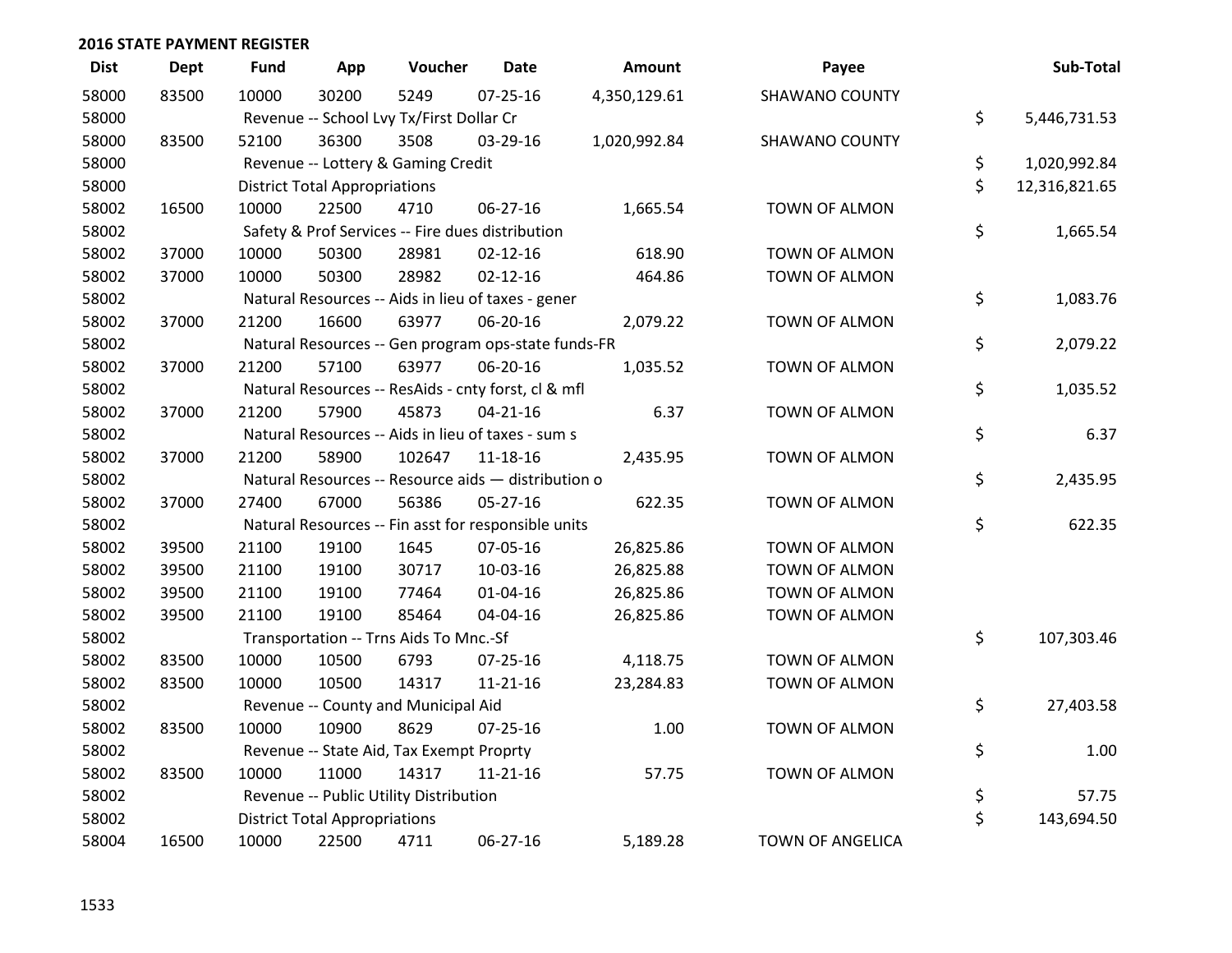| <b>Dist</b> | Dept  | Fund  | App                                  | Voucher                                             | Date           | Amount    | Payee                   | Sub-Total        |
|-------------|-------|-------|--------------------------------------|-----------------------------------------------------|----------------|-----------|-------------------------|------------------|
| 58004       |       |       |                                      | Safety & Prof Services -- Fire dues distribution    |                |           |                         | \$<br>5,189.28   |
| 58004       | 37000 | 10000 | 50300                                | 30590                                               | 02-17-16       | 723.13    | TOWN OF ANGELICA        |                  |
| 58004       |       |       |                                      | Natural Resources -- Aids in lieu of taxes - gener  |                |           |                         | \$<br>723.13     |
| 58004       | 37000 | 21200 | 16600                                | 63978                                               | 06-20-16       | 341.24    | TOWN OF ANGELICA        |                  |
| 58004       |       |       |                                      | Natural Resources -- Gen program ops-state funds-FR |                |           |                         | \$<br>341.24     |
| 58004       | 37000 | 21200 | 57100                                | 63978                                               | 06-20-16       | 162.11    | TOWN OF ANGELICA        |                  |
| 58004       |       |       |                                      | Natural Resources -- ResAids - cnty forst, cl & mfl |                |           |                         | \$<br>162.11     |
| 58004       | 37000 | 27400 | 67000                                | 56161                                               | 05-27-16       | 6,177.61  | TOWN OF ANGELICA        |                  |
| 58004       |       |       |                                      | Natural Resources -- Fin asst for responsible units |                |           |                         | \$<br>6,177.61   |
| 58004       | 39500 | 21100 | 19100                                | 1646                                                | 07-05-16       | 33,497.92 | <b>TOWN OF ANGELICA</b> |                  |
| 58004       | 39500 | 21100 | 19100                                | 30718                                               | 10-03-16       | 33,497.94 | <b>TOWN OF ANGELICA</b> |                  |
| 58004       | 39500 | 21100 | 19100                                | 77465                                               | $01 - 04 - 16$ | 33,497.92 | <b>TOWN OF ANGELICA</b> |                  |
| 58004       | 39500 | 21100 | 19100                                | 85465                                               | 04-04-16       | 33,497.92 | <b>TOWN OF ANGELICA</b> |                  |
| 58004       |       |       |                                      | Transportation -- Trns Aids To Mnc.-Sf              |                |           |                         | \$<br>133,991.70 |
| 58004       | 83500 | 10000 | 10500                                | 6794                                                | $07 - 25 - 16$ | 8,752.67  | TOWN OF ANGELICA        |                  |
| 58004       | 83500 | 10000 | 10500                                | 14318                                               | 11-21-16       | 48,143.86 | TOWN OF ANGELICA        |                  |
| 58004       |       |       |                                      | Revenue -- County and Municipal Aid                 |                |           |                         | \$<br>56,896.53  |
| 58004       | 83500 | 10000 | 10900                                | 8630                                                | $07 - 25 - 16$ | 227.00    | TOWN OF ANGELICA        |                  |
| 58004       |       |       |                                      | Revenue -- State Aid, Tax Exempt Proprty            |                |           |                         | \$<br>227.00     |
| 58004       | 83500 | 10000 | 11000                                | 14318                                               | 11-21-16       | 1,371.22  | TOWN OF ANGELICA        |                  |
| 58004       |       |       |                                      | Revenue -- Public Utility Distribution              |                |           |                         | \$<br>1,371.22   |
| 58004       |       |       | <b>District Total Appropriations</b> |                                                     |                |           |                         | \$<br>205,079.82 |
| 58006       | 16500 | 10000 | 22500                                | 4712                                                | 06-27-16       | 1,358.91  | <b>TOWN OF ANIWA</b>    |                  |
| 58006       |       |       |                                      | Safety & Prof Services -- Fire dues distribution    |                |           |                         | \$<br>1,358.91   |
| 58006       | 37000 | 10000 | 50300                                | 30668                                               | $02 - 17 - 16$ | 334.01    | <b>TOWN OF ANIWA</b>    |                  |
| 58006       | 37000 | 10000 | 50300                                | 46082                                               | $04 - 21 - 16$ | 52.42     | <b>TOWN OF ANIWA</b>    |                  |
| 58006       |       |       |                                      | Natural Resources -- Aids in lieu of taxes - gener  |                |           |                         | \$<br>386.43     |
| 58006       | 37000 | 21200 | 16600                                | 63979                                               | 06-20-16       | 2,486.69  | <b>TOWN OF ANIWA</b>    |                  |
| 58006       |       |       |                                      | Natural Resources -- Gen program ops-state funds-FR |                |           |                         | \$<br>2,486.69   |
| 58006       | 37000 | 21200 | 57100                                | 63979                                               | 06-20-16       | 1,145.99  | <b>TOWN OF ANIWA</b>    |                  |
| 58006       |       |       |                                      | Natural Resources -- ResAids - cnty forst, cl & mfl |                |           |                         | \$<br>1,145.99   |
| 58006       | 37000 | 21200 | 58900                                | 102648                                              | 11-18-16       | 1,252.81  | <b>TOWN OF ANIWA</b>    |                  |
| 58006       |       |       |                                      | Natural Resources -- Resource aids - distribution o |                |           |                         | \$<br>1,252.81   |
| 58006       | 39500 | 21100 | 19100                                | 1647                                                | 07-05-16       | 21,331.87 | TOWN OF ANIWA           |                  |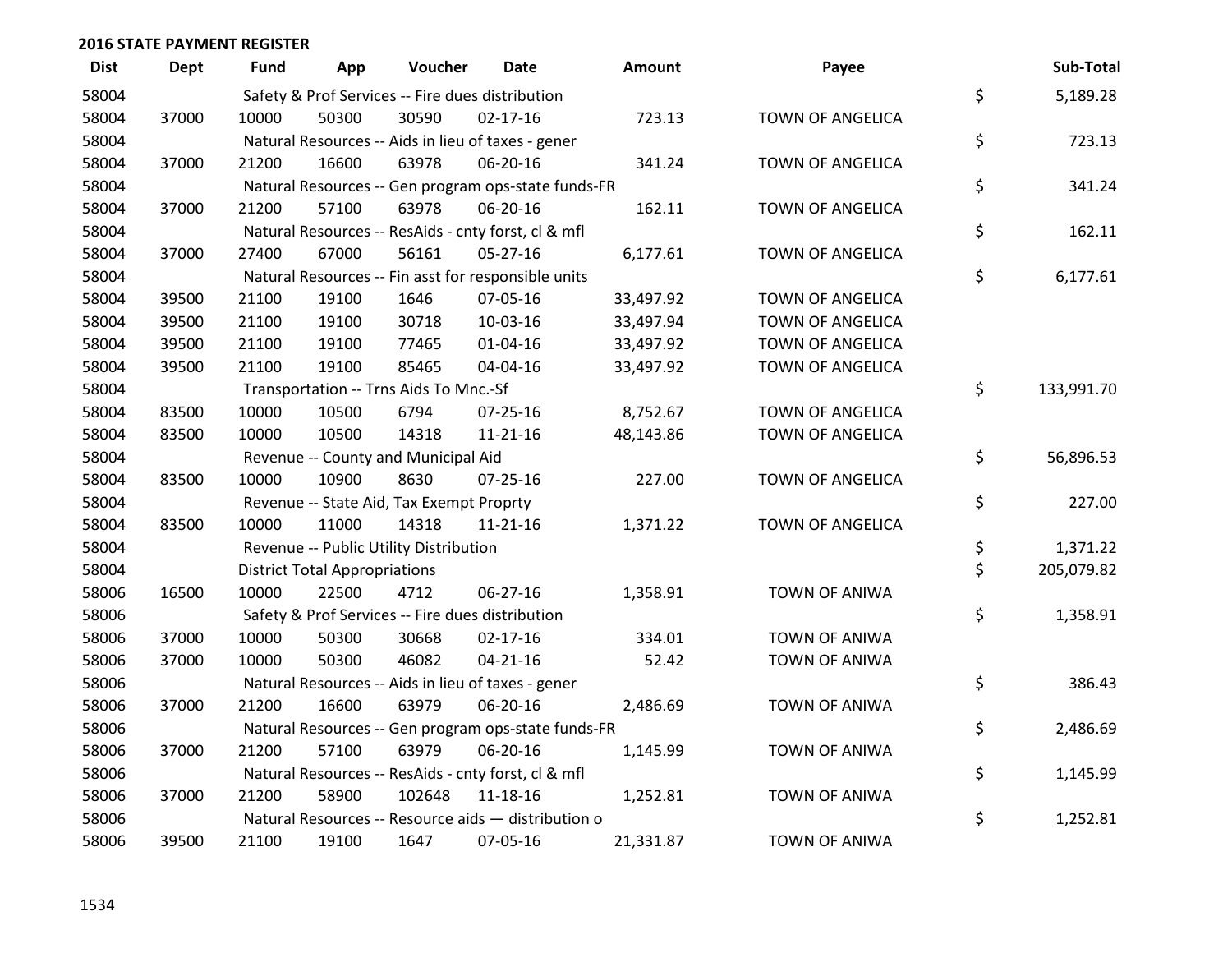| <b>Dist</b> | <b>Dept</b> | <b>Fund</b> | App                                  | Voucher                                  | <b>Date</b>                                         | <b>Amount</b> | Payee                   | Sub-Total        |
|-------------|-------------|-------------|--------------------------------------|------------------------------------------|-----------------------------------------------------|---------------|-------------------------|------------------|
| 58006       | 39500       | 21100       | 19100                                | 30719                                    | 10-03-16                                            | 21,331.89     | <b>TOWN OF ANIWA</b>    |                  |
| 58006       | 39500       | 21100       | 19100                                | 77466                                    | 01-04-16                                            | 21,331.87     | <b>TOWN OF ANIWA</b>    |                  |
| 58006       | 39500       | 21100       | 19100                                | 85466                                    | 04-04-16                                            | 21,331.87     | <b>TOWN OF ANIWA</b>    |                  |
| 58006       |             |             |                                      | Transportation -- Trns Aids To Mnc.-Sf   |                                                     |               |                         | \$<br>85,327.50  |
| 58006       | 83500       | 10000       | 10500                                | 6795                                     | $07 - 25 - 16$                                      | 6,653.02      | <b>TOWN OF ANIWA</b>    |                  |
| 58006       | 83500       | 10000       | 10500                                | 14319                                    | $11 - 21 - 16$                                      | 37,700.43     | <b>TOWN OF ANIWA</b>    |                  |
| 58006       |             |             |                                      | Revenue -- County and Municipal Aid      |                                                     |               |                         | \$<br>44,353.45  |
| 58006       | 83500       | 10000       | 10900                                | 8631                                     | 07-25-16                                            | 13.00         | <b>TOWN OF ANIWA</b>    |                  |
| 58006       |             |             |                                      | Revenue -- State Aid, Tax Exempt Proprty |                                                     |               |                         | \$<br>13.00      |
| 58006       |             |             | <b>District Total Appropriations</b> |                                          |                                                     |               |                         | \$<br>136,324.78 |
| 58008       | 16500       | 10000       | 22500                                | 4713                                     | 06-27-16                                            | 260.38        | TOWN OF BARTELME        |                  |
| 58008       |             |             |                                      |                                          | Safety & Prof Services -- Fire dues distribution    |               |                         | \$<br>260.38     |
| 58008       | 37000       | 10000       | 50300                                | 28976                                    | $02 - 12 - 16$                                      | 569.03        | TOWN OF BARTELME        |                  |
| 58008       | 37000       | 10000       | 50300                                | 45865                                    | $04 - 21 - 16$                                      | 21.00         | <b>TOWN OF BARTELME</b> |                  |
| 58008       |             |             |                                      |                                          | Natural Resources -- Aids in lieu of taxes - gener  |               |                         | \$<br>590.03     |
| 58008       | 37000       | 21200       | 16600                                | 63980                                    | 06-20-16                                            | 1,315.74      | TOWN OF BARTELME        |                  |
| 58008       |             |             |                                      |                                          | Natural Resources -- Gen program ops-state funds-FR |               |                         | \$<br>1,315.74   |
| 58008       | 37000       | 21200       | 57100                                | 63980                                    | 06-20-16                                            | 998.43        | <b>TOWN OF BARTELME</b> |                  |
| 58008       |             |             |                                      |                                          | Natural Resources -- ResAids - cnty forst, cl & mfl |               |                         | \$<br>998.43     |
| 58008       | 37000       | 21200       | 58900                                | 102649                                   | 11-18-16                                            | 2,090.46      | TOWN OF BARTELME        |                  |
| 58008       |             |             |                                      |                                          | Natural Resources -- Resource aids - distribution o |               |                         | \$<br>2,090.46   |
| 58008       | 39500       | 21100       | 19100                                | 1648                                     | 07-05-16                                            | 10,685.20     | TOWN OF BARTELME        |                  |
| 58008       | 39500       | 21100       | 19100                                | 30720                                    | 10-03-16                                            | 10,685.22     | <b>TOWN OF BARTELME</b> |                  |
| 58008       | 39500       | 21100       | 19100                                | 77467                                    | $01 - 04 - 16$                                      | 10,685.20     | <b>TOWN OF BARTELME</b> |                  |
| 58008       | 39500       | 21100       | 19100                                | 85467                                    | 04-04-16                                            | 10,685.20     | TOWN OF BARTELME        |                  |
| 58008       |             |             |                                      | Transportation -- Trns Aids To Mnc.-Sf   |                                                     |               |                         | \$<br>42,740.82  |
| 58008       | 83500       | 10000       | 10500                                | 6796                                     | $07 - 25 - 16$                                      | 8,601.64      | <b>TOWN OF BARTELME</b> |                  |
| 58008       | 83500       | 10000       | 10500                                | 14320                                    | $11 - 21 - 16$                                      | 48,742.60     | <b>TOWN OF BARTELME</b> |                  |
| 58008       |             |             |                                      | Revenue -- County and Municipal Aid      |                                                     |               |                         | \$<br>57,344.24  |
| 58008       |             |             | <b>District Total Appropriations</b> |                                          |                                                     |               |                         | \$<br>105,340.10 |
| 58010       | 16500       | 10000       | 22500                                | 4714                                     | 06-27-16                                            | 7,204.48      | TOWN OF BELLE PLAINE    |                  |
| 58010       |             |             |                                      |                                          | Safety & Prof Services -- Fire dues distribution    |               |                         | \$<br>7,204.48   |
| 58010       | 37000       | 21200       | 16600                                | 63981                                    | 06-20-16                                            | 1,118.25      | TOWN OF BELLE PLAINE    |                  |
| 58010       |             |             |                                      |                                          | Natural Resources -- Gen program ops-state funds-FR |               |                         | \$<br>1,118.25   |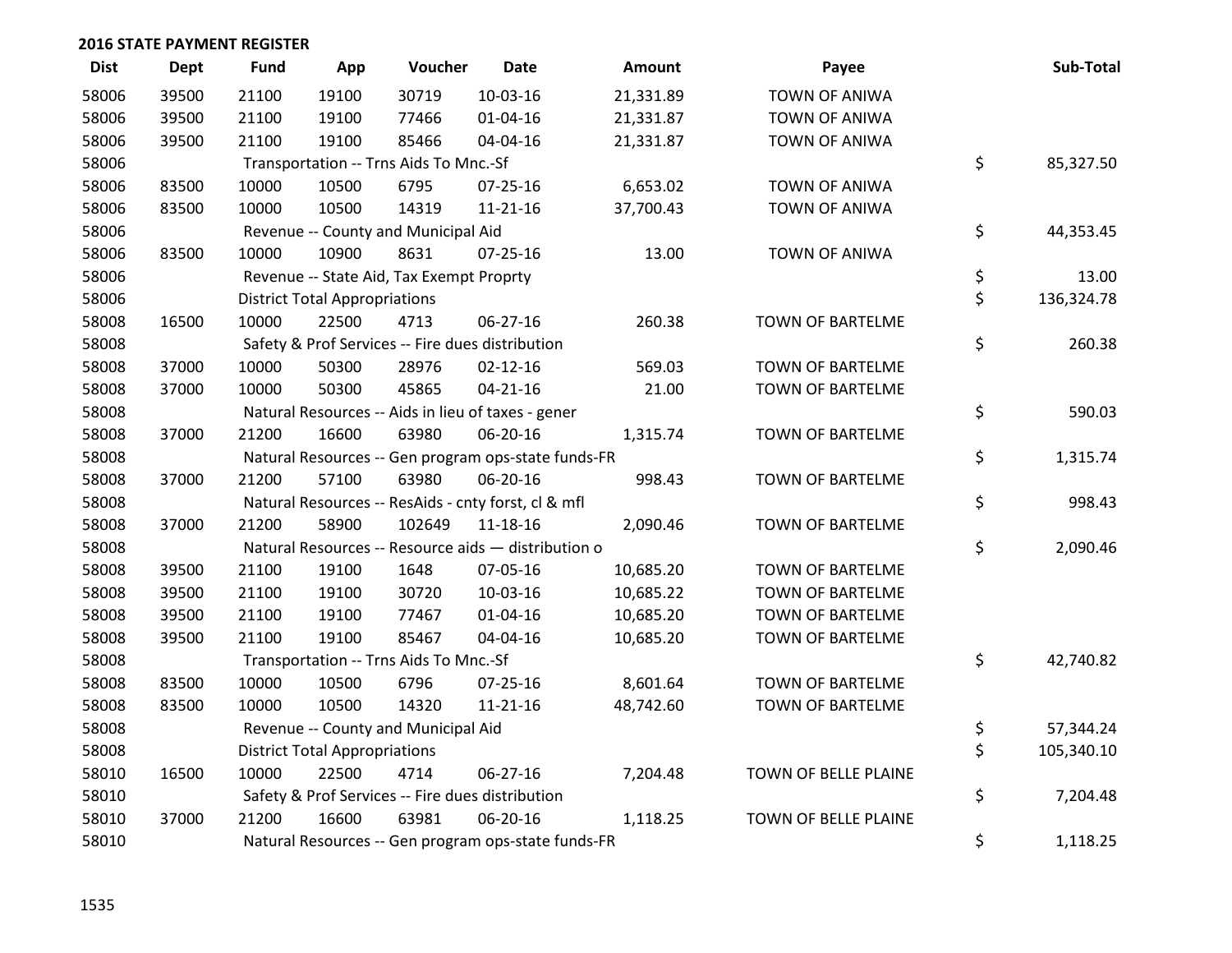| <b>Dist</b> | <b>Dept</b> | <b>Fund</b> | App                                  | Voucher                                             | Date           | <b>Amount</b> | Payee                | Sub-Total        |
|-------------|-------------|-------------|--------------------------------------|-----------------------------------------------------|----------------|---------------|----------------------|------------------|
| 58010       | 37000       | 21200       | 57100                                | 63981                                               | 06-20-16       | 520.94        | TOWN OF BELLE PLAINE |                  |
| 58010       |             |             |                                      | Natural Resources -- ResAids - cnty forst, cl & mfl |                |               |                      | \$<br>520.94     |
| 58010       | 37000       | 21200       | 58900                                | 102650                                              | 11-18-16       | 1,339.79      | TOWN OF BELLE PLAINE |                  |
| 58010       |             |             |                                      | Natural Resources -- Resource aids - distribution o |                |               |                      | \$<br>1,339.79   |
| 58010       | 37000       | 21200       | 67800                                | 42287                                               | $04 - 11 - 16$ | 18,674.08     | TOWN OF BELLE PLAINE |                  |
| 58010       |             |             |                                      | Natural Resources -- EA - invasive aqu & lake mon   |                |               |                      | \$<br>18,674.08  |
| 58010       | 37000       | 27400       | 67000                                | 56163                                               | $05 - 27 - 16$ | 6,064.21      | TOWN OF BELLE PLAINE |                  |
| 58010       |             |             |                                      | Natural Resources -- Fin asst for responsible units |                |               |                      | \$<br>6,064.21   |
| 58010       | 39500       | 21100       | 19100                                | 1649                                                | 07-05-16       | 36,415.57     | TOWN OF BELLE PLAINE |                  |
| 58010       | 39500       | 21100       | 19100                                | 30721                                               | 10-03-16       | 36,415.59     | TOWN OF BELLE PLAINE |                  |
| 58010       | 39500       | 21100       | 19100                                | 77468                                               | $01 - 04 - 16$ | 36,415.57     | TOWN OF BELLE PLAINE |                  |
| 58010       | 39500       | 21100       | 19100                                | 85468                                               | 04-04-16       | 36,415.57     | TOWN OF BELLE PLAINE |                  |
| 58010       |             |             |                                      | Transportation -- Trns Aids To Mnc.-Sf              |                |               |                      | \$<br>145,662.30 |
| 58010       | 50500       | 10000       | 17400                                | 17111                                               | 04-28-16       | 20,363.00     | TOWN OF BELLE PLAINE |                  |
| 58010       | 50500       | 10000       | 17400                                | 17112                                               | 04-28-16       | 68,602.00     | TOWN OF BELLE PLAINE |                  |
| 58010       |             |             |                                      | Administration -- HV trans In annual impact fee     |                |               |                      | \$<br>88,965.00  |
| 58010       | 83500       | 10000       | 10500                                | 6797                                                | 07-25-16       | 11,638.71     | TOWN OF BELLE PLAINE |                  |
| 58010       | 83500       | 10000       | 10500                                | 14321                                               | $11 - 21 - 16$ | 29,492.26     | TOWN OF BELLE PLAINE |                  |
| 58010       |             |             |                                      | Revenue -- County and Municipal Aid                 |                |               |                      | \$<br>41,130.97  |
| 58010       | 83500       | 10000       | 10900                                | 8632                                                | $07 - 25 - 16$ | 198.00        | TOWN OF BELLE PLAINE |                  |
| 58010       |             |             |                                      | Revenue -- State Aid, Tax Exempt Proprty            |                |               |                      | \$<br>198.00     |
| 58010       | 83500       | 10000       | 11000                                | 14321                                               | $11 - 21 - 16$ | 36,929.87     | TOWN OF BELLE PLAINE |                  |
| 58010       |             |             |                                      | Revenue -- Public Utility Distribution              |                |               |                      | \$<br>36,929.87  |
| 58010       | 83500       | 52100       | 36300                                | 3301                                                | 03-29-16       | 2,856.54      | TOWN OF BELLE PLAINE |                  |
| 58010       |             |             |                                      | Revenue -- Lottery & Gaming Credit                  |                |               |                      | \$<br>2,856.54   |
| 58010       |             |             | <b>District Total Appropriations</b> |                                                     |                |               |                      | \$<br>350,664.43 |
| 58012       | 16500       | 10000       | 22500                                | 4715                                                | 06-27-16       | 1,669.44      | TOWN OF BIRNAMWOOD   |                  |
| 58012       |             |             |                                      | Safety & Prof Services -- Fire dues distribution    |                |               |                      | \$<br>1,669.44   |
| 58012       | 37000       | 10000       | 50300                                | 30532                                               | $02 - 17 - 16$ | 511.00        | TOWN OF BIRNAMWOOD   |                  |
| 58012       |             |             |                                      | Natural Resources -- Aids in lieu of taxes - gener  |                |               |                      | \$<br>511.00     |
| 58012       | 37000       | 21200       | 16600                                | 63982                                               | 06-20-16       | 1,338.40      | TOWN OF BIRNAMWOOD   |                  |
| 58012       |             |             |                                      | Natural Resources -- Gen program ops-state funds-FR |                |               |                      | \$<br>1,338.40   |
| 58012       | 37000       | 21200       | 57100                                | 63982                                               | 06-20-16       | 625.42        | TOWN OF BIRNAMWOOD   |                  |
| 58012       |             |             |                                      | Natural Resources -- ResAids - cnty forst, cl & mfl |                |               |                      | \$<br>625.42     |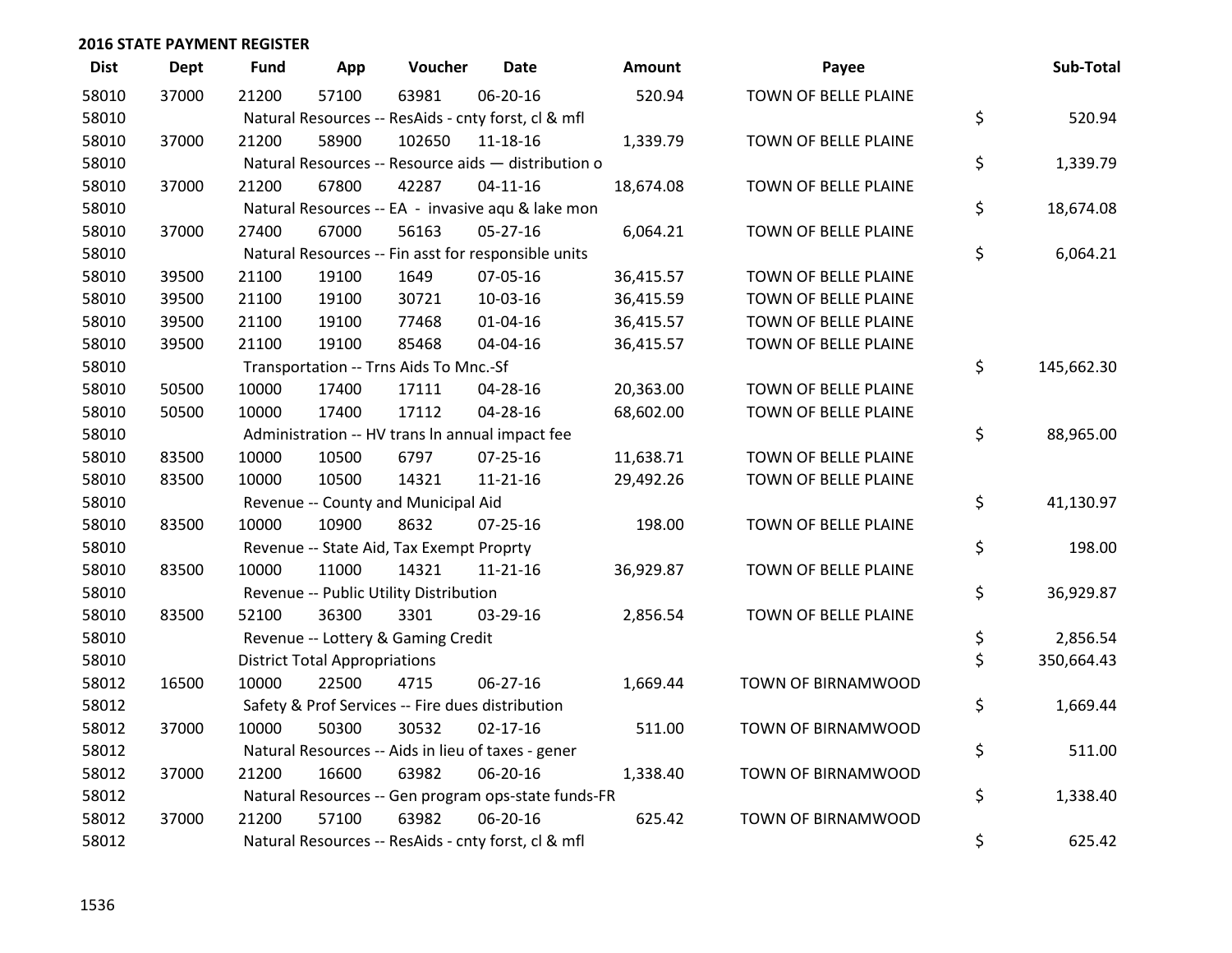| <b>Dist</b> | <b>Dept</b> | <b>Fund</b> | App                                  | Voucher                                             | Date           | <b>Amount</b> | Payee                    | Sub-Total        |
|-------------|-------------|-------------|--------------------------------------|-----------------------------------------------------|----------------|---------------|--------------------------|------------------|
| 58012       | 37000       | 21200       | 58900                                | 102651                                              | 11-18-16       | 158.04        | TOWN OF BIRNAMWOOD       |                  |
| 58012       |             |             |                                      | Natural Resources -- Resource aids - distribution o |                |               |                          | \$<br>158.04     |
| 58012       | 37000       | 27400       | 67000                                | 55943                                               | $05 - 27 - 16$ | 317.03        | TOWN OF BIRNAMWOOD       |                  |
| 58012       |             |             |                                      | Natural Resources -- Fin asst for responsible units |                |               |                          | \$<br>317.03     |
| 58012       | 39500       | 21100       | 19100                                | 1650                                                | 07-05-16       | 23,726.55     | TOWN OF BIRNAMWOOD       |                  |
| 58012       | 39500       | 21100       | 19100                                | 30722                                               | 10-03-16       | 23,726.55     | TOWN OF BIRNAMWOOD       |                  |
| 58012       | 39500       | 21100       | 19100                                | 77469                                               | $01 - 04 - 16$ | 23,726.55     | TOWN OF BIRNAMWOOD       |                  |
| 58012       | 39500       | 21100       | 19100                                | 85469                                               | 04-04-16       | 23,726.55     | TOWN OF BIRNAMWOOD       |                  |
| 58012       |             |             |                                      | Transportation -- Trns Aids To Mnc.-Sf              |                |               |                          | \$<br>94,906.20  |
| 58012       | 83500       | 10000       | 10500                                | 6798                                                | $07 - 25 - 16$ | 7,180.58      | TOWN OF BIRNAMWOOD       |                  |
| 58012       | 83500       | 10000       | 10500                                | 14322                                               | $11 - 21 - 16$ | 40,689.94     | TOWN OF BIRNAMWOOD       |                  |
| 58012       |             |             |                                      | Revenue -- County and Municipal Aid                 |                |               |                          | \$<br>47,870.52  |
| 58012       | 83500       | 10000       | 10900                                | 8633                                                | $07 - 25 - 16$ | 4.00          | TOWN OF BIRNAMWOOD       |                  |
| 58012       |             |             |                                      | Revenue -- State Aid, Tax Exempt Proprty            |                |               |                          | \$<br>4.00       |
| 58012       |             |             | <b>District Total Appropriations</b> |                                                     |                |               |                          | \$<br>147,400.05 |
| 58014       | 16500       | 10000       | 22500                                | 4716                                                | 06-27-16       | 1,407.96      | <b>TOWN OF FAIRBANKS</b> |                  |
| 58014       |             |             |                                      | Safety & Prof Services -- Fire dues distribution    |                |               |                          | \$<br>1,407.96   |
| 58014       | 37000       | 10000       | 50300                                | 30680                                               | $02 - 17 - 16$ | 648.93        | <b>TOWN OF FAIRBANKS</b> |                  |
| 58014       |             |             |                                      | Natural Resources -- Aids in lieu of taxes - gener  |                |               |                          | \$<br>648.93     |
| 58014       | 37000       | 21200       | 16600                                | 63983                                               | 06-20-16       | 2,630.22      | <b>TOWN OF FAIRBANKS</b> |                  |
| 58014       |             |             |                                      | Natural Resources -- Gen program ops-state funds-FR |                |               |                          | \$<br>2,630.22   |
| 58014       | 37000       | 21200       | 57100                                | 63983                                               | 06-20-16       | 1,262.76      | <b>TOWN OF FAIRBANKS</b> |                  |
| 58014       |             |             |                                      | Natural Resources -- ResAids - cnty forst, cl & mfl |                |               |                          | \$<br>1,262.76   |
| 58014       | 37000       | 21200       | 58900                                | 102652                                              | 11-18-16       | 851.36        | <b>TOWN OF FAIRBANKS</b> |                  |
| 58014       |             |             |                                      | Natural Resources -- Resource aids - distribution o |                |               |                          | \$<br>851.36     |
| 58014       | 37000       | 27400       | 67000                                | 56388                                               | $05 - 27 - 16$ | 1,478.79      | <b>TOWN OF FAIRBANKS</b> |                  |
| 58014       |             |             |                                      | Natural Resources -- Fin asst for responsible units |                |               |                          | \$<br>1,478.79   |
| 58014       | 39500       | 21100       | 19100                                | 1651                                                | 07-05-16       | 21,392.43     | <b>TOWN OF FAIRBANKS</b> |                  |
| 58014       | 39500       | 21100       | 19100                                | 30723                                               | 10-03-16       | 21,392.43     | <b>TOWN OF FAIRBANKS</b> |                  |
| 58014       | 39500       | 21100       | 19100                                | 77470                                               | $01 - 04 - 16$ | 21,392.43     | <b>TOWN OF FAIRBANKS</b> |                  |
| 58014       | 39500       | 21100       | 19100                                | 85470                                               | 04-04-16       | 21,392.43     | <b>TOWN OF FAIRBANKS</b> |                  |
| 58014       |             |             |                                      | Transportation -- Trns Aids To Mnc.-Sf              |                |               |                          | \$<br>85,569.72  |
| 58014       | 50500       | 10000       | 17400                                | 17113                                               | 04-28-16       | 36,443.00     | <b>TOWN OF FAIRBANKS</b> |                  |
| 58014       |             |             |                                      | Administration -- HV trans In annual impact fee     |                |               |                          | \$<br>36,443.00  |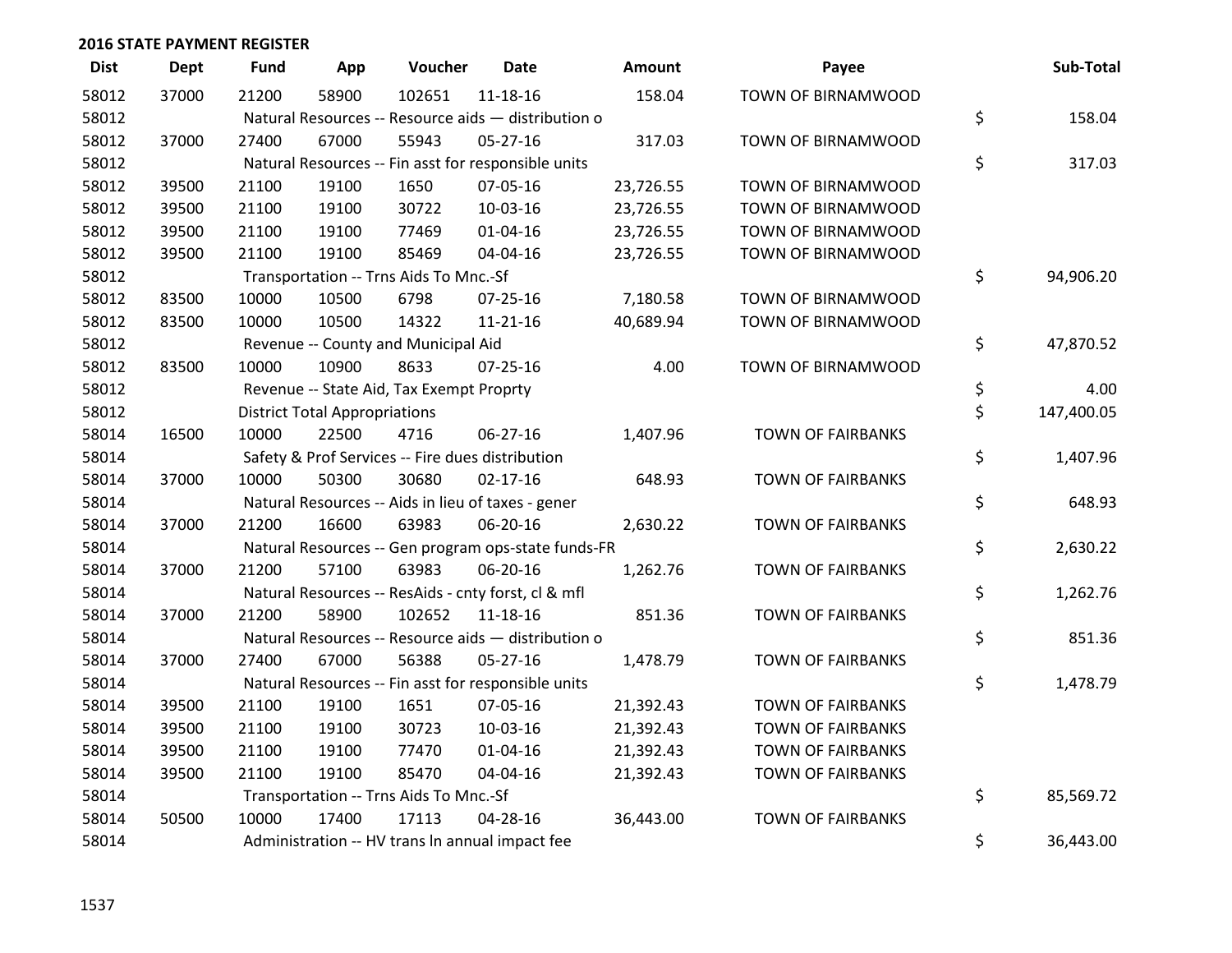| <b>Dist</b> | <b>Dept</b> | <b>Fund</b> | App                                  | Voucher                                             | <b>Date</b>    | <b>Amount</b> | Payee                    | Sub-Total        |
|-------------|-------------|-------------|--------------------------------------|-----------------------------------------------------|----------------|---------------|--------------------------|------------------|
| 58014       | 83500       | 10000       | 10500                                | 6799                                                | 07-25-16       | 5,470.13      | <b>TOWN OF FAIRBANKS</b> |                  |
| 58014       | 83500       | 10000       | 10500                                | 14323                                               | $11 - 21 - 16$ | 30,997.41     | <b>TOWN OF FAIRBANKS</b> |                  |
| 58014       |             |             |                                      | Revenue -- County and Municipal Aid                 |                |               |                          | \$<br>36,467.54  |
| 58014       |             |             | <b>District Total Appropriations</b> |                                                     |                |               |                          | \$<br>166,760.28 |
| 58016       | 16500       | 10000       | 22500                                | 5249                                                | 07-07-16       | 872.52        | TOWN OF GERMANIA         |                  |
| 58016       |             |             |                                      | Safety & Prof Services -- Fire dues distribution    |                |               |                          | \$<br>872.52     |
| 58016       | 37000       | 21200       | 16600                                | 63984                                               | 06-20-16       | 3,510.73      | <b>TOWN OF GERMANIA</b>  |                  |
| 58016       |             |             |                                      | Natural Resources -- Gen program ops-state funds-FR |                |               |                          | \$<br>3,510.73   |
| 58016       | 37000       | 21200       | 57100                                | 63984                                               | 06-20-16       | 1,654.38      | TOWN OF GERMANIA         |                  |
| 58016       |             |             |                                      | Natural Resources -- ResAids - cnty forst, cl & mfl |                |               |                          | \$<br>1,654.38   |
| 58016       | 37000       | 21200       | 58900                                | 102653                                              | 11-18-16       | 217.79        | <b>TOWN OF GERMANIA</b>  |                  |
| 58016       |             |             |                                      | Natural Resources -- Resource aids - distribution o |                |               |                          | \$<br>217.79     |
| 58016       | 37000       | 27400       | 67000                                | 55956                                               | 05-27-16       | 182.56        | TOWN OF GERMANIA         |                  |
| 58016       |             |             |                                      | Natural Resources -- Fin asst for responsible units |                |               |                          | \$<br>182.56     |
| 58016       | 39500       | 21100       | 19100                                | 1652                                                | 07-05-16       | 17,599.48     | TOWN OF GERMANIA         |                  |
| 58016       | 39500       | 21100       | 19100                                | 30724                                               | 10-03-16       | 17,599.50     | <b>TOWN OF GERMANIA</b>  |                  |
| 58016       | 39500       | 21100       | 19100                                | 77471                                               | 01-04-16       | 17,599.48     | <b>TOWN OF GERMANIA</b>  |                  |
| 58016       | 39500       | 21100       | 19100                                | 85471                                               | 04-04-16       | 17,599.48     | TOWN OF GERMANIA         |                  |
| 58016       |             |             |                                      | Transportation -- Trns Aids To Mnc.-Sf              |                |               |                          | \$<br>70,397.94  |
| 58016       | 83500       | 10000       | 10500                                | 6800                                                | 07-25-16       | 1,724.98      | TOWN OF GERMANIA         |                  |
| 58016       | 83500       | 10000       | 10500                                | 14324                                               | $11 - 21 - 16$ | 9,774.48      | <b>TOWN OF GERMANIA</b>  |                  |
| 58016       |             |             |                                      | Revenue -- County and Municipal Aid                 |                |               |                          | \$<br>11,499.46  |
| 58016       | 83500       | 10000       | 11000                                | 14324                                               | $11 - 21 - 16$ | 0.35          | <b>TOWN OF GERMANIA</b>  |                  |
| 58016       |             |             |                                      | Revenue -- Public Utility Distribution              |                |               |                          | \$<br>0.35       |
| 58016       |             |             | <b>District Total Appropriations</b> |                                                     |                |               |                          | \$<br>88,335.73  |
| 58018       | 16500       | 10000       | 22500                                | 4717                                                | 06-27-16       | 2,212.77      | <b>TOWN OF GRANT</b>     |                  |
| 58018       |             |             |                                      | Safety & Prof Services -- Fire dues distribution    |                |               |                          | \$<br>2,212.77   |
| 58018       | 37000       | 21200       | 16600                                | 63985                                               | 06-20-16       | 1,774.83      | <b>TOWN OF GRANT</b>     |                  |
| 58018       |             |             |                                      | Natural Resources -- Gen program ops-state funds-FR |                |               |                          | \$<br>1,774.83   |
| 58018       | 37000       | 21200       | 57100                                | 63985                                               | 06-20-16       | 818.13        | <b>TOWN OF GRANT</b>     |                  |
| 58018       |             |             |                                      | Natural Resources -- ResAids - cnty forst, cl & mfl |                |               |                          | \$<br>818.13     |
| 58018       | 37000       | 21200       | 58900                                | 102654                                              | 11-18-16       | 291.06        | <b>TOWN OF GRANT</b>     |                  |
| 58018       |             |             |                                      | Natural Resources -- Resource aids - distribution o |                |               |                          | \$<br>291.06     |
| 58018       | 37000       | 27400       | 67000                                | 55635                                               | 05-27-16       | 582.98        | <b>TOWN OF GRANT</b>     |                  |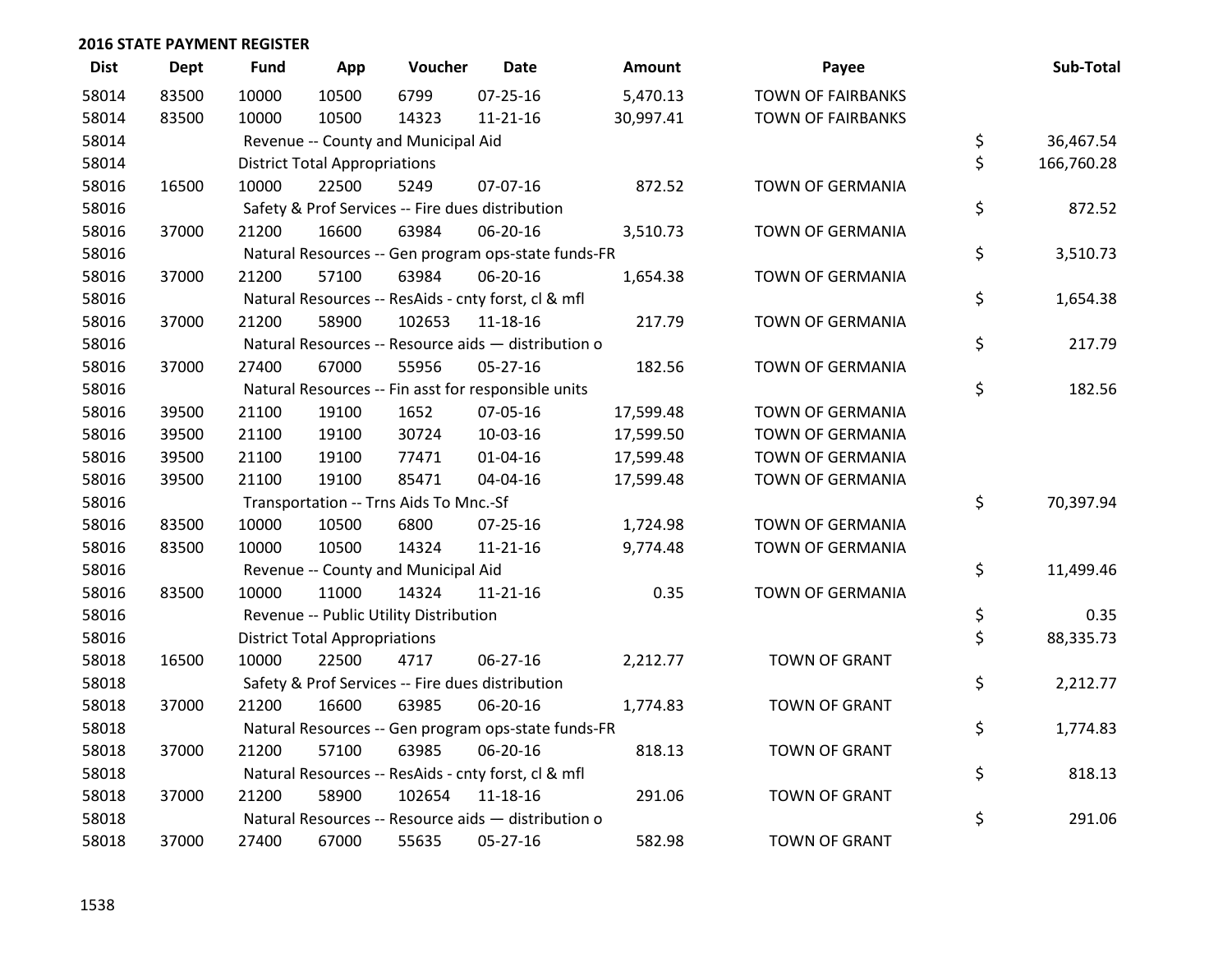| <b>Dist</b> | <b>Dept</b> | Fund  | App                                  | Voucher                                  | Date                                                | <b>Amount</b> | Payee                | Sub-Total        |
|-------------|-------------|-------|--------------------------------------|------------------------------------------|-----------------------------------------------------|---------------|----------------------|------------------|
| 58018       |             |       |                                      |                                          | Natural Resources -- Fin asst for responsible units |               |                      | \$<br>582.98     |
| 58018       | 39500       | 21100 | 19100                                | 1653                                     | 07-05-16                                            | 27,987.42     | <b>TOWN OF GRANT</b> |                  |
| 58018       | 39500       | 21100 | 19100                                | 30725                                    | 10-03-16                                            | 27,987.42     | <b>TOWN OF GRANT</b> |                  |
| 58018       | 39500       | 21100 | 19100                                | 77472                                    | $01 - 04 - 16$                                      | 27,987.42     | <b>TOWN OF GRANT</b> |                  |
| 58018       | 39500       | 21100 | 19100                                | 85472                                    | 04-04-16                                            | 27,987.42     | <b>TOWN OF GRANT</b> |                  |
| 58018       |             |       |                                      | Transportation -- Trns Aids To Mnc.-Sf   |                                                     |               |                      | \$<br>111,949.68 |
| 58018       | 50500       | 10000 | 17400                                | 17114                                    | $04 - 28 - 16$                                      | 40,194.00     | <b>TOWN OF GRANT</b> |                  |
| 58018       |             |       |                                      |                                          | Administration -- HV trans In annual impact fee     |               |                      | \$<br>40,194.00  |
| 58018       | 83500       | 10000 | 10500                                | 6801                                     | $07 - 25 - 16$                                      | 6,440.78      | <b>TOWN OF GRANT</b> |                  |
| 58018       | 83500       | 10000 | 10500                                | 14325                                    | $11 - 21 - 16$                                      | 36,497.94     | <b>TOWN OF GRANT</b> |                  |
| 58018       |             |       |                                      | Revenue -- County and Municipal Aid      |                                                     |               |                      | \$<br>42,938.72  |
| 58018       | 83500       | 10000 | 10900                                | 8634                                     | $07 - 25 - 16$                                      | 112.00        | <b>TOWN OF GRANT</b> |                  |
| 58018       |             |       |                                      | Revenue -- State Aid, Tax Exempt Proprty |                                                     |               |                      | \$<br>112.00     |
| 58018       |             |       | <b>District Total Appropriations</b> |                                          |                                                     |               |                      | \$<br>200,874.17 |
| 58020       | 16500       | 10000 | 22500                                | 4718                                     | 06-27-16                                            | 2,650.88      | TOWN OF GREEN VALLEY |                  |
| 58020       |             |       |                                      |                                          | Safety & Prof Services -- Fire dues distribution    |               |                      | \$<br>2,650.88   |
| 58020       | 37000       | 10000 | 50300                                | 28963                                    | $02 - 12 - 16$                                      | 117.23        | TOWN OF GREEN VALLEY |                  |
| 58020       |             |       |                                      |                                          | Natural Resources -- Aids in lieu of taxes - gener  |               |                      | \$<br>117.23     |
| 58020       | 37000       | 21200 | 16600                                | 63986                                    | 06-20-16                                            | 805.90        | TOWN OF GREEN VALLEY |                  |
| 58020       |             |       |                                      |                                          | Natural Resources -- Gen program ops-state funds-FR |               |                      | \$<br>805.90     |
| 58020       | 37000       | 21200 | 57100                                | 63986                                    | 06-20-16                                            | 362.14        | TOWN OF GREEN VALLEY |                  |
| 58020       |             |       |                                      |                                          | Natural Resources -- ResAids - cnty forst, cl & mfl |               |                      | \$<br>362.14     |
| 58020       | 37000       | 21200 | 58900                                | 102655                                   | 11-18-16                                            | 476.73        | TOWN OF GREEN VALLEY |                  |
| 58020       |             |       |                                      |                                          | Natural Resources -- Resource aids - distribution o |               |                      | \$<br>476.73     |
| 58020       | 37000       | 27400 | 67000                                | 56168                                    | $05 - 27 - 16$                                      | 4,249.01      | TOWN OF GREEN VALLEY |                  |
| 58020       |             |       |                                      |                                          | Natural Resources -- Fin asst for responsible units |               |                      | \$<br>4,249.01   |
| 58020       | 39500       | 21100 | 19100                                | 1654                                     | 07-05-16                                            | 27,866.31     | TOWN OF GREEN VALLEY |                  |
| 58020       | 39500       | 21100 | 19100                                | 30726                                    | 10-03-16                                            | 27,866.31     | TOWN OF GREEN VALLEY |                  |
| 58020       | 39500       | 21100 | 19100                                | 77473                                    | $01 - 04 - 16$                                      | 27,866.31     | TOWN OF GREEN VALLEY |                  |
| 58020       | 39500       | 21100 | 19100                                | 85473                                    | 04-04-16                                            | 27,866.31     | TOWN OF GREEN VALLEY |                  |
| 58020       |             |       |                                      | Transportation -- Trns Aids To Mnc.-Sf   |                                                     |               |                      | \$<br>111,465.24 |
| 58020       | 50500       | 10000 | 17400                                | 17115                                    | 04-28-16                                            | 46,069.00     | TOWN OF GREEN VALLEY |                  |
| 58020       |             |       |                                      |                                          | Administration -- HV trans In annual impact fee     |               |                      | \$<br>46,069.00  |
| 58020       | 83500       | 10000 | 10500                                | 6802                                     | 07-25-16                                            | 5,495.63      | TOWN OF GREEN VALLEY |                  |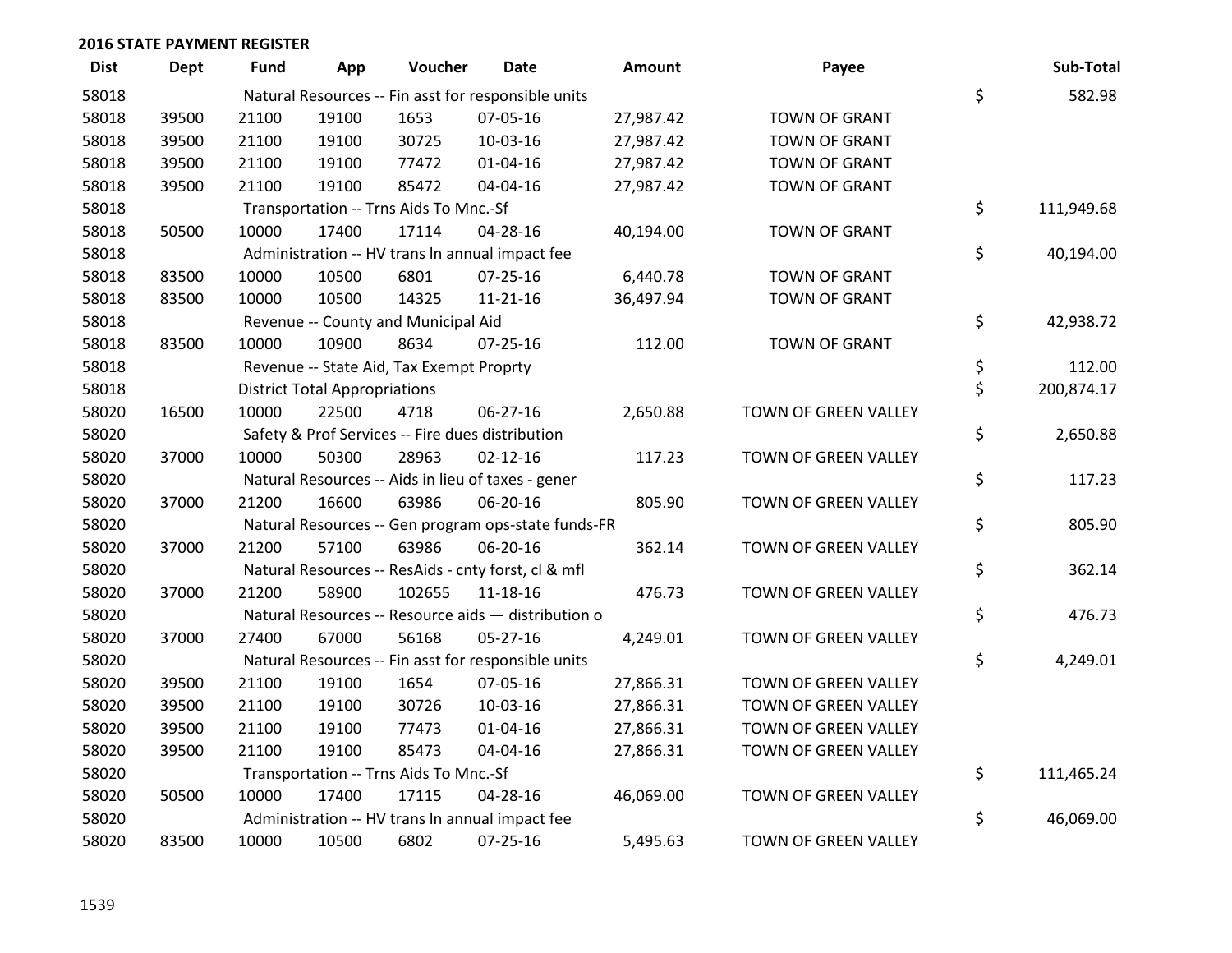| <b>Dist</b> | <b>Dept</b> | Fund  | App                                  | Voucher                                             | <b>Date</b>    | <b>Amount</b> | Payee                   | Sub-Total        |
|-------------|-------------|-------|--------------------------------------|-----------------------------------------------------|----------------|---------------|-------------------------|------------------|
| 58020       | 83500       | 10000 | 10500                                | 14326                                               | $11 - 21 - 16$ | 30,647.42     | TOWN OF GREEN VALLEY    |                  |
| 58020       |             |       |                                      | Revenue -- County and Municipal Aid                 |                |               |                         | \$<br>36,143.05  |
| 58020       | 83500       | 10000 | 10900                                | 8635                                                | $07 - 25 - 16$ | 22.00         | TOWN OF GREEN VALLEY    |                  |
| 58020       |             |       |                                      | Revenue -- State Aid, Tax Exempt Proprty            |                |               |                         | \$<br>22.00      |
| 58020       | 83500       | 10000 | 11000                                | 14326                                               | 11-21-16       | 472.55        | TOWN OF GREEN VALLEY    |                  |
| 58020       |             |       |                                      | Revenue -- Public Utility Distribution              |                |               |                         | \$<br>472.55     |
| 58020       |             |       | <b>District Total Appropriations</b> |                                                     |                |               |                         | \$<br>202,833.73 |
| 58022       | 16500       | 10000 | 22500                                | 4719                                                | 06-27-16       | 2,517.49      | TOWN OF HARTLAND        |                  |
| 58022       |             |       |                                      | Safety & Prof Services -- Fire dues distribution    |                |               |                         | \$<br>2,517.49   |
| 58022       | 37000       | 10000 | 50300                                | 30660                                               | $02 - 17 - 16$ | 309.71        | TOWN OF HARTLAND        |                  |
| 58022       | 37000       | 10000 | 50300                                | 46050                                               | $04 - 21 - 16$ | 357.65        | TOWN OF HARTLAND        |                  |
| 58022       |             |       |                                      | Natural Resources -- Aids in lieu of taxes - gener  |                |               |                         | \$<br>667.36     |
| 58022       | 37000       | 21200 | 16600                                | 63987                                               | 06-20-16       | 489.32        | TOWN OF HARTLAND        |                  |
| 58022       |             |       |                                      | Natural Resources -- Gen program ops-state funds-FR |                |               |                         | \$<br>489.32     |
| 58022       | 37000       | 21200 | 57100                                | 63987                                               | 06-20-16       | 219.87        | TOWN OF HARTLAND        |                  |
| 58022       |             |       |                                      | Natural Resources -- ResAids - cnty forst, cl & mfl |                |               |                         | \$<br>219.87     |
| 58022       | 37000       | 21200 | 57900                                | 46051                                               | $04 - 21 - 16$ | 20.78         | TOWN OF HARTLAND        |                  |
| 58022       |             |       |                                      | Natural Resources -- Aids in lieu of taxes - sum s  |                |               |                         | \$<br>20.78      |
| 58022       | 37000       | 21200 | 58900                                | 102656                                              | 11-18-16       | 142.13        | TOWN OF HARTLAND        |                  |
| 58022       |             |       |                                      | Natural Resources -- Resource aids - distribution o |                |               |                         | \$<br>142.13     |
| 58022       | 37000       | 27400 | 67000                                | 56002                                               | 05-27-16       | 1,651.28      | TOWN OF HARTLAND        |                  |
| 58022       |             |       |                                      | Natural Resources -- Fin asst for responsible units |                |               |                         | \$<br>1,651.28   |
| 58022       | 39500       | 21100 | 19100                                | 1655                                                | 07-05-16       | 29,490.28     | TOWN OF HARTLAND        |                  |
| 58022       | 39500       | 21100 | 19100                                | 30727                                               | 10-03-16       | 29,490.30     | TOWN OF HARTLAND        |                  |
| 58022       | 39500       | 21100 | 19100                                | 77474                                               | $01 - 04 - 16$ | 29,490.28     | <b>TOWN OF HARTLAND</b> |                  |
| 58022       | 39500       | 21100 | 19100                                | 85474                                               | 04-04-16       | 29,490.28     | TOWN OF HARTLAND        |                  |
| 58022       |             |       |                                      | Transportation -- Trns Aids To Mnc.-Sf              |                |               |                         | \$<br>117,961.14 |
| 58022       | 83500       | 10000 | 10500                                | 6803                                                | $07 - 25 - 16$ | 8,016.89      | <b>TOWN OF HARTLAND</b> |                  |
| 58022       | 83500       | 10000 | 10500                                | 14327                                               | $11 - 21 - 16$ | 45,286.38     | TOWN OF HARTLAND        |                  |
| 58022       |             |       |                                      | Revenue -- County and Municipal Aid                 |                |               |                         | \$<br>53,303.27  |
| 58022       | 83500       | 10000 | 10900                                | 8636                                                | 07-25-16       | 89.00         | TOWN OF HARTLAND        |                  |
| 58022       |             |       |                                      | Revenue -- State Aid, Tax Exempt Proprty            |                |               |                         | \$<br>89.00      |
| 58022       | 83500       | 10000 | 11000                                | 14327                                               | $11 - 21 - 16$ | 129.42        | <b>TOWN OF HARTLAND</b> |                  |
| 58022       |             |       |                                      | Revenue -- Public Utility Distribution              |                |               |                         | \$<br>129.42     |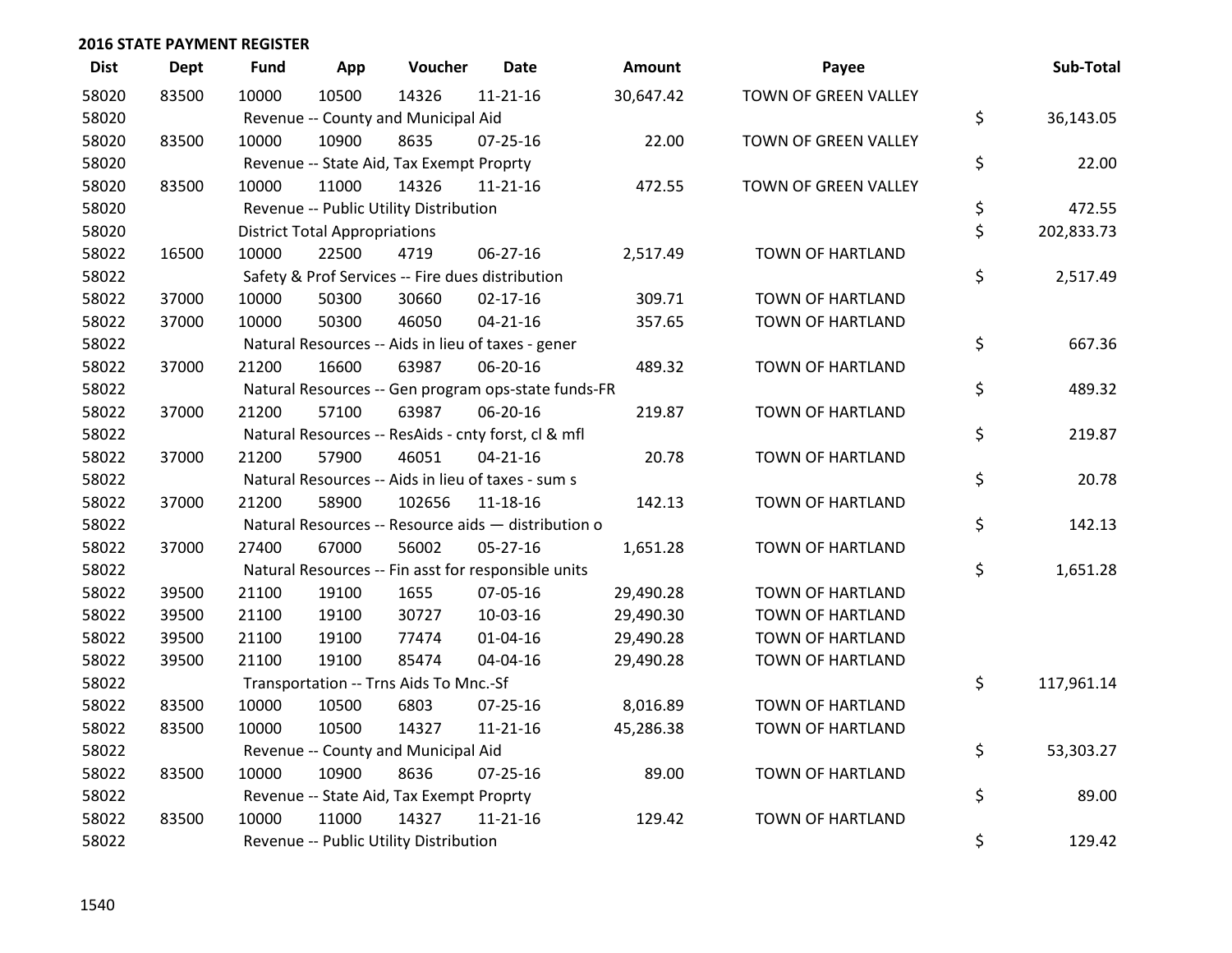| <b>Dist</b> | <b>Dept</b> | <b>Fund</b> | App                                  | Voucher                                             | <b>Date</b>    | <b>Amount</b> | Payee                   | Sub-Total        |
|-------------|-------------|-------------|--------------------------------------|-----------------------------------------------------|----------------|---------------|-------------------------|------------------|
| 58022       |             |             | <b>District Total Appropriations</b> |                                                     |                |               |                         | \$<br>177,191.06 |
| 58024       | 16500       | 10000       | 22500                                | 4720                                                | 06-27-16       | 1,729.33      | TOWN OF HERMAN          |                  |
| 58024       |             |             |                                      | Safety & Prof Services -- Fire dues distribution    |                |               |                         | \$<br>1,729.33   |
| 58024       | 37000       | 10000       | 50300                                | 30611                                               | $02 - 17 - 16$ | 552.66        | <b>TOWN OF HERMAN</b>   |                  |
| 58024       | 37000       | 10000       | 50300                                | 45851                                               | $04 - 21 - 16$ | 155.85        | TOWN OF HERMAN          |                  |
| 58024       |             |             |                                      | Natural Resources -- Aids in lieu of taxes - gener  |                |               |                         | \$<br>708.51     |
| 58024       | 37000       | 21200       | 16600                                | 63988                                               | 06-20-16       | 1,511.01      | <b>TOWN OF HERMAN</b>   |                  |
| 58024       |             |             |                                      | Natural Resources -- Gen program ops-state funds-FR |                |               |                         | \$<br>1,511.01   |
| 58024       | 37000       | 21200       | 57100                                | 63988                                               | 06-20-16       | 722.76        | TOWN OF HERMAN          |                  |
| 58024       |             |             |                                      | Natural Resources -- ResAids - cnty forst, cl & mfl |                |               |                         | \$<br>722.76     |
| 58024       | 37000       | 21200       | 58900                                | 102657                                              | 11-18-16       | 101.13        | <b>TOWN OF HERMAN</b>   |                  |
| 58024       |             |             |                                      | Natural Resources -- Resource aids - distribution o |                |               |                         | \$<br>101.13     |
| 58024       | 37000       | 27400       | 67000                                | 55754                                               | 05-27-16       | 462.03        | <b>TOWN OF HERMAN</b>   |                  |
| 58024       |             |             |                                      | Natural Resources -- Fin asst for responsible units |                |               |                         | \$<br>462.03     |
| 58024       | 39500       | 21100       | 19100                                | 1656                                                | 07-05-16       | 21,414.45     | <b>TOWN OF HERMAN</b>   |                  |
| 58024       | 39500       | 21100       | 19100                                | 30728                                               | 10-03-16       | 21,414.45     | <b>TOWN OF HERMAN</b>   |                  |
| 58024       | 39500       | 21100       | 19100                                | 77475                                               | $01 - 04 - 16$ | 21,414.45     | TOWN OF HERMAN          |                  |
| 58024       | 39500       | 21100       | 19100                                | 85475                                               | 04-04-16       | 21,414.45     | <b>TOWN OF HERMAN</b>   |                  |
| 58024       |             |             |                                      | Transportation -- Trns Aids To Mnc.-Sf              |                |               |                         | \$<br>85,657.80  |
| 58024       | 83500       | 10000       | 10500                                | 6804                                                | 07-25-16       | 8,622.35      | <b>TOWN OF HERMAN</b>   |                  |
| 58024       | 83500       | 10000       | 10500                                | 14328                                               | $11 - 21 - 16$ | 48,859.98     | <b>TOWN OF HERMAN</b>   |                  |
| 58024       |             |             |                                      | Revenue -- County and Municipal Aid                 |                |               |                         | \$<br>57,482.33  |
| 58024       | 83500       | 10000       | 10900                                | 8637                                                | $07 - 25 - 16$ | 2.00          | <b>TOWN OF HERMAN</b>   |                  |
| 58024       |             |             |                                      | Revenue -- State Aid, Tax Exempt Proprty            |                |               |                         | \$<br>2.00       |
| 58024       |             |             | <b>District Total Appropriations</b> |                                                     |                |               |                         | \$<br>148,376.90 |
| 58026       | 16500       | 10000       | 22500                                | 4721                                                | $06 - 27 - 16$ | 1,415.70      | TOWN OF HUTCHINS        |                  |
| 58026       |             |             |                                      | Safety & Prof Services -- Fire dues distribution    |                |               |                         | \$<br>1,415.70   |
| 58026       | 37000       | 21200       | 16600                                | 63989                                               | 06-20-16       | 2,236.24      | TOWN OF HUTCHINS        |                  |
| 58026       |             |             |                                      | Natural Resources -- Gen program ops-state funds-FR |                |               |                         | \$<br>2,236.24   |
| 58026       | 37000       | 21200       | 57100                                | 63989                                               | 06-20-16       | 1,036.91      | TOWN OF HUTCHINS        |                  |
| 58026       |             |             |                                      | Natural Resources -- ResAids - cnty forst, cl & mfl |                |               |                         | \$<br>1,036.91   |
| 58026       | 37000       | 21200       | 58900                                | 102658                                              | 11-18-16       | 4,846.96      | TOWN OF HUTCHINS        |                  |
| 58026       |             |             |                                      | Natural Resources -- Resource aids - distribution o |                |               |                         | \$<br>4,846.96   |
| 58026       | 37000       | 27400       | 67000                                | 55646                                               | 05-27-16       | 1,887.93      | <b>TOWN OF HUTCHINS</b> |                  |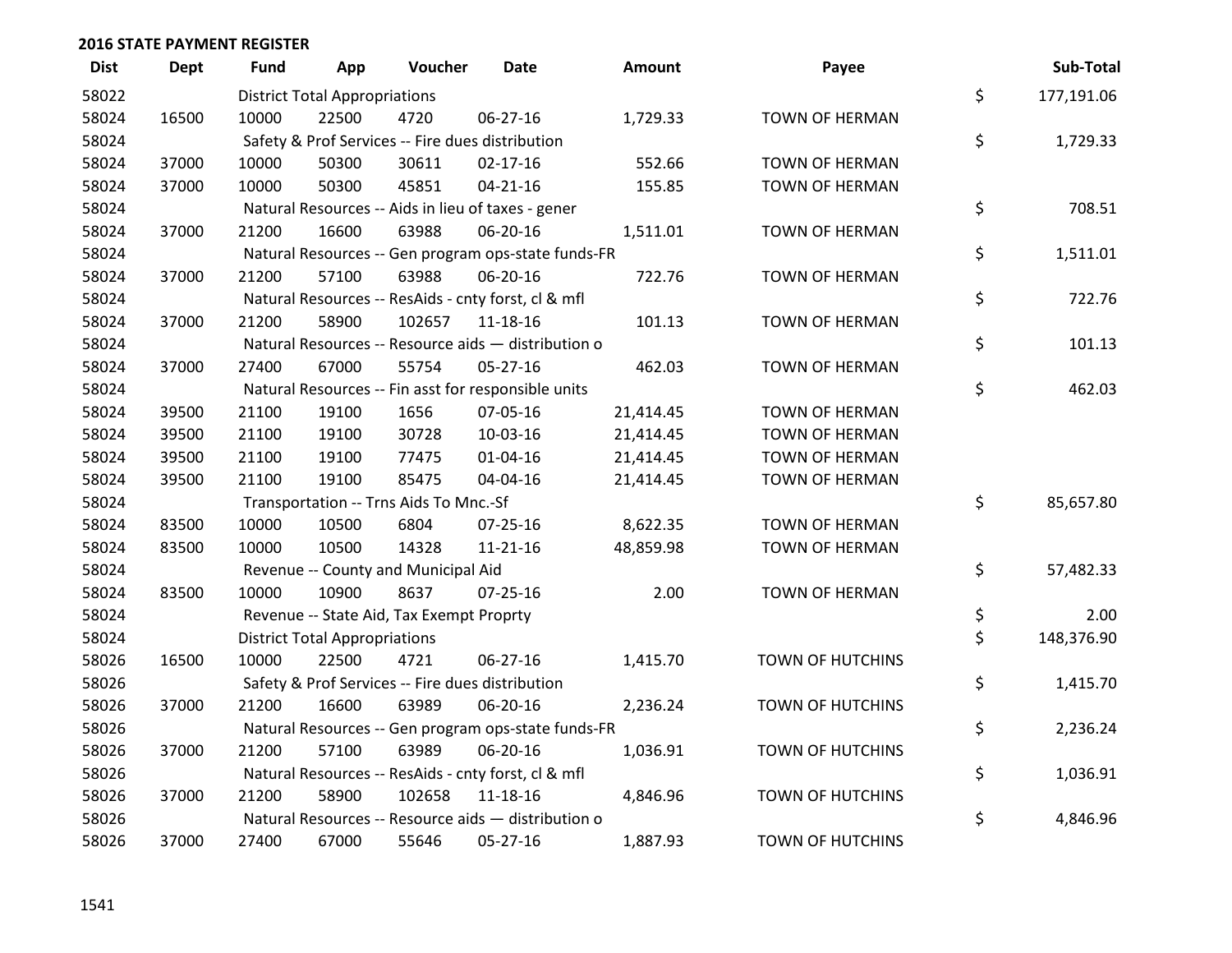| <b>Dist</b> | <b>Dept</b> | Fund  | App                                  | Voucher                                  | <b>Date</b>                                         | <b>Amount</b> | Payee                   | Sub-Total        |
|-------------|-------------|-------|--------------------------------------|------------------------------------------|-----------------------------------------------------|---------------|-------------------------|------------------|
| 58026       |             |       |                                      |                                          | Natural Resources -- Fin asst for responsible units |               |                         | \$<br>1,887.93   |
| 58026       | 39500       | 21100 | 19100                                | 1657                                     | 07-05-16                                            | 24,871.59     | <b>TOWN OF HUTCHINS</b> |                  |
| 58026       | 39500       | 21100 | 19100                                | 30729                                    | 10-03-16                                            | 24,871.59     | <b>TOWN OF HUTCHINS</b> |                  |
| 58026       | 39500       | 21100 | 19100                                | 77476                                    | $01 - 04 - 16$                                      | 24,871.59     | <b>TOWN OF HUTCHINS</b> |                  |
| 58026       | 39500       | 21100 | 19100                                | 85476                                    | 04-04-16                                            | 24,871.59     | <b>TOWN OF HUTCHINS</b> |                  |
| 58026       |             |       |                                      | Transportation -- Trns Aids To Mnc.-Sf   |                                                     |               |                         | \$<br>99,486.36  |
| 58026       | 83500       | 10000 | 10500                                | 6805                                     | $07 - 25 - 16$                                      | 9,374.15      | <b>TOWN OF HUTCHINS</b> |                  |
| 58026       | 83500       | 10000 | 10500                                | 14329                                    | $11 - 21 - 16$                                      | 48,446.56     | <b>TOWN OF HUTCHINS</b> |                  |
| 58026       |             |       |                                      | Revenue -- County and Municipal Aid      |                                                     |               |                         | \$<br>57,820.71  |
| 58026       | 83500       | 10000 | 10900                                | 8638                                     | $07 - 25 - 16$                                      | 1.00          | TOWN OF HUTCHINS        |                  |
| 58026       |             |       |                                      | Revenue -- State Aid, Tax Exempt Proprty |                                                     |               |                         | \$<br>1.00       |
| 58026       | 83500       | 10000 | 11000                                | 14329                                    | $11 - 21 - 16$                                      | 4,764.33      | <b>TOWN OF HUTCHINS</b> |                  |
| 58026       |             |       |                                      | Revenue -- Public Utility Distribution   |                                                     |               |                         | \$<br>4,764.33   |
| 58026       |             |       | <b>District Total Appropriations</b> |                                          |                                                     |               |                         | \$<br>173,496.14 |
| 58028       | 16500       | 10000 | 22500                                | 4722                                     | 06-27-16                                            | 3,597.36      | TOWN OF LESSOR          |                  |
| 58028       |             |       |                                      |                                          | Safety & Prof Services -- Fire dues distribution    |               |                         | \$<br>3,597.36   |
| 58028       | 37000       | 10000 | 50300                                | 30619                                    | $02 - 17 - 16$                                      | 308.12        | TOWN OF LESSOR          |                  |
| 58028       | 37000       | 10000 | 50300                                | 45897                                    | $04 - 21 - 16$                                      | 82.30         | TOWN OF LESSOR          |                  |
| 58028       |             |       |                                      |                                          | Natural Resources -- Aids in lieu of taxes - gener  |               |                         | \$<br>390.42     |
| 58028       | 37000       | 21200 | 16600                                | 63990                                    | 06-20-16                                            | 750.74        | <b>TOWN OF LESSOR</b>   |                  |
| 58028       |             |       |                                      |                                          | Natural Resources -- Gen program ops-state funds-FR |               |                         | \$<br>750.74     |
| 58028       | 37000       | 21200 | 57100                                | 63990                                    | 06-20-16                                            | 337.36        | TOWN OF LESSOR          |                  |
| 58028       |             |       |                                      |                                          | Natural Resources -- ResAids - cnty forst, cl & mfl |               |                         | \$<br>337.36     |
| 58028       | 37000       | 21200 | 57900                                | 45896                                    | $04 - 21 - 16$                                      | 4.81          | TOWN OF LESSOR          |                  |
| 58028       |             |       |                                      |                                          | Natural Resources -- Aids in lieu of taxes - sum s  |               |                         | \$<br>4.81       |
| 58028       | 37000       | 21200 | 58900                                | 102659                                   | 11-18-16                                            | 145.42        | TOWN OF LESSOR          |                  |
| 58028       |             |       |                                      |                                          | Natural Resources -- Resource aids - distribution o |               |                         | \$<br>145.42     |
| 58028       | 37000       | 27400 | 67000                                | 56361                                    | $05 - 27 - 16$                                      | 1,639.26      | TOWN OF LESSOR          |                  |
| 58028       |             |       |                                      |                                          | Natural Resources -- Fin asst for responsible units |               |                         | \$<br>1,639.26   |
| 58028       | 39500       | 21100 | 19100                                | 1658                                     | 07-05-16                                            | 29,506.80     | <b>TOWN OF LESSOR</b>   |                  |
| 58028       | 39500       | 21100 | 19100                                | 30730                                    | 10-03-16                                            | 29,506.80     | TOWN OF LESSOR          |                  |
| 58028       | 39500       | 21100 | 19100                                | 77477                                    | $01 - 04 - 16$                                      | 29,506.80     | TOWN OF LESSOR          |                  |
| 58028       | 39500       | 21100 | 19100                                | 85477                                    | 04-04-16                                            | 29,506.80     | TOWN OF LESSOR          |                  |
| 58028       |             |       |                                      | Transportation -- Trns Aids To Mnc.-Sf   |                                                     |               |                         | \$<br>118,027.20 |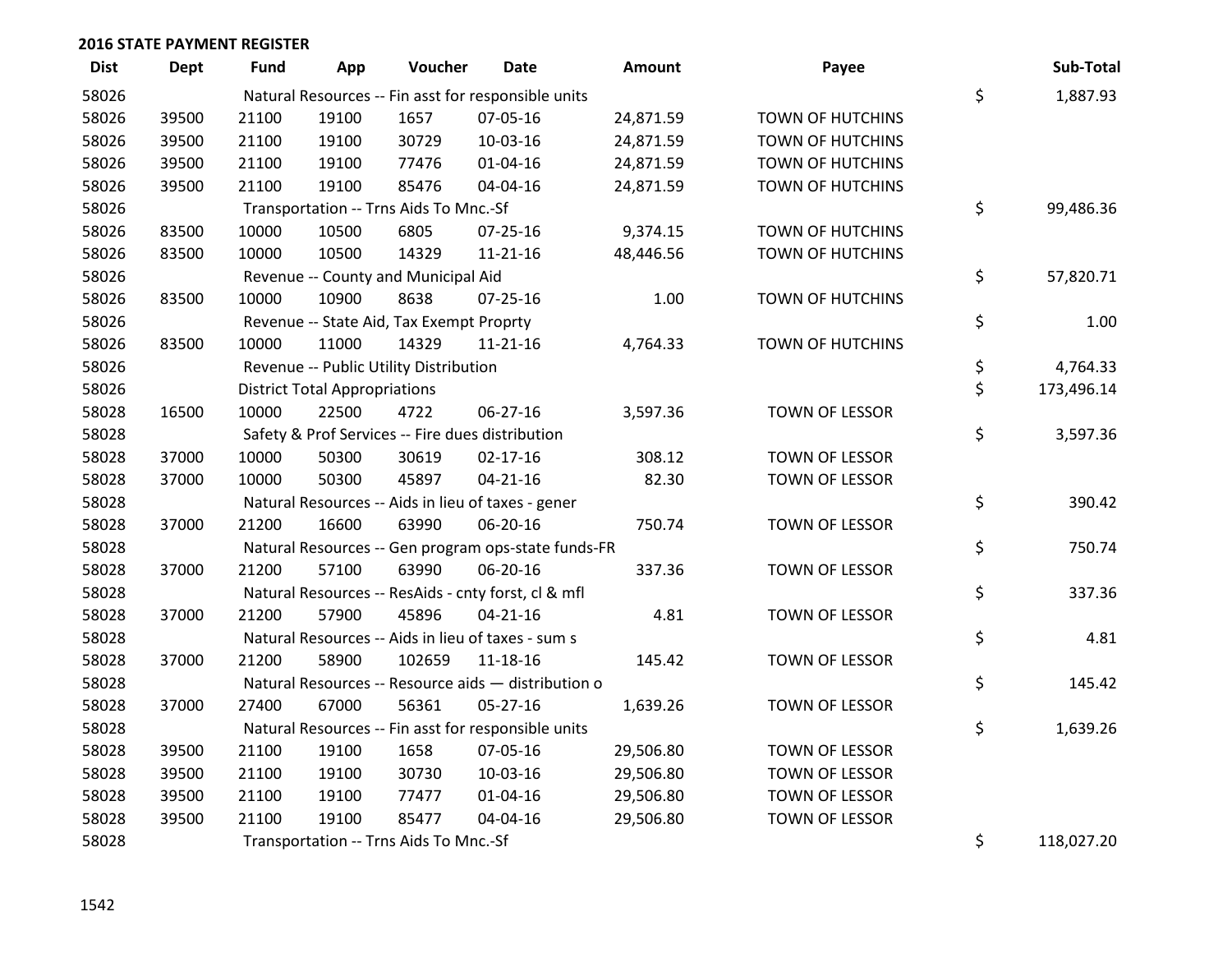| <b>Dist</b> | Dept  | <b>Fund</b> | App                                  | Voucher                                  | Date                                                | <b>Amount</b> | Payee                      | Sub-Total        |
|-------------|-------|-------------|--------------------------------------|------------------------------------------|-----------------------------------------------------|---------------|----------------------------|------------------|
| 58028       | 83500 | 10000       | 10500                                | 6806                                     | $07 - 25 - 16$                                      | 4,943.31      | TOWN OF LESSOR             |                  |
| 58028       | 83500 | 10000       | 10500                                | 14330                                    | $11 - 21 - 16$                                      | 26,161.50     | TOWN OF LESSOR             |                  |
| 58028       |       |             |                                      | Revenue -- County and Municipal Aid      |                                                     |               |                            | \$<br>31,104.81  |
| 58028       | 83500 | 10000       | 10900                                | 8639                                     | $07 - 25 - 16$                                      | 22.00         | TOWN OF LESSOR             |                  |
| 58028       |       |             |                                      | Revenue -- State Aid, Tax Exempt Proprty |                                                     |               |                            | \$<br>22.00      |
| 58028       | 83500 | 10000       | 11000                                | 14330                                    | $11 - 21 - 16$                                      | 1,791.55      | TOWN OF LESSOR             |                  |
| 58028       |       |             |                                      | Revenue -- Public Utility Distribution   |                                                     |               |                            | \$<br>1,791.55   |
| 58028       |       |             | <b>District Total Appropriations</b> |                                          |                                                     |               |                            | \$<br>157,810.93 |
| 58030       | 16500 | 10000       | 22500                                | 4723                                     | 06-27-16                                            | 2,432.33      | TOWN OF MAPLE GROVE        |                  |
| 58030       |       |             |                                      |                                          | Safety & Prof Services -- Fire dues distribution    |               |                            | \$<br>2,432.33   |
| 58030       | 37000 | 21200       | 16600                                | 63991                                    | 06-20-16                                            | 99.25         | TOWN OF MAPLE GROVE        |                  |
| 58030       |       |             |                                      |                                          | Natural Resources -- Gen program ops-state funds-FR |               |                            | \$<br>99.25      |
| 58030       | 37000 | 21200       | 57100                                | 63991                                    | 06-20-16                                            | 44.60         | <b>TOWN OF MAPLE GROVE</b> |                  |
| 58030       |       |             |                                      |                                          | Natural Resources -- ResAids - cnty forst, cl & mfl |               |                            | \$<br>44.60      |
| 58030       | 37000 | 27400       | 67000                                | 56083                                    | $05 - 27 - 16$                                      | 3,039.93      | TOWN OF MAPLE GROVE        |                  |
| 58030       |       |             |                                      |                                          | Natural Resources -- Fin asst for responsible units |               |                            | \$<br>3,039.93   |
| 58030       | 39500 | 21100       | 19100                                | 1659                                     | 07-05-16                                            | 30,299.52     | TOWN OF MAPLE GROVE        |                  |
| 58030       | 39500 | 21100       | 19100                                | 30731                                    | 10-03-16                                            | 30,299.52     | TOWN OF MAPLE GROVE        |                  |
| 58030       | 39500 | 21100       | 19100                                | 77478                                    | $01 - 04 - 16$                                      | 30,299.52     | TOWN OF MAPLE GROVE        |                  |
| 58030       | 39500 | 21100       | 19100                                | 85478                                    | 04-04-16                                            | 30,299.52     | TOWN OF MAPLE GROVE        |                  |
| 58030       |       |             |                                      | Transportation -- Trns Aids To Mnc.-Sf   |                                                     |               |                            | \$<br>121,198.08 |
| 58030       | 83500 | 10000       | 10500                                | 6807                                     | $07 - 25 - 16$                                      | 9,823.67      | TOWN OF MAPLE GROVE        |                  |
| 58030       | 83500 | 10000       | 10500                                | 14331                                    | $11 - 21 - 16$                                      | 52,982.79     | TOWN OF MAPLE GROVE        |                  |
| 58030       |       |             |                                      | Revenue -- County and Municipal Aid      |                                                     |               |                            | \$<br>62,806.46  |
| 58030       | 83500 | 10000       | 10900                                | 8640                                     | $07 - 25 - 16$                                      | 3.00          | TOWN OF MAPLE GROVE        |                  |
| 58030       |       |             |                                      | Revenue -- State Aid, Tax Exempt Proprty |                                                     |               |                            | \$<br>3.00       |
| 58030       | 83500 | 10000       | 11000                                | 14331                                    | $11 - 21 - 16$                                      | 2,736.27      | TOWN OF MAPLE GROVE        |                  |
| 58030       |       |             |                                      | Revenue -- Public Utility Distribution   |                                                     |               |                            | \$<br>2,736.27   |
| 58030       |       |             | <b>District Total Appropriations</b> |                                          |                                                     |               |                            | \$<br>192,359.92 |
| 58032       | 16500 | 10000       | 22500                                | 4724                                     | $06 - 27 - 16$                                      | 1,246.46      | <b>TOWN OF MORRIS</b>      |                  |
| 58032       |       |             |                                      |                                          | Safety & Prof Services -- Fire dues distribution    |               |                            | \$<br>1,246.46   |
| 58032       | 37000 | 10000       | 50300                                | 30612                                    | $02 - 17 - 16$                                      | 61.15         | <b>TOWN OF MORRIS</b>      |                  |
| 58032       |       |             |                                      |                                          | Natural Resources -- Aids in lieu of taxes - gener  |               |                            | \$<br>61.15      |
| 58032       | 37000 | 21200       | 16600                                | 63992                                    | 06-20-16                                            | 4,244.01      | <b>TOWN OF MORRIS</b>      |                  |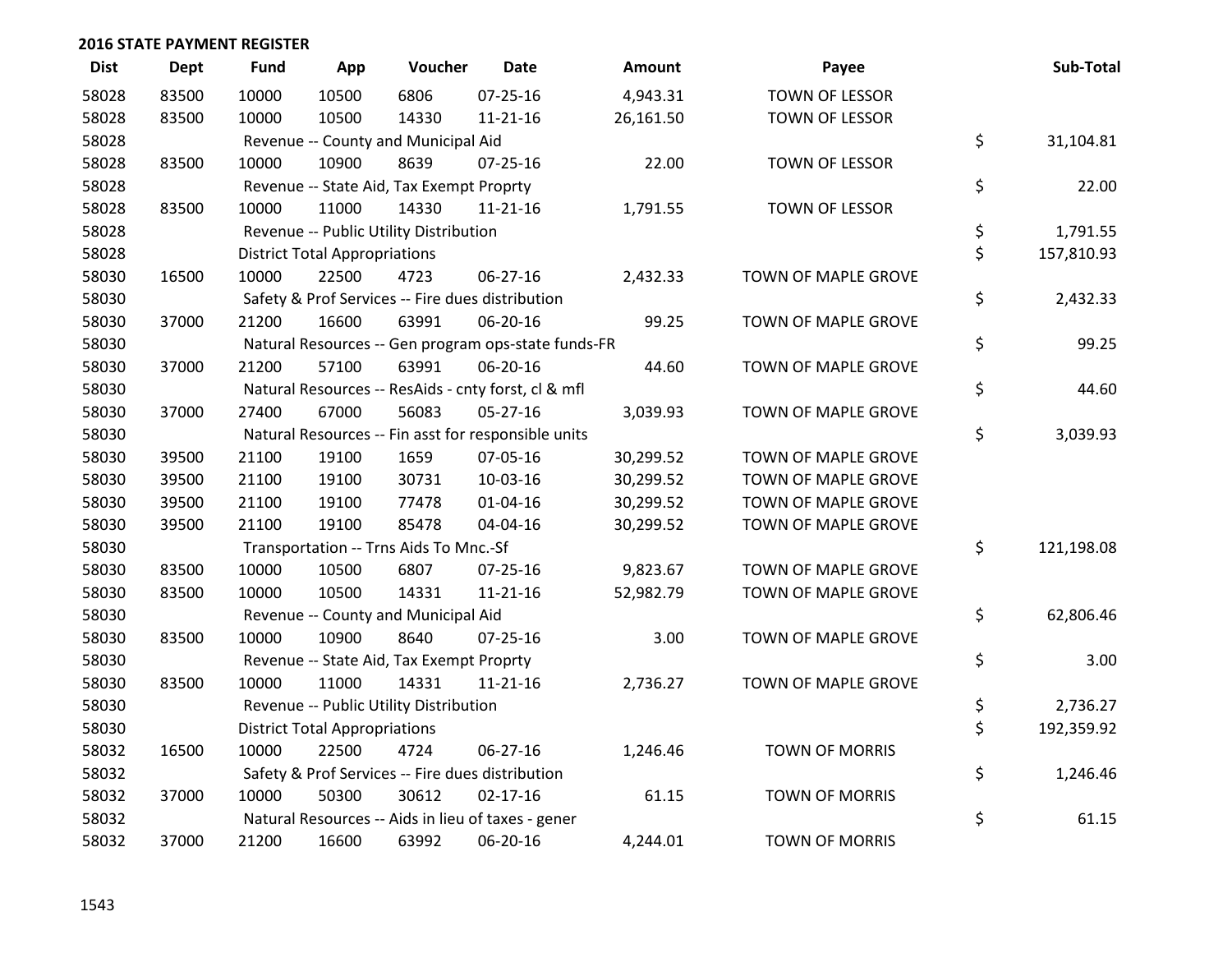| <b>Dist</b> | <b>Dept</b> | Fund  | App                                  | Voucher                                             | <b>Date</b>    | Amount    | Payee                 | Sub-Total        |
|-------------|-------------|-------|--------------------------------------|-----------------------------------------------------|----------------|-----------|-----------------------|------------------|
| 58032       |             |       |                                      | Natural Resources -- Gen program ops-state funds-FR |                |           |                       | \$<br>4,244.01   |
| 58032       | 37000       | 21200 | 57100                                | 63992                                               | 06-20-16       | 1,986.46  | <b>TOWN OF MORRIS</b> |                  |
| 58032       |             |       |                                      | Natural Resources -- ResAids - cnty forst, cl & mfl |                |           |                       | \$<br>1,986.46   |
| 58032       | 37000       | 21200 | 58900                                | 102660                                              | 11-18-16       | 2,307.66  | <b>TOWN OF MORRIS</b> |                  |
| 58032       |             |       |                                      | Natural Resources -- Resource aids - distribution o |                |           |                       | \$<br>2,307.66   |
| 58032       | 37000       | 27400 | 67000                                | 56178                                               | $05 - 27 - 16$ | 523.63    | TOWN OF MORRIS        |                  |
| 58032       |             |       |                                      | Natural Resources -- Fin asst for responsible units |                |           |                       | \$<br>523.63     |
| 58032       | 39500       | 21100 | 19100                                | 1660                                                | 07-05-16       | 21,673.18 | <b>TOWN OF MORRIS</b> |                  |
| 58032       | 39500       | 21100 | 19100                                | 30732                                               | 10-03-16       | 21,673.20 | <b>TOWN OF MORRIS</b> |                  |
| 58032       | 39500       | 21100 | 19100                                | 77479                                               | $01 - 04 - 16$ | 21,673.18 | <b>TOWN OF MORRIS</b> |                  |
| 58032       | 39500       | 21100 | 19100                                | 85479                                               | 04-04-16       | 21,673.18 | <b>TOWN OF MORRIS</b> |                  |
| 58032       |             |       |                                      | Transportation -- Trns Aids To Mnc.-Sf              |                |           |                       | \$<br>86,692.74  |
| 58032       | 50500       | 10000 | 17400                                | 17116                                               | 04-28-16       | 5,324.00  | <b>TOWN OF MORRIS</b> |                  |
| 58032       |             |       |                                      | Administration -- HV trans In annual impact fee     |                |           |                       | \$<br>5,324.00   |
| 58032       | 83500       | 10000 | 10500                                | 6808                                                | 07-25-16       | 3,322.97  | <b>TOWN OF MORRIS</b> |                  |
| 58032       | 83500       | 10000 | 10500                                | 14332                                               | $11 - 21 - 16$ | 18,830.16 | TOWN OF MORRIS        |                  |
| 58032       |             |       |                                      | Revenue -- County and Municipal Aid                 |                |           |                       | \$<br>22,153.13  |
| 58032       | 83500       | 10000 | 10900                                | 8641                                                | 07-25-16       | 2.00      | <b>TOWN OF MORRIS</b> |                  |
| 58032       |             |       |                                      | Revenue -- State Aid, Tax Exempt Proprty            |                |           |                       | \$<br>2.00       |
| 58032       | 83500       | 10000 | 50100                                | 2676                                                | $01-29-16$     | 51.32     | <b>TOWN OF MORRIS</b> |                  |
| 58032       |             |       |                                      | Revenue -- Payments for municipal svcs              |                |           |                       | \$<br>51.32      |
| 58032       |             |       | <b>District Total Appropriations</b> |                                                     |                |           |                       | \$<br>124,592.56 |
| 58034       | 16500       | 10000 | 22500                                | 4725                                                | 06-27-16       | 1,322.68  | TOWN OF NAVARINO      |                  |
| 58034       |             |       |                                      | Safety & Prof Services -- Fire dues distribution    |                |           |                       | \$<br>1,322.68   |
| 58034       | 37000       | 10000 | 50300                                | 29018                                               | $02 - 12 - 16$ | 9,457.02  | TOWN OF NAVARINO      |                  |
| 58034       | 37000       | 10000 | 50300                                | 45988                                               | $04 - 21 - 16$ | 3,768.04  | TOWN OF NAVARINO      |                  |
| 58034       |             |       |                                      | Natural Resources -- Aids in lieu of taxes - gener  |                |           |                       | \$<br>13,225.06  |
| 58034       | 37000       | 21200 | 16600                                | 63993                                               | 06-20-16       | 1,293.74  | TOWN OF NAVARINO      |                  |
| 58034       |             |       |                                      | Natural Resources -- Gen program ops-state funds-FR |                |           |                       | \$<br>1,293.74   |
| 58034       | 37000       | 21200 | 57100                                | 63993                                               | 06-20-16       | 581.36    | TOWN OF NAVARINO      |                  |
| 58034       |             |       |                                      | Natural Resources -- ResAids - cnty forst, cl & mfl |                |           |                       | \$<br>581.36     |
| 58034       | 37000       | 21200 | 57900                                | 45989                                               | $04 - 21 - 16$ | 4,962.70  | TOWN OF NAVARINO      |                  |
| 58034       |             |       |                                      | Natural Resources -- Aids in lieu of taxes - sum s  |                |           |                       | \$<br>4,962.70   |
| 58034       | 37000       | 27400 | 67000                                | 56166                                               | 05-27-16       | 1,176.48  | TOWN OF NAVARINO      |                  |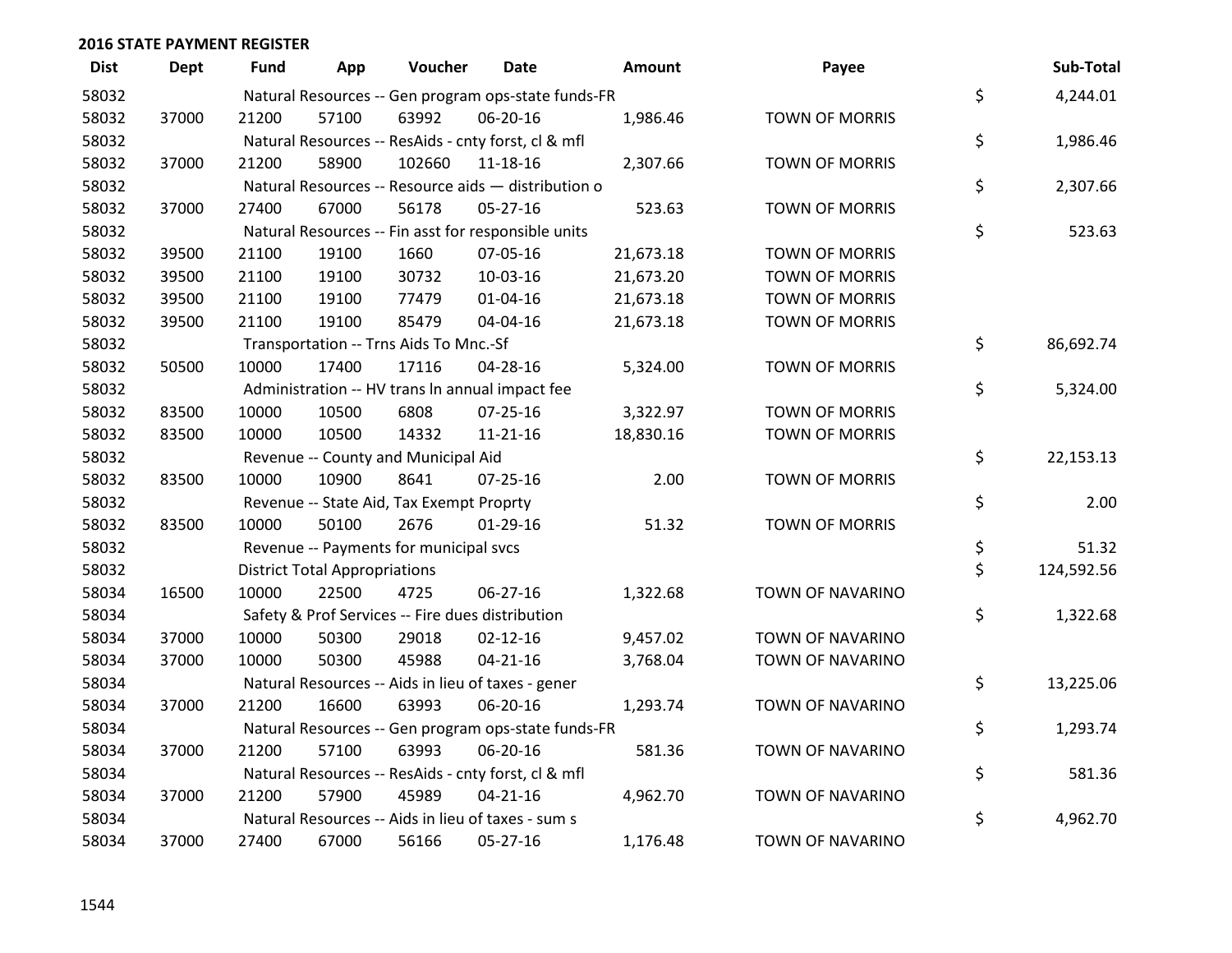| <b>Dist</b> | <b>Dept</b> | Fund  | App                                  | Voucher                                  | <b>Date</b>                                         | <b>Amount</b> | Payee                | Sub-Total        |
|-------------|-------------|-------|--------------------------------------|------------------------------------------|-----------------------------------------------------|---------------|----------------------|------------------|
| 58034       |             |       |                                      |                                          | Natural Resources -- Fin asst for responsible units |               |                      | \$<br>1,176.48   |
| 58034       | 39500       | 21100 | 19100                                | 1661                                     | 07-05-16                                            | 12,865.18     | TOWN OF NAVARINO     |                  |
| 58034       | 39500       | 21100 | 19100                                | 30733                                    | 10-03-16                                            | 12,865.20     | TOWN OF NAVARINO     |                  |
| 58034       | 39500       | 21100 | 19100                                | 77480                                    | $01 - 04 - 16$                                      | 12,865.18     | TOWN OF NAVARINO     |                  |
| 58034       | 39500       | 21100 | 19100                                | 85480                                    | 04-04-16                                            | 12,865.18     | TOWN OF NAVARINO     |                  |
| 58034       |             |       |                                      | Transportation -- Trns Aids To Mnc.-Sf   |                                                     |               |                      | \$<br>51,460.74  |
| 58034       | 83500       | 10000 | 10500                                | 6809                                     | $07 - 25 - 16$                                      | 3,604.05      | TOWN OF NAVARINO     |                  |
| 58034       | 83500       | 10000 | 10500                                | 14333                                    | $11 - 21 - 16$                                      | 20,422.93     | TOWN OF NAVARINO     |                  |
| 58034       |             |       |                                      | Revenue -- County and Municipal Aid      |                                                     |               |                      | \$<br>24,026.98  |
| 58034       | 83500       | 10000 | 10900                                | 8642                                     | 07-25-16                                            | 2.00          | TOWN OF NAVARINO     |                  |
| 58034       |             |       |                                      | Revenue -- State Aid, Tax Exempt Proprty |                                                     |               |                      | \$<br>2.00       |
| 58034       | 83500       | 10000 | 50100                                | 2677                                     | $01-29-16$                                          | 99.63         | TOWN OF NAVARINO     |                  |
| 58034       |             |       |                                      | Revenue -- Payments for municipal svcs   |                                                     |               |                      | \$<br>99.63      |
| 58034       |             |       | <b>District Total Appropriations</b> |                                          |                                                     |               |                      | \$<br>98,151.37  |
| 58036       | 16500       | 10000 | 22500                                | 4726                                     | 06-27-16                                            | 2,569.31      | <b>TOWN OF PELLA</b> |                  |
| 58036       |             |       |                                      |                                          | Safety & Prof Services -- Fire dues distribution    |               |                      | \$<br>2,569.31   |
| 58036       | 37000       | 10000 | 50300                                | 29043                                    | $02 - 12 - 16$                                      | 4,157.52      | TOWN OF PELLA        |                  |
| 58036       |             |       |                                      |                                          | Natural Resources -- Aids in lieu of taxes - gener  |               |                      | \$<br>4,157.52   |
| 58036       | 37000       | 21200 | 16600                                | 63994                                    | 06-20-16                                            | 1,324.92      | TOWN OF PELLA        |                  |
| 58036       |             |       |                                      |                                          | Natural Resources -- Gen program ops-state funds-FR |               |                      | \$<br>1,324.92   |
| 58036       | 37000       | 21200 | 57100                                | 63994                                    | 06-20-16                                            | 608.73        | <b>TOWN OF PELLA</b> |                  |
| 58036       |             |       |                                      |                                          | Natural Resources -- ResAids - cnty forst, cl & mfl |               |                      | \$<br>608.73     |
| 58036       | 37000       | 27400 | 67000                                | 56102                                    | $05 - 27 - 16$                                      | 779.81        | TOWN OF PELLA        |                  |
| 58036       |             |       |                                      |                                          | Natural Resources -- Fin asst for responsible units |               |                      | \$<br>779.81     |
| 58036       | 39500       | 21100 | 19100                                | 1662                                     | 07-05-16                                            | 29,060.89     | TOWN OF PELLA        |                  |
| 58036       | 39500       | 21100 | 19100                                | 30734                                    | 10-03-16                                            | 29,060.91     | TOWN OF PELLA        |                  |
| 58036       | 39500       | 21100 | 19100                                | 77481                                    | 01-04-16                                            | 29,060.89     | TOWN OF PELLA        |                  |
| 58036       | 39500       | 21100 | 19100                                | 85481                                    | 04-04-16                                            | 29,060.89     | TOWN OF PELLA        |                  |
| 58036       |             |       |                                      | Transportation -- Trns Aids To Mnc.-Sf   |                                                     |               |                      | \$<br>116,243.58 |
| 58036       | 50500       | 10000 | 17400                                | 17117                                    | 04-28-16                                            | 39,011.00     | TOWN OF PELLA        |                  |
| 58036       |             |       |                                      |                                          | Administration -- HV trans In annual impact fee     |               |                      | \$<br>39,011.00  |
| 58036       | 83500       | 10000 | 10500                                | 6810                                     | $07 - 25 - 16$                                      | 7,792.88      | TOWN OF PELLA        |                  |
| 58036       | 83500       | 10000 | 10500                                | 14334                                    | $11 - 21 - 16$                                      | 36,306.51     | TOWN OF PELLA        |                  |
| 58036       |             |       |                                      | Revenue -- County and Municipal Aid      |                                                     |               |                      | \$<br>44,099.39  |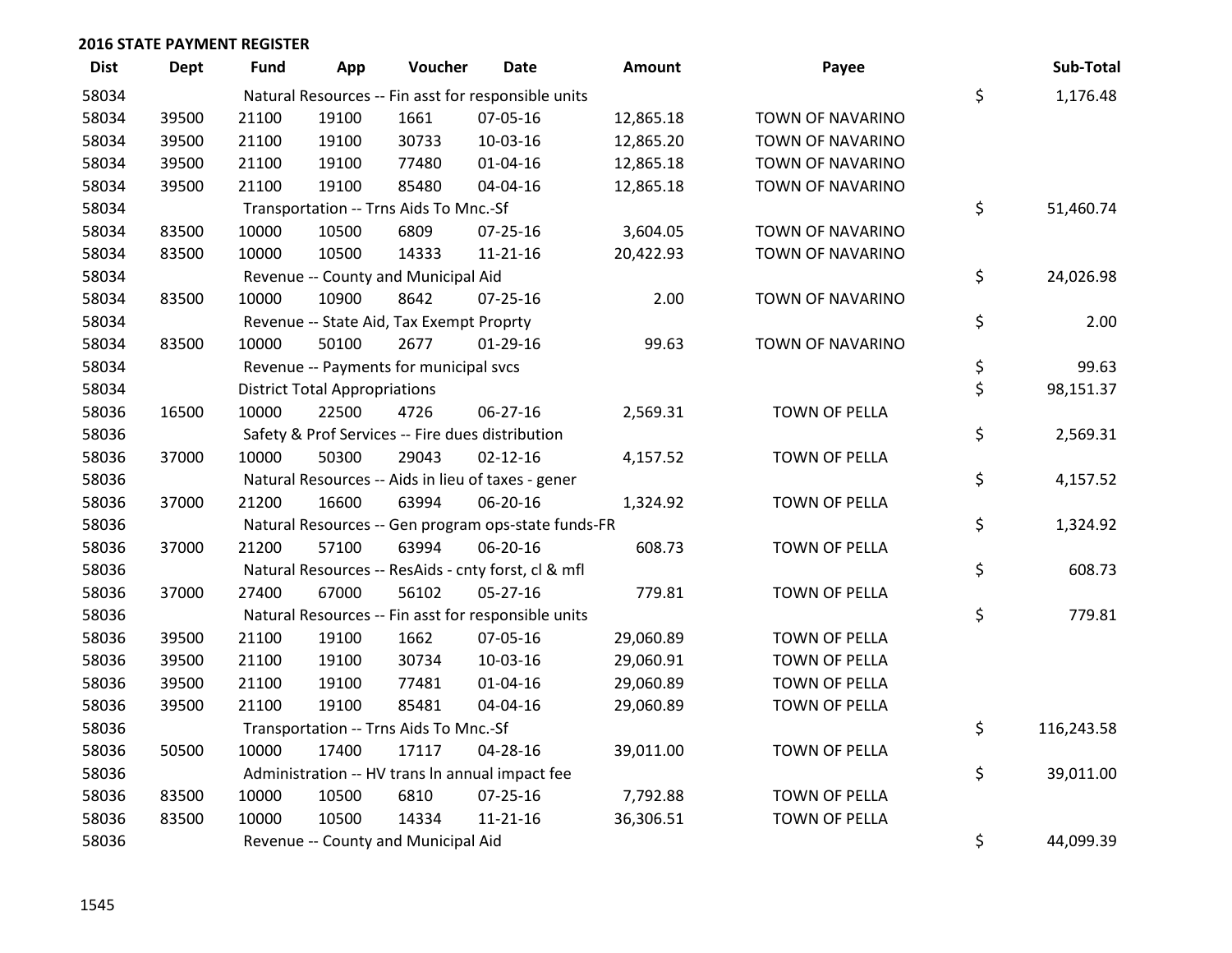| <b>Dist</b> | <b>Dept</b> | <b>Fund</b> | App                                  | Voucher                                  | <b>Date</b>                                         | <b>Amount</b> | Payee                   | Sub-Total        |
|-------------|-------------|-------------|--------------------------------------|------------------------------------------|-----------------------------------------------------|---------------|-------------------------|------------------|
| 58036       | 83500       | 10000       | 10900                                | 8643                                     | $07 - 25 - 16$                                      | 8.00          | <b>TOWN OF PELLA</b>    |                  |
| 58036       |             |             |                                      | Revenue -- State Aid, Tax Exempt Proprty |                                                     |               |                         | \$<br>8.00       |
| 58036       | 83500       | 10000       | 11000                                | 14334                                    | $11 - 21 - 16$                                      | 7,972.65      | <b>TOWN OF PELLA</b>    |                  |
| 58036       |             |             |                                      | Revenue -- Public Utility Distribution   |                                                     |               |                         | \$<br>7,972.65   |
| 58036       |             |             | <b>District Total Appropriations</b> |                                          |                                                     |               |                         | \$<br>216,774.91 |
| 58038       | 16500       | 10000       | 22500                                | 4727                                     | 06-27-16                                            | 2,341.89      | TOWN OF RED SPRINGS     |                  |
| 58038       |             |             |                                      |                                          | Safety & Prof Services -- Fire dues distribution    |               |                         | \$<br>2,341.89   |
| 58038       | 37000       | 21200       | 16600                                | 63995                                    | 06-20-16                                            | 1,007.21      | TOWN OF RED SPRINGS     |                  |
| 58038       |             |             |                                      |                                          | Natural Resources -- Gen program ops-state funds-FR |               |                         | \$<br>1,007.21   |
| 58038       | 37000       | 21200       | 57100                                | 63995                                    | 06-20-16                                            | 817.08        | TOWN OF RED SPRINGS     |                  |
| 58038       |             |             |                                      |                                          | Natural Resources -- ResAids - cnty forst, cl & mfl |               |                         | \$<br>817.08     |
| 58038       | 37000       | 21200       | 58900                                | 102661                                   | 11-18-16                                            | 3,435.92      | TOWN OF RED SPRINGS     |                  |
| 58038       |             |             |                                      |                                          | Natural Resources -- Resource aids - distribution o |               |                         | \$<br>3,435.92   |
| 58038       | 37000       | 27400       | 67000                                | 56132                                    | $05 - 27 - 16$                                      | 744.50        | TOWN OF RED SPRINGS     |                  |
| 58038       |             |             |                                      |                                          | Natural Resources -- Fin asst for responsible units |               |                         | \$<br>744.50     |
| 58038       | 39500       | 21100       | 19100                                | 1663                                     | 07-05-16                                            | 17,054.49     | TOWN OF RED SPRINGS     |                  |
| 58038       | 39500       | 21100       | 19100                                | 30735                                    | 10-03-16                                            | 17,054.49     | TOWN OF RED SPRINGS     |                  |
| 58038       | 39500       | 21100       | 19100                                | 77482                                    | $01 - 04 - 16$                                      | 17,054.49     | TOWN OF RED SPRINGS     |                  |
| 58038       | 39500       | 21100       | 19100                                | 85482                                    | 04-04-16                                            | 17,054.49     | TOWN OF RED SPRINGS     |                  |
| 58038       |             |             |                                      | Transportation -- Trns Aids To Mnc.-Sf   |                                                     |               |                         | \$<br>68,217.96  |
| 58038       | 83500       | 10000       | 10500                                | 6811                                     | $07 - 25 - 16$                                      | 3,398.24      | TOWN OF RED SPRINGS     |                  |
| 58038       | 83500       | 10000       | 10500                                | 14335                                    | $11 - 21 - 16$                                      | 19,249.58     | TOWN OF RED SPRINGS     |                  |
| 58038       |             |             |                                      | Revenue -- County and Municipal Aid      |                                                     |               |                         | \$<br>22,647.82  |
| 58038       | 83500       | 10000       | 10900                                | 8644                                     | $07 - 25 - 16$                                      | 2.00          | TOWN OF RED SPRINGS     |                  |
| 58038       |             |             |                                      | Revenue -- State Aid, Tax Exempt Proprty |                                                     |               |                         | \$<br>2.00       |
| 58038       | 83500       | 10000       | 11000                                | 14335                                    | $11 - 21 - 16$                                      | 7.29          | TOWN OF RED SPRINGS     |                  |
| 58038       |             |             |                                      | Revenue -- Public Utility Distribution   |                                                     |               |                         | \$<br>7.29       |
| 58038       |             |             | <b>District Total Appropriations</b> |                                          |                                                     |               |                         | \$<br>99,221.67  |
| 58040       | 16500       | 10000       | 22500                                | 4728                                     | 06-27-16                                            | 5,990.07      | <b>TOWN OF RICHMOND</b> |                  |
| 58040       |             |             |                                      |                                          | Safety & Prof Services -- Fire dues distribution    |               |                         | \$<br>5,990.07   |
| 58040       | 37000       | 10000       | 50300                                | 29223                                    | $02 - 12 - 16$                                      | 10,764.01     | TOWN OF RICHMOND        |                  |
| 58040       |             |             |                                      |                                          | Natural Resources -- Aids in lieu of taxes - gener  |               |                         | \$<br>10,764.01  |
| 58040       | 37000       | 21200       | 16600                                | 63996                                    | 06-20-16                                            | 1,040.56      | <b>TOWN OF RICHMOND</b> |                  |
| 58040       |             |             |                                      |                                          | Natural Resources -- Gen program ops-state funds-FR |               |                         | \$<br>1,040.56   |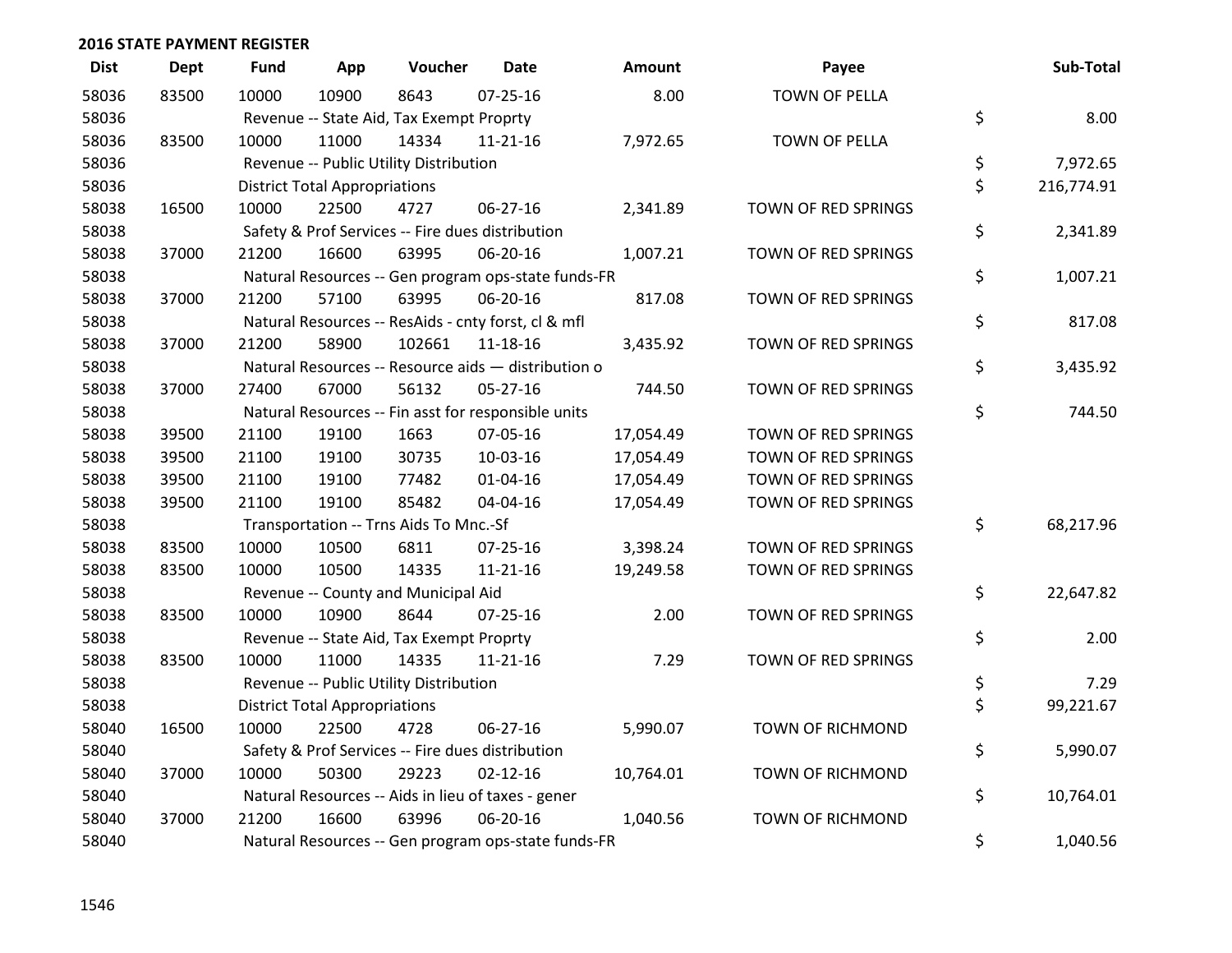| <b>Dist</b> | <b>Dept</b> | <b>Fund</b> | App                                  | Voucher                                             | <b>Date</b>    | Amount    | Payee                   | Sub-Total        |
|-------------|-------------|-------------|--------------------------------------|-----------------------------------------------------|----------------|-----------|-------------------------|------------------|
| 58040       | 37000       | 21200       | 57100                                | 63996                                               | 06-20-16       | 475.46    | <b>TOWN OF RICHMOND</b> |                  |
| 58040       |             |             |                                      | Natural Resources -- ResAids - cnty forst, cl & mfl |                |           |                         | \$<br>475.46     |
| 58040       | 37000       | 21200       | 58900                                | 102662                                              | 11-18-16       | 129.66    | <b>TOWN OF RICHMOND</b> |                  |
| 58040       |             |             |                                      | Natural Resources -- Resource aids - distribution o |                |           |                         | \$<br>129.66     |
| 58040       | 37000       | 27400       | 67000                                | 56033                                               | $05 - 27 - 16$ | 2,354.46  | TOWN OF RICHMOND        |                  |
| 58040       |             |             |                                      | Natural Resources -- Fin asst for responsible units |                |           |                         | \$<br>2,354.46   |
| 58040       | 39500       | 21100       | 19100                                | 1664                                                | 07-05-16       | 31,268.40 | <b>TOWN OF RICHMOND</b> |                  |
| 58040       | 39500       | 21100       | 19100                                | 30736                                               | 10-03-16       | 31,268.40 | <b>TOWN OF RICHMOND</b> |                  |
| 58040       | 39500       | 21100       | 19100                                | 77483                                               | 01-04-16       | 31,268.40 | TOWN OF RICHMOND        |                  |
| 58040       | 39500       | 21100       | 19100                                | 85483                                               | 04-04-16       | 31,268.40 | TOWN OF RICHMOND        |                  |
| 58040       |             |             |                                      | Transportation -- Trns Aids To Mnc.-Sf              |                |           |                         | \$<br>125,073.60 |
| 58040       | 83500       | 10000       | 10500                                | 6812                                                | $07 - 25 - 16$ | 6,536.69  | <b>TOWN OF RICHMOND</b> |                  |
| 58040       | 83500       | 10000       | 10500                                | 14336                                               | $11 - 21 - 16$ | 34,313.07 | TOWN OF RICHMOND        |                  |
| 58040       |             |             |                                      | Revenue -- County and Municipal Aid                 |                |           |                         | \$<br>40,849.76  |
| 58040       | 83500       | 10000       | 10900                                | 8645                                                | $07 - 25 - 16$ | 623.00    | <b>TOWN OF RICHMOND</b> |                  |
| 58040       |             |             |                                      | Revenue -- State Aid, Tax Exempt Proprty            |                |           |                         | \$<br>623.00     |
| 58040       | 83500       | 10000       | 11000                                | 14336                                               | 11-21-16       | 5,624.84  | TOWN OF RICHMOND        |                  |
| 58040       |             |             |                                      | Revenue -- Public Utility Distribution              |                |           |                         | \$<br>5,624.84   |
| 58040       | 83500       | 52100       | 36300                                | 3302                                                | 03-29-16       | 6,019.50  | TOWN OF RICHMOND        |                  |
| 58040       |             |             |                                      | Revenue -- Lottery & Gaming Credit                  |                |           |                         | \$<br>6,019.50   |
| 58040       |             |             | <b>District Total Appropriations</b> |                                                     |                |           |                         | \$<br>198,944.92 |
| 58042       | 16500       | 10000       | 22500                                | 4729                                                | $06 - 27 - 16$ | 1,393.53  | TOWN OF SENECA          |                  |
| 58042       |             |             |                                      | Safety & Prof Services -- Fire dues distribution    |                |           |                         | \$<br>1,393.53   |
| 58042       | 37000       | 10000       | 50300                                | 29067                                               | $02 - 12 - 16$ | 10.67     | TOWN OF SENECA          |                  |
| 58042       |             |             |                                      | Natural Resources -- Aids in lieu of taxes - gener  |                |           |                         | \$<br>10.67      |
| 58042       | 37000       | 21200       | 16600                                | 63997                                               | 06-20-16       | 3,344.45  | TOWN OF SENECA          |                  |
| 58042       |             |             |                                      | Natural Resources -- Gen program ops-state funds-FR |                |           |                         | \$<br>3,344.45   |
| 58042       | 37000       | 21200       | 57100                                | 63997                                               | 06-20-16       | 1,541.24  | TOWN OF SENECA          |                  |
| 58042       |             |             |                                      | Natural Resources -- ResAids - cnty forst, cl & mfl |                |           |                         | \$<br>1,541.24   |
| 58042       | 37000       | 21200       | 58900                                | 102663                                              | 11-18-16       | 2,997.26  | TOWN OF SENECA          |                  |
| 58042       |             |             |                                      | Natural Resources -- Resource aids - distribution o |                |           |                         | \$<br>2,997.26   |
| 58042       | 37000       | 27400       | 67000                                | 56170                                               | $05 - 27 - 16$ | 295.25    | <b>TOWN OF SENECA</b>   |                  |
| 58042       |             |             |                                      | Natural Resources -- Fin asst for responsible units |                |           |                         | \$<br>295.25     |
| 58042       | 39500       | 21100       | 19100                                | 1665                                                | 07-05-16       | 18,816.09 | <b>TOWN OF SENECA</b>   |                  |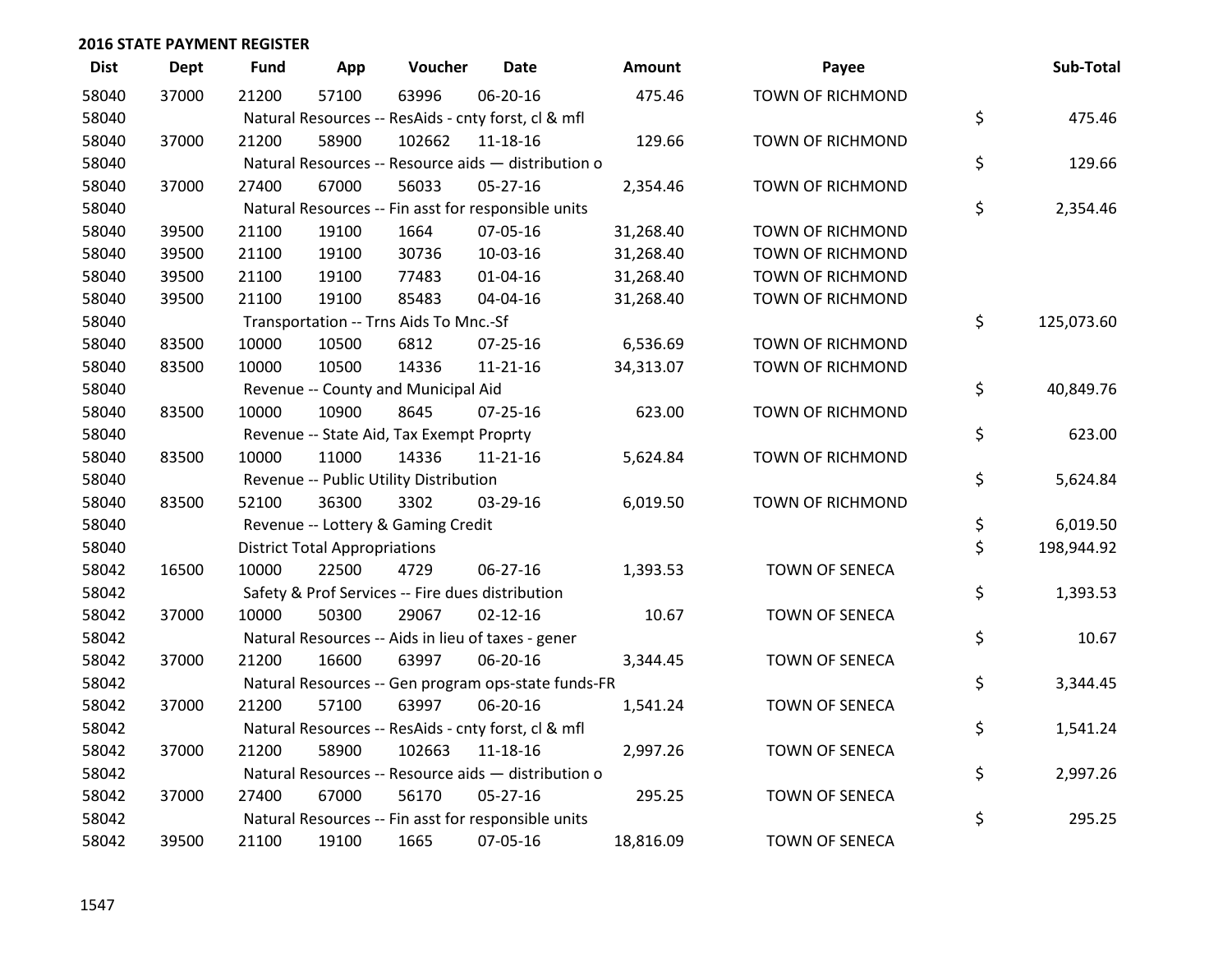| <b>Dist</b> | <b>Dept</b> | <b>Fund</b> | App                                  | Voucher                                             | Date           | <b>Amount</b> | Payee                 | Sub-Total        |
|-------------|-------------|-------------|--------------------------------------|-----------------------------------------------------|----------------|---------------|-----------------------|------------------|
| 58042       | 39500       | 21100       | 19100                                | 30737                                               | 10-03-16       | 18,816.09     | <b>TOWN OF SENECA</b> |                  |
| 58042       | 39500       | 21100       | 19100                                | 77484                                               | 01-04-16       | 18,816.09     | TOWN OF SENECA        |                  |
| 58042       | 39500       | 21100       | 19100                                | 85484                                               | 04-04-16       | 18,816.09     | TOWN OF SENECA        |                  |
| 58042       |             |             |                                      | Transportation -- Trns Aids To Mnc.-Sf              |                |               |                       | \$<br>75,264.36  |
| 58042       | 83500       | 10000       | 10500                                | 6813                                                | $07 - 25 - 16$ | 3,377.65      | <b>TOWN OF SENECA</b> |                  |
| 58042       | 83500       | 10000       | 10500                                | 14337                                               | $11 - 21 - 16$ | 19,244.84     | TOWN OF SENECA        |                  |
| 58042       |             |             |                                      | Revenue -- County and Municipal Aid                 |                |               |                       | \$<br>22,622.49  |
| 58042       | 83500       | 10000       | 10900                                | 8646                                                | $07 - 25 - 16$ | 2.00          | <b>TOWN OF SENECA</b> |                  |
| 58042       |             |             |                                      | Revenue -- State Aid, Tax Exempt Proprty            |                |               |                       | \$<br>2.00       |
| 58042       | 83500       | 52100       | 36300                                | 3303                                                | 03-29-16       | 592.92        | TOWN OF SENECA        |                  |
| 58042       |             |             |                                      | Revenue -- Lottery & Gaming Credit                  |                |               |                       | \$<br>592.92     |
| 58042       |             |             | <b>District Total Appropriations</b> |                                                     |                |               |                       | \$<br>108,064.17 |
| 58044       | 16500       | 10000       | 22500                                | 4730                                                | 06-27-16       | 6,457.07      | TOWN OF WASHINGTON    |                  |
| 58044       |             |             |                                      | Safety & Prof Services -- Fire dues distribution    |                |               |                       | \$<br>6,457.07   |
| 58044       | 37000       | 10000       | 50300                                | 28892                                               | $02 - 12 - 16$ | 811.18        | TOWN OF WASHINGTON    |                  |
| 58044       | 37000       | 10000       | 50300                                | 28893                                               | $02 - 12 - 16$ | 170.00        | TOWN OF WASHINGTON    |                  |
| 58044       | 37000       | 10000       | 50300                                | 45646                                               | $04 - 21 - 16$ | 10.69         | TOWN OF WASHINGTON    |                  |
| 58044       |             |             |                                      | Natural Resources -- Aids in lieu of taxes - gener  |                |               |                       | \$<br>991.87     |
| 58044       | 37000       | 21200       | 16600                                | 63998                                               | 06-20-16       | 1,020.42      | TOWN OF WASHINGTON    |                  |
| 58044       |             |             |                                      | Natural Resources -- Gen program ops-state funds-FR |                |               |                       | \$<br>1,020.42   |
| 58044       | 37000       | 21200       | 57100                                | 63998                                               | 06-20-16       | 479.54        | TOWN OF WASHINGTON    |                  |
| 58044       |             |             |                                      | Natural Resources -- ResAids - cnty forst, cl & mfl |                |               |                       | \$<br>479.54     |
| 58044       | 37000       | 21200       | 58900                                | 102664                                              | 11-18-16       | 337.89        | TOWN OF WASHINGTON    |                  |
| 58044       |             |             |                                      | Natural Resources -- Resource aids - distribution o |                |               |                       | \$<br>337.89     |
| 58044       | 37000       | 27400       | 67000                                | 56175                                               | $05 - 27 - 16$ | 1,982.59      | TOWN OF WASHINGTON    |                  |
| 58044       |             |             |                                      | Natural Resources -- Fin asst for responsible units |                |               |                       | \$<br>1,982.59   |
| 58044       | 39500       | 21100       | 19100                                | 1666                                                | 07-05-16       | 28,235.14     | TOWN OF WASHINGTON    |                  |
| 58044       | 39500       | 21100       | 19100                                | 30738                                               | 10-03-16       | 28,235.16     | TOWN OF WASHINGTON    |                  |
| 58044       | 39500       | 21100       | 19100                                | 77485                                               | $01 - 04 - 16$ | 28,235.14     | TOWN OF WASHINGTON    |                  |
| 58044       | 39500       | 21100       | 19100                                | 85485                                               | 04-04-16       | 28,235.14     | TOWN OF WASHINGTON    |                  |
| 58044       |             |             |                                      | Transportation -- Trns Aids To Mnc.-Sf              |                |               |                       | \$<br>112,940.58 |
| 58044       | 50500       | 10000       | 17400                                | 17118                                               | 04-28-16       | 58,025.00     | TOWN OF WASHINGTON    |                  |
| 58044       |             |             |                                      | Administration -- HV trans In annual impact fee     |                |               |                       | \$<br>58,025.00  |
| 58044       | 83500       | 10000       | 10500                                | 6814                                                | $07 - 25 - 16$ | 4,411.14      | TOWN OF WASHINGTON    |                  |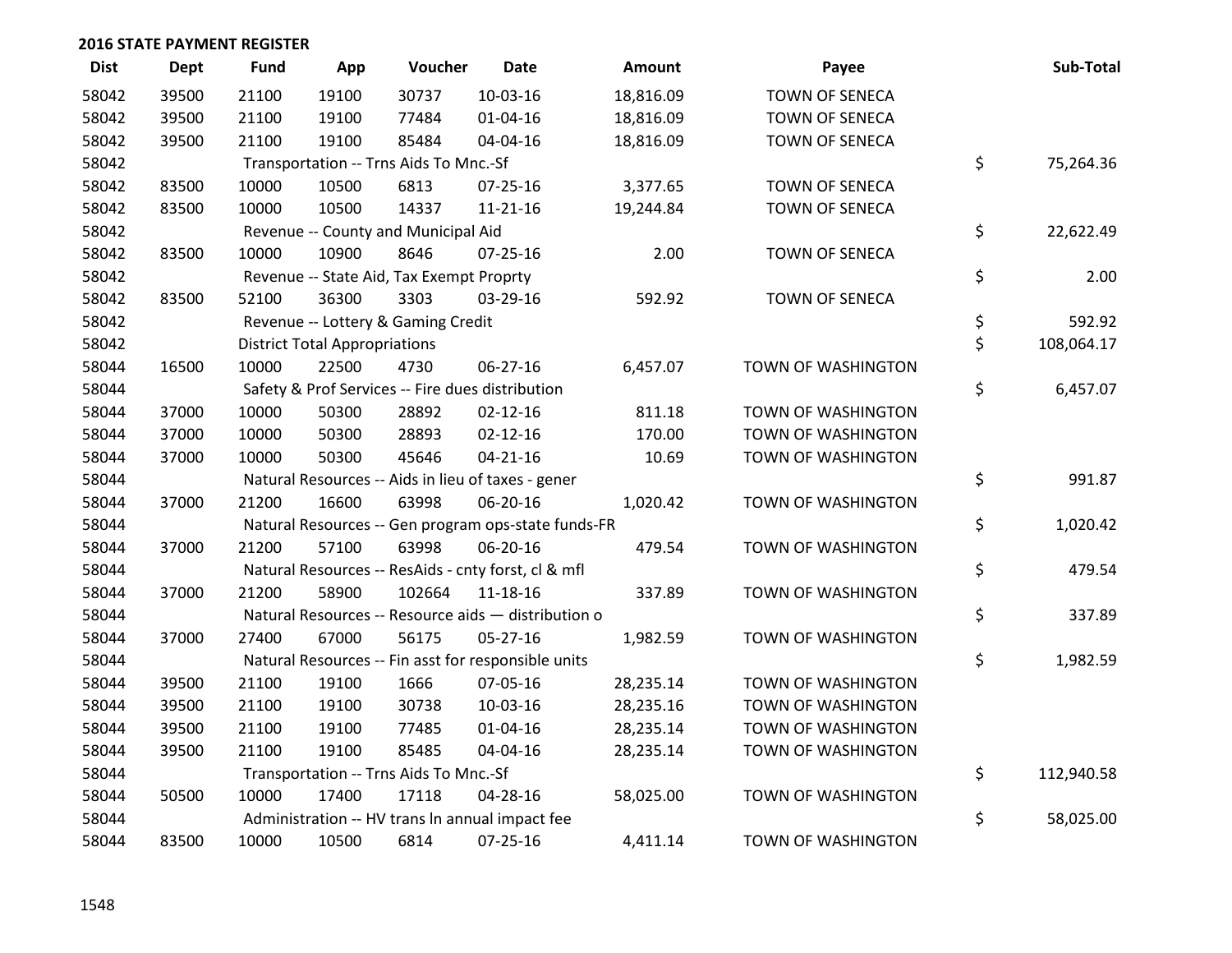| <b>Dist</b> | <b>Dept</b> | Fund  | App                                  | Voucher                                             | <b>Date</b>    | Amount    | Payee                    | Sub-Total        |
|-------------|-------------|-------|--------------------------------------|-----------------------------------------------------|----------------|-----------|--------------------------|------------------|
| 58044       | 83500       | 10000 | 10500                                | 14338                                               | $11 - 21 - 16$ | 19,860.58 | TOWN OF WASHINGTON       |                  |
| 58044       |             |       |                                      | Revenue -- County and Municipal Aid                 |                |           |                          | \$<br>24,271.72  |
| 58044       | 83500       | 10000 | 10900                                | 8647                                                | $07 - 25 - 16$ | 9.00      | TOWN OF WASHINGTON       |                  |
| 58044       |             |       |                                      | Revenue -- State Aid, Tax Exempt Proprty            |                |           |                          | \$<br>9.00       |
| 58044       | 83500       | 10000 | 11000                                | 14338                                               | $11 - 21 - 16$ | 10,458.88 | TOWN OF WASHINGTON       |                  |
| 58044       |             |       |                                      | Revenue -- Public Utility Distribution              |                |           |                          | \$<br>10,458.88  |
| 58044       | 83500       | 52100 | 36300                                | 3304                                                | 03-29-16       | 3,699.32  | TOWN OF WASHINGTON       |                  |
| 58044       |             |       |                                      | Revenue -- Lottery & Gaming Credit                  |                |           |                          | \$<br>3,699.32   |
| 58044       |             |       | <b>District Total Appropriations</b> |                                                     |                |           |                          | \$<br>220,673.88 |
| 58046       | 16500       | 10000 | 22500                                | 5250                                                | 07-06-16       | 3,244.07  | TOWN OF WAUKECHON        |                  |
| 58046       |             |       |                                      | Safety & Prof Services -- Fire dues distribution    |                |           |                          | \$<br>3,244.07   |
| 58046       | 37000       | 10000 | 50300                                | 30937                                               | $02 - 17 - 16$ | 7,785.51  | <b>TOWN OF WAUKECHON</b> |                  |
| 58046       | 37000       | 10000 | 50300                                | 30938                                               | $02 - 17 - 16$ | 12,468.69 | TOWN OF WAUKECHON        |                  |
| 58046       | 37000       | 10000 | 50300                                | 47086                                               | $04 - 21 - 16$ | 519.32    | TOWN OF WAUKECHON        |                  |
| 58046       |             |       |                                      | Natural Resources -- Aids in lieu of taxes - gener  |                |           |                          | \$<br>20,773.52  |
| 58046       | 37000       | 21200 | 16600                                | 63999                                               | 06-20-16       | 605.46    | <b>TOWN OF WAUKECHON</b> |                  |
| 58046       |             |       |                                      | Natural Resources -- Gen program ops-state funds-FR |                |           |                          | \$<br>605.46     |
| 58046       | 37000       | 21200 | 57100                                | 63999                                               | 06-20-16       | 272.06    | TOWN OF WAUKECHON        |                  |
| 58046       |             |       |                                      | Natural Resources -- ResAids - cnty forst, cl & mfl |                |           |                          | \$<br>272.06     |
| 58046       | 37000       | 21200 | 57900                                | 47087                                               | $04 - 21 - 16$ | 1,274.50  | TOWN OF WAUKECHON        |                  |
| 58046       |             |       |                                      | Natural Resources -- Aids in lieu of taxes - sum s  |                |           |                          | \$<br>1,274.50   |
| 58046       | 37000       | 21200 | 58900                                | 102665                                              | $11 - 18 - 16$ | 930.66    | TOWN OF WAUKECHON        |                  |
| 58046       |             |       |                                      | Natural Resources -- Resource aids - distribution o |                |           |                          | \$<br>930.66     |
| 58046       | 37000       | 27400 | 67000                                | 56290                                               | 05-27-16       | 997.68    | TOWN OF WAUKECHON        |                  |
| 58046       |             |       |                                      | Natural Resources -- Fin asst for responsible units |                |           |                          | \$<br>997.68     |
| 58046       | 39500       | 21100 | 19100                                | 1667                                                | 07-05-16       | 21,975.96 | TOWN OF WAUKECHON        |                  |
| 58046       | 39500       | 21100 | 19100                                | 30739                                               | 10-03-16       | 21,975.96 | TOWN OF WAUKECHON        |                  |
| 58046       | 39500       | 21100 | 19100                                | 77486                                               | $01 - 04 - 16$ | 21,975.96 | TOWN OF WAUKECHON        |                  |
| 58046       | 39500       | 21100 | 19100                                | 85486                                               | 04-04-16       | 21,975.96 | TOWN OF WAUKECHON        |                  |
| 58046       |             |       |                                      | Transportation -- Trns Aids To Mnc.-Sf              |                |           |                          | \$<br>87,903.84  |
| 58046       | 50500       | 10000 | 17400                                | 17119                                               | 04-28-16       | 33,639.00 | <b>TOWN OF WAUKECHON</b> |                  |
| 58046       |             |       |                                      | Administration -- HV trans In annual impact fee     |                |           |                          | \$<br>33,639.00  |
| 58046       | 83500       | 10000 | 10500                                | 6815                                                | $07 - 25 - 16$ | 5,153.10  | TOWN OF WAUKECHON        |                  |
| 58046       | 83500       | 10000 | 10500                                | 14339                                               | $11 - 21 - 16$ | 27,404.57 | TOWN OF WAUKECHON        |                  |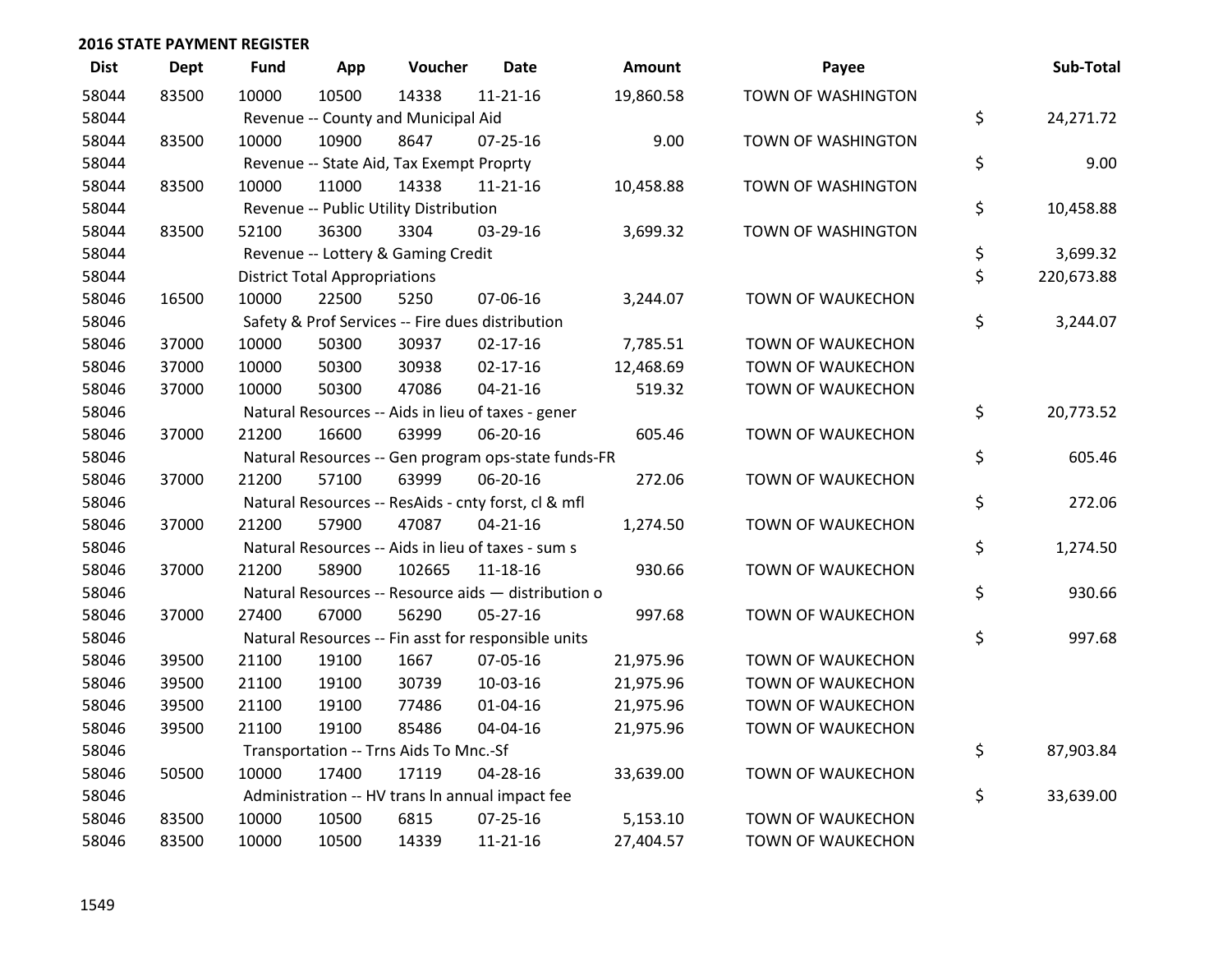| <b>Dist</b> | <b>Dept</b> | <b>Fund</b> | App                                  | Voucher                                  | <b>Date</b>                                         | Amount    | Payee                    | Sub-Total        |
|-------------|-------------|-------------|--------------------------------------|------------------------------------------|-----------------------------------------------------|-----------|--------------------------|------------------|
| 58046       |             |             |                                      | Revenue -- County and Municipal Aid      |                                                     |           |                          | \$<br>32,557.67  |
| 58046       | 83500       | 10000       | 10900                                | 8648                                     | $07 - 25 - 16$                                      | 34.00     | <b>TOWN OF WAUKECHON</b> |                  |
| 58046       |             |             |                                      | Revenue -- State Aid, Tax Exempt Proprty |                                                     |           |                          | \$<br>34.00      |
| 58046       | 83500       | 10000       | 11000                                | 14339                                    | 11-21-16                                            | 1,671.30  | TOWN OF WAUKECHON        |                  |
| 58046       |             |             |                                      | Revenue -- Public Utility Distribution   |                                                     |           |                          | \$<br>1,671.30   |
| 58046       |             |             | <b>District Total Appropriations</b> |                                          |                                                     |           |                          | \$<br>183,903.76 |
| 58048       | 16500       | 10000       | 22500                                | 4731                                     | $06 - 27 - 16$                                      | 12,320.03 | TOWN OF WESCOTT          |                  |
| 58048       |             |             |                                      |                                          | Safety & Prof Services -- Fire dues distribution    |           |                          | \$<br>12,320.03  |
| 58048       | 37000       | 10000       | 50300                                | 30869                                    | $02 - 17 - 16$                                      | 3,487.85  | TOWN OF WESCOTT          |                  |
| 58048       | 37000       | 10000       | 50300                                | 30870                                    | $02 - 17 - 16$                                      | 1,018.61  | TOWN OF WESCOTT          |                  |
| 58048       | 37000       | 10000       | 50300                                | 46831                                    | $04 - 21 - 16$                                      | 117.84    | TOWN OF WESCOTT          |                  |
| 58048       |             |             |                                      |                                          | Natural Resources -- Aids in lieu of taxes - gener  |           |                          | \$<br>4,624.30   |
| 58048       | 37000       | 21200       | 16600                                | 64000                                    | 06-20-16                                            | 762.05    | TOWN OF WESCOTT          |                  |
| 58048       |             |             |                                      |                                          | Natural Resources -- Gen program ops-state funds-FR |           |                          | \$<br>762.05     |
| 58048       | 37000       | 21200       | 57100                                | 64000                                    | 06-20-16                                            | 356.43    | TOWN OF WESCOTT          |                  |
| 58048       |             |             |                                      |                                          | Natural Resources -- ResAids - cnty forst, cl & mfl |           |                          | \$<br>356.43     |
| 58048       | 37000       | 21200       | 57900                                | 46832                                    | $04 - 21 - 16$                                      | 0.10      | TOWN OF WESCOTT          |                  |
| 58048       |             |             |                                      |                                          | Natural Resources -- Aids in lieu of taxes - sum s  |           |                          | \$<br>0.10       |
| 58048       | 37000       | 21200       | 58900                                | 102666                                   | 11-18-16                                            | 260.31    | TOWN OF WESCOTT          |                  |
| 58048       |             |             |                                      |                                          | Natural Resources -- Resource aids - distribution o |           |                          | \$<br>260.31     |
| 58048       | 37000       | 27400       | 67000                                | 56133                                    | 05-27-16                                            | 12,920.25 | TOWN OF WESCOTT          |                  |
| 58048       |             |             |                                      |                                          | Natural Resources -- Fin asst for responsible units |           |                          | \$<br>12,920.25  |
| 58048       | 39500       | 21100       | 19100                                | 1668                                     | 07-05-16                                            | 33,536.46 | TOWN OF WESCOTT          |                  |
| 58048       | 39500       | 21100       | 19100                                | 30740                                    | 10-03-16                                            | 33,536.46 | TOWN OF WESCOTT          |                  |
| 58048       | 39500       | 21100       | 19100                                | 77487                                    | $01 - 04 - 16$                                      | 33,536.46 | TOWN OF WESCOTT          |                  |
| 58048       | 39500       | 21100       | 19100                                | 85487                                    | 04-04-16                                            | 33,536.46 | TOWN OF WESCOTT          |                  |
| 58048       |             |             |                                      | Transportation -- Trns Aids To Mnc.-Sf   |                                                     |           |                          | \$<br>134,145.84 |
| 58048       | 83500       | 10000       | 10500                                | 6816                                     | $07 - 25 - 16$                                      | 6,713.52  | TOWN OF WESCOTT          |                  |
| 58048       | 83500       | 10000       | 10500                                | 14340                                    | $11 - 21 - 16$                                      | 34,885.31 | TOWN OF WESCOTT          |                  |
| 58048       |             |             |                                      | Revenue -- County and Municipal Aid      |                                                     |           |                          | \$<br>41,598.83  |
| 58048       | 83500       | 10000       | 10900                                | 8649                                     | 07-25-16                                            | 355.00    | TOWN OF WESCOTT          |                  |
| 58048       |             |             |                                      | Revenue -- State Aid, Tax Exempt Proprty |                                                     |           |                          | \$<br>355.00     |
| 58048       | 83500       | 10000       | 11000                                | 14340                                    | $11 - 21 - 16$                                      | 3,372.84  | TOWN OF WESCOTT          |                  |
| 58048       |             |             |                                      | Revenue -- Public Utility Distribution   |                                                     |           |                          | \$<br>3,372.84   |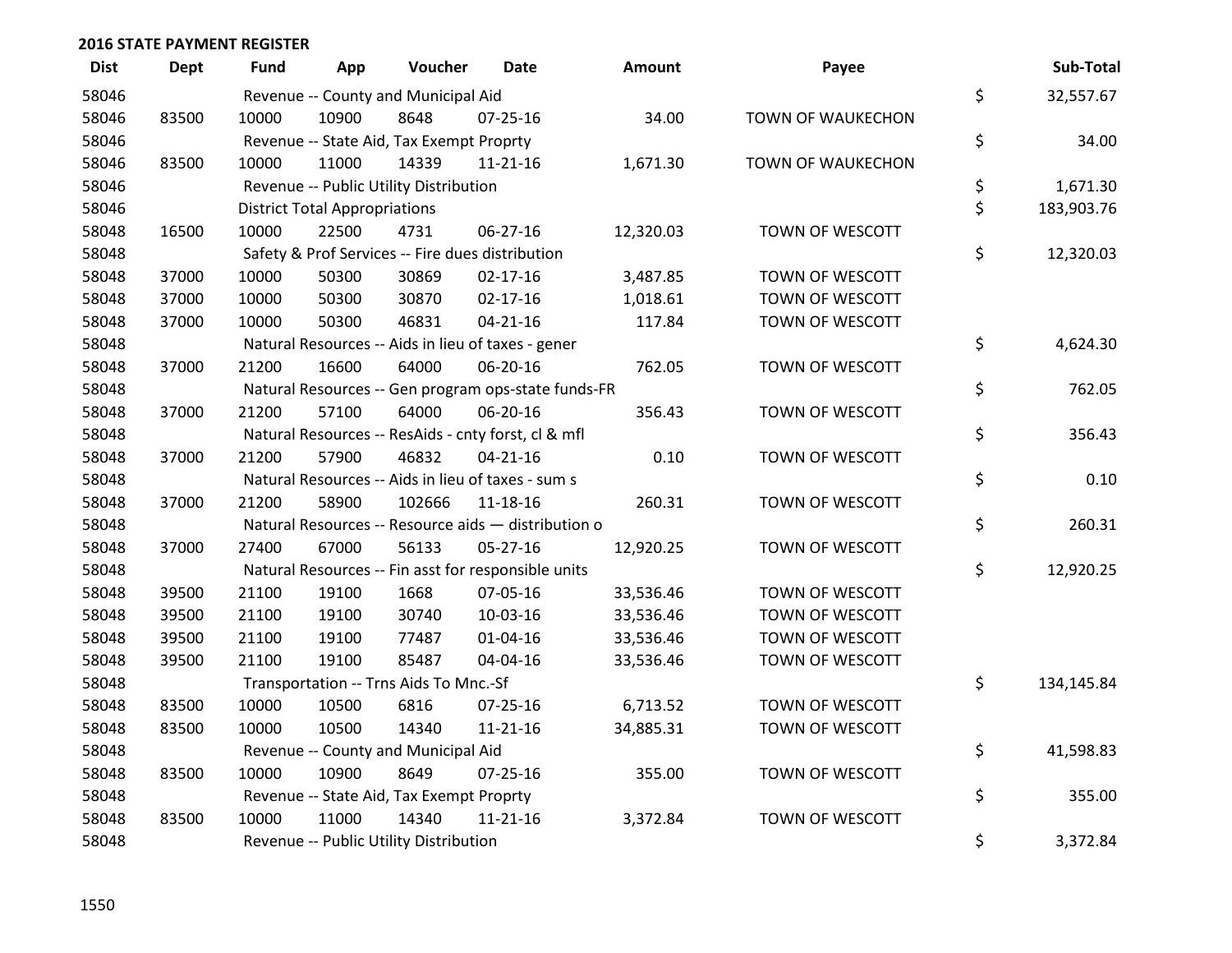| <b>Dist</b> | <b>Dept</b> | <b>Fund</b> | App                                  | Voucher                                             | <b>Date</b>    | <b>Amount</b> | Payee                     | Sub-Total        |
|-------------|-------------|-------------|--------------------------------------|-----------------------------------------------------|----------------|---------------|---------------------------|------------------|
| 58048       | 83500       | 52100       | 36300                                | 3305                                                | 03-29-16       | 611.74        | TOWN OF WESCOTT           |                  |
| 58048       |             |             |                                      | Revenue -- Lottery & Gaming Credit                  |                |               |                           | \$<br>611.74     |
| 58048       |             |             | <b>District Total Appropriations</b> |                                                     |                |               |                           | \$<br>211,327.72 |
| 58050       | 16500       | 10000       | 22500                                | 4732                                                | 06-27-16       | 2,423.44      | TOWN OF WITTENBERG        |                  |
| 58050       |             |             |                                      | Safety & Prof Services -- Fire dues distribution    |                |               |                           | \$<br>2,423.44   |
| 58050       | 37000       | 10000       | 50300                                | 30602                                               | $02 - 17 - 16$ | 977.25        | TOWN OF WITTENBERG        |                  |
| 58050       | 37000       | 10000       | 50300                                | 30603                                               | $02 - 17 - 16$ | 744.22        | TOWN OF WITTENBERG        |                  |
| 58050       |             |             |                                      | Natural Resources -- Aids in lieu of taxes - gener  |                |               |                           | \$<br>1,721.47   |
| 58050       | 37000       | 21200       | 16600                                | 64001                                               | 06-20-16       | 2,014.86      | TOWN OF WITTENBERG        |                  |
| 58050       |             |             |                                      | Natural Resources -- Gen program ops-state funds-FR |                |               |                           | \$<br>2,014.86   |
| 58050       | 37000       | 21200       | 57100                                | 64001                                               | 06-20-16       | 921.38        | TOWN OF WITTENBERG        |                  |
| 58050       |             |             |                                      | Natural Resources -- ResAids - cnty forst, cl & mfl |                |               |                           | \$<br>921.38     |
| 58050       | 37000       | 27400       | 67000                                | 56330                                               | 05-27-16       | 1,320.72      | TOWN OF WITTENBERG        |                  |
| 58050       |             |             |                                      | Natural Resources -- Fin asst for responsible units |                |               |                           | \$<br>1,320.72   |
| 58050       | 39500       | 21100       | 19100                                | 1669                                                | 07-05-16       | 21,248.47     | <b>TOWN OF WITTENBERG</b> |                  |
| 58050       | 39500       | 21100       | 19100                                | 30741                                               | 10-03-16       | 21,248.49     | <b>TOWN OF WITTENBERG</b> |                  |
| 58050       | 39500       | 21100       | 19100                                | 77488                                               | 01-04-16       | 21,248.47     | TOWN OF WITTENBERG        |                  |
| 58050       | 39500       | 21100       | 19100                                | 85488                                               | 04-04-16       | 21,248.47     | TOWN OF WITTENBERG        |                  |
| 58050       |             |             |                                      | Transportation -- Trns Aids To Mnc.-Sf              |                |               |                           | \$<br>84,993.90  |
| 58050       | 50500       | 10000       | 17400                                | 17120                                               | 04-28-16       | 40,167.00     | <b>TOWN OF WITTENBERG</b> |                  |
| 58050       |             |             |                                      | Administration -- HV trans In annual impact fee     |                |               |                           | \$<br>40,167.00  |
| 58050       | 83500       | 10000       | 10500                                | 6817                                                | $07 - 25 - 16$ | 10,295.00     | TOWN OF WITTENBERG        |                  |
| 58050       | 83500       | 10000       | 10500                                | 14341                                               | 11-21-16       | 52,964.29     | TOWN OF WITTENBERG        |                  |
| 58050       |             |             |                                      | Revenue -- County and Municipal Aid                 |                |               |                           | \$<br>63,259.29  |
| 58050       | 83500       | 10000       | 10900                                | 8650                                                | $07 - 25 - 16$ | 1,252.00      | TOWN OF WITTENBERG        |                  |
| 58050       |             |             |                                      | Revenue -- State Aid, Tax Exempt Proprty            |                |               |                           | \$<br>1,252.00   |
| 58050       | 83500       | 10000       | 11000                                | 14341                                               | $11 - 21 - 16$ | 5,531.94      | TOWN OF WITTENBERG        |                  |
| 58050       |             |             |                                      | Revenue -- Public Utility Distribution              |                |               |                           | \$<br>5,531.94   |
| 58050       |             |             | <b>District Total Appropriations</b> |                                                     |                |               |                           | \$<br>203,606.00 |
| 58101       | 16500       | 10000       | 22500                                | 4733                                                | 06-27-16       | 347.96        | <b>VILLAGE OF ANIWA</b>   |                  |
| 58101       |             |             |                                      | Safety & Prof Services -- Fire dues distribution    |                |               |                           | \$<br>347.96     |
| 58101       | 37000       | 10000       | 50300                                | 30567                                               | $02 - 17 - 16$ | 11.51         | VILLAGE OF ANIWA          |                  |
| 58101       |             |             |                                      | Natural Resources -- Aids in lieu of taxes - gener  |                |               |                           | \$<br>11.51      |
| 58101       | 37000       | 21200       | 16600                                | 64002                                               | 06-20-16       | 56.77         | <b>VILLAGE OF ANIWA</b>   |                  |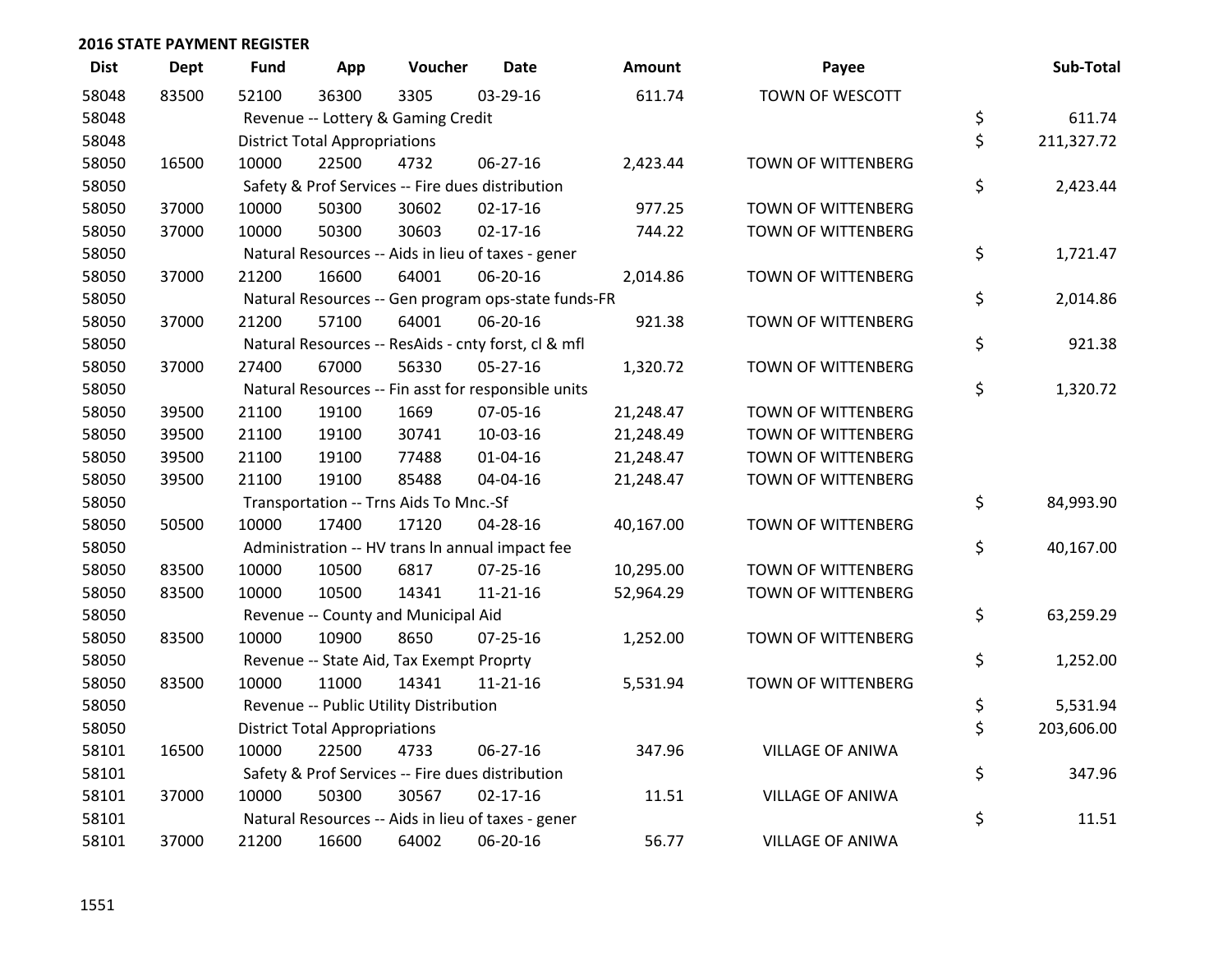| <b>Dist</b> | <b>Dept</b> | <b>Fund</b>                            | App                                  | Voucher                                  | <b>Date</b>                                         | Amount    | Payee                   | Sub-Total        |
|-------------|-------------|----------------------------------------|--------------------------------------|------------------------------------------|-----------------------------------------------------|-----------|-------------------------|------------------|
| 58101       |             |                                        |                                      |                                          | Natural Resources -- Gen program ops-state funds-FR |           |                         | \$<br>56.77      |
| 58101       | 37000       | 21200                                  | 57100                                | 64002                                    | 06-20-16                                            | 25.51     | <b>VILLAGE OF ANIWA</b> |                  |
| 58101       |             |                                        |                                      |                                          | Natural Resources -- ResAids - cnty forst, cl & mfl |           |                         | \$<br>25.51      |
| 58101       | 37000       | 27400                                  | 67000                                | 56383                                    | $05 - 27 - 16$                                      | 253.36    | <b>VILLAGE OF ANIWA</b> |                  |
| 58101       |             |                                        |                                      |                                          | Natural Resources -- Fin asst for responsible units |           |                         | \$<br>253.36     |
| 58101       | 39500       | 21100                                  | 19100                                | 1670                                     | 07-05-16                                            | 2,455.23  | <b>VILLAGE OF ANIWA</b> |                  |
| 58101       | 39500       | 21100                                  | 19100                                | 30742                                    | 10-03-16                                            | 2,455.23  | <b>VILLAGE OF ANIWA</b> |                  |
| 58101       | 39500       | 21100                                  | 19100                                | 77489                                    | $01 - 04 - 16$                                      | 2,455.23  | <b>VILLAGE OF ANIWA</b> |                  |
| 58101       | 39500       | 21100                                  | 19100                                | 85489                                    | 04-04-16                                            | 2,455.23  | <b>VILLAGE OF ANIWA</b> |                  |
| 58101       |             | Transportation -- Trns Aids To Mnc.-Sf | \$<br>9,820.92                       |                                          |                                                     |           |                         |                  |
| 58101       | 83500       | 10000                                  | 10500                                | 6818                                     | 07-25-16                                            | 9,438.85  | <b>VILLAGE OF ANIWA</b> |                  |
| 58101       | 83500       | 10000                                  | 10500                                | 14342                                    | $11 - 21 - 16$                                      | 53,486.81 | <b>VILLAGE OF ANIWA</b> |                  |
| 58101       |             |                                        |                                      | Revenue -- County and Municipal Aid      |                                                     |           |                         | \$<br>62,925.66  |
| 58101       | 83500       | 10000                                  | 10900                                | 8651                                     | $07 - 25 - 16$                                      | 9.00      | <b>VILLAGE OF ANIWA</b> |                  |
| 58101       |             |                                        |                                      | Revenue -- State Aid, Tax Exempt Proprty |                                                     |           |                         | \$<br>9.00       |
| 58101       | 83500       | 52100                                  | 36300                                | 3306                                     | 03-29-16                                            | 906.72    | <b>VILLAGE OF ANIWA</b> |                  |
| 58101       |             |                                        |                                      | Revenue -- Lottery & Gaming Credit       |                                                     |           |                         | \$<br>906.72     |
| 58101       |             |                                        | <b>District Total Appropriations</b> |                                          |                                                     |           |                         | \$<br>74,357.41  |
| 58106       | 39500       | 21100                                  | 19100                                | 1671                                     | 07-05-16                                            | 5,022.22  | VILLAGE OF BIRNAMWOOD   |                  |
| 58106       | 39500       | 21100                                  | 19100                                | 30743                                    | 10-03-16                                            | 5,022.25  | VILLAGE OF BIRNAMWOOD   |                  |
| 58106       | 39500       | 21100                                  | 19100                                | 77490                                    | $01 - 04 - 16$                                      | 5,022.22  | VILLAGE OF BIRNAMWOOD   |                  |
| 58106       | 39500       | 21100                                  | 19100                                | 85490                                    | 04-04-16                                            | 5,022.22  | VILLAGE OF BIRNAMWOOD   |                  |
| 58106       |             |                                        |                                      | Transportation -- Trns Aids To Mnc.-Sf   |                                                     |           |                         | \$<br>20,088.91  |
| 58106       | 83500       | 10000                                  | 10500                                | 6819                                     | 07-25-16                                            | 15,241.11 | VILLAGE OF BIRNAMWOOD   |                  |
| 58106       | 83500       | 10000                                  | 10500                                | 14343                                    | $11 - 21 - 16$                                      | 85,721.66 | VILLAGE OF BIRNAMWOOD   |                  |
| 58106       |             |                                        |                                      | Revenue -- County and Municipal Aid      |                                                     |           |                         | \$<br>100,962.77 |
| 58106       | 83500       | 10000                                  | 10900                                | 8652                                     | 07-25-16                                            | 8.00      | VILLAGE OF BIRNAMWOOD   |                  |
| 58106       | 83500       | 10000                                  | 10900                                | 9844                                     | 07-25-16                                            | 1,914.00  | VILLAGE OF BIRNAMWOOD   |                  |
| 58106       |             |                                        |                                      | Revenue -- State Aid, Tax Exempt Proprty |                                                     |           |                         | \$<br>1,922.00   |
| 58106       | 83500       | 10000                                  | 11000                                | 14343                                    | $11 - 21 - 16$                                      | 659.26    | VILLAGE OF BIRNAMWOOD   |                  |
| 58106       |             |                                        |                                      | Revenue -- Public Utility Distribution   |                                                     |           |                         | \$<br>659.26     |
| 58106       | 83500       | 52100                                  | 36300                                | 3307                                     | 03-29-16                                            | 1,753.20  | VILLAGE OF BIRNAMWOOD   |                  |
| 58106       |             |                                        |                                      | Revenue -- Lottery & Gaming Credit       |                                                     |           |                         | \$<br>1,753.20   |
| 58106       |             |                                        | <b>District Total Appropriations</b> |                                          |                                                     |           |                         | \$<br>125,386.14 |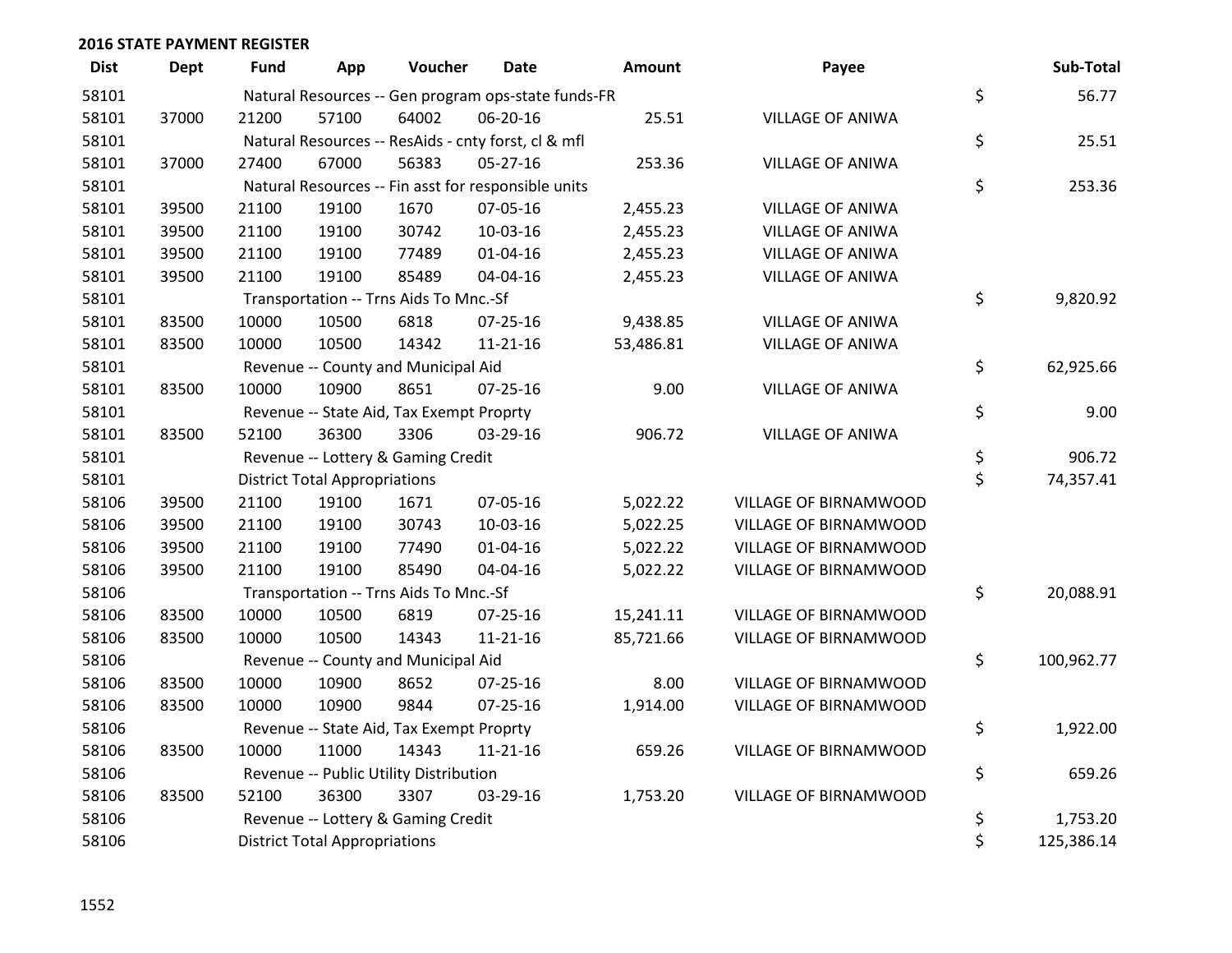| <b>Dist</b> | Dept  | <b>Fund</b> | App                                  | Voucher                                  | <b>Date</b>                                         | <b>Amount</b> | Payee                     | Sub-Total        |
|-------------|-------|-------------|--------------------------------------|------------------------------------------|-----------------------------------------------------|---------------|---------------------------|------------------|
| 58107       | 16500 | 10000       | 22500                                | 4734                                     | $06 - 27 - 16$                                      | 3,332.72      | <b>VILLAGE OF BONDUEL</b> |                  |
| 58107       |       |             |                                      |                                          | Safety & Prof Services -- Fire dues distribution    |               |                           | \$<br>3,332.72   |
| 58107       | 37000 | 10000       | 50300                                | 29310                                    | $02 - 12 - 16$                                      | 117.81        | <b>VILLAGE OF BONDUEL</b> |                  |
| 58107       |       |             |                                      |                                          | Natural Resources -- Aids in lieu of taxes - gener  |               |                           | \$<br>117.81     |
| 58107       | 37000 | 27400       | 67000                                | 55558                                    | 05-27-16                                            | 5,896.68      | <b>VILLAGE OF BONDUEL</b> |                  |
| 58107       |       |             |                                      |                                          | Natural Resources -- Fin asst for responsible units |               |                           | \$<br>5,896.68   |
| 58107       | 39500 | 21100       | 19100                                | 1672                                     | 07-05-16                                            | 25,890.36     | <b>VILLAGE OF BONDUEL</b> |                  |
| 58107       | 39500 | 21100       | 19100                                | 30744                                    | 10-03-16                                            | 25,890.38     | <b>VILLAGE OF BONDUEL</b> |                  |
| 58107       | 39500 | 21100       | 19100                                | 77491                                    | $01 - 04 - 16$                                      | 25,890.36     | <b>VILLAGE OF BONDUEL</b> |                  |
| 58107       | 39500 | 21100       | 19100                                | 85491                                    | 04-04-16                                            | 25,890.36     | VILLAGE OF BONDUEL        |                  |
| 58107       |       |             |                                      | Transportation -- Trns Aids To Mnc.-Sf   |                                                     |               |                           | \$<br>103,561.46 |
| 58107       | 45500 | 10000       | 23100                                | 16908                                    | 09-23-16                                            | 480.00        | <b>VILLAGE OF BONDUEL</b> |                  |
| 58107       |       |             |                                      | Justice -- Law enforcement train, local  |                                                     |               |                           | \$<br>480.00     |
| 58107       | 83500 | 10000       | 10500                                | 6820                                     | $07 - 25 - 16$                                      | 27,913.99     | <b>VILLAGE OF BONDUEL</b> |                  |
| 58107       | 83500 | 10000       | 10500                                | 14344                                    | $11 - 21 - 16$                                      | 154,627.32    | <b>VILLAGE OF BONDUEL</b> |                  |
| 58107       |       |             |                                      | Revenue -- County and Municipal Aid      |                                                     |               |                           | \$<br>182,541.31 |
| 58107       | 83500 | 10000       | 10900                                | 8653                                     | 07-25-16                                            | 1,921.00      | <b>VILLAGE OF BONDUEL</b> |                  |
| 58107       | 83500 | 10000       | 10900                                | 9845                                     | $07 - 25 - 16$                                      | 410.00        | <b>VILLAGE OF BONDUEL</b> |                  |
| 58107       |       |             |                                      | Revenue -- State Aid, Tax Exempt Proprty |                                                     |               |                           | \$<br>2,331.00   |
| 58107       | 83500 | 10000       | 11000                                | 14344                                    | 11-21-16                                            | 3,506.45      | <b>VILLAGE OF BONDUEL</b> |                  |
| 58107       |       |             |                                      | Revenue -- Public Utility Distribution   |                                                     |               |                           | \$<br>3,506.45   |
| 58107       |       |             | <b>District Total Appropriations</b> |                                          |                                                     |               |                           | \$<br>301,767.43 |
| 58108       | 16500 | 10000       | 22500                                | 4735                                     | $06 - 27 - 16$                                      | 412.98        | <b>VILLAGE OF BOWLER</b>  |                  |
| 58108       |       |             |                                      |                                          | Safety & Prof Services -- Fire dues distribution    |               |                           | \$<br>412.98     |
| 58108       | 37000 | 10000       | 50300                                | 30511                                    | $02 - 17 - 16$                                      | 85.20         | <b>VILLAGE OF BOWLER</b>  |                  |
| 58108       |       |             |                                      |                                          | Natural Resources -- Aids in lieu of taxes - gener  |               |                           | \$<br>85.20      |
| 58108       | 37000 | 21200       | 16600                                | 64003                                    | 06-20-16                                            | 18.84         | <b>VILLAGE OF BOWLER</b>  |                  |
| 58108       |       |             |                                      |                                          | Natural Resources -- Gen program ops-state funds-FR |               |                           | \$<br>18.84      |
| 58108       | 37000 | 21200       | 57100                                | 64003                                    | 06-20-16                                            | 8.47          | <b>VILLAGE OF BOWLER</b>  |                  |
| 58108       |       |             |                                      |                                          | Natural Resources -- ResAids - cnty forst, cl & mfl |               |                           | \$<br>8.47       |
| 58108       | 37000 | 27400       | 67000                                | 56344                                    | $05 - 27 - 16$                                      | 366.62        | <b>VILLAGE OF BOWLER</b>  |                  |
| 58108       |       |             |                                      |                                          | Natural Resources -- Fin asst for responsible units |               |                           | \$<br>366.62     |
| 58108       | 39500 | 21100       | 19100                                | 1673                                     | 07-05-16                                            | 2,064.37      | <b>VILLAGE OF BOWLER</b>  |                  |
| 58108       | 39500 | 21100       | 19100                                | 30745                                    | 10-03-16                                            | 2,064.39      | VILLAGE OF BOWLER         |                  |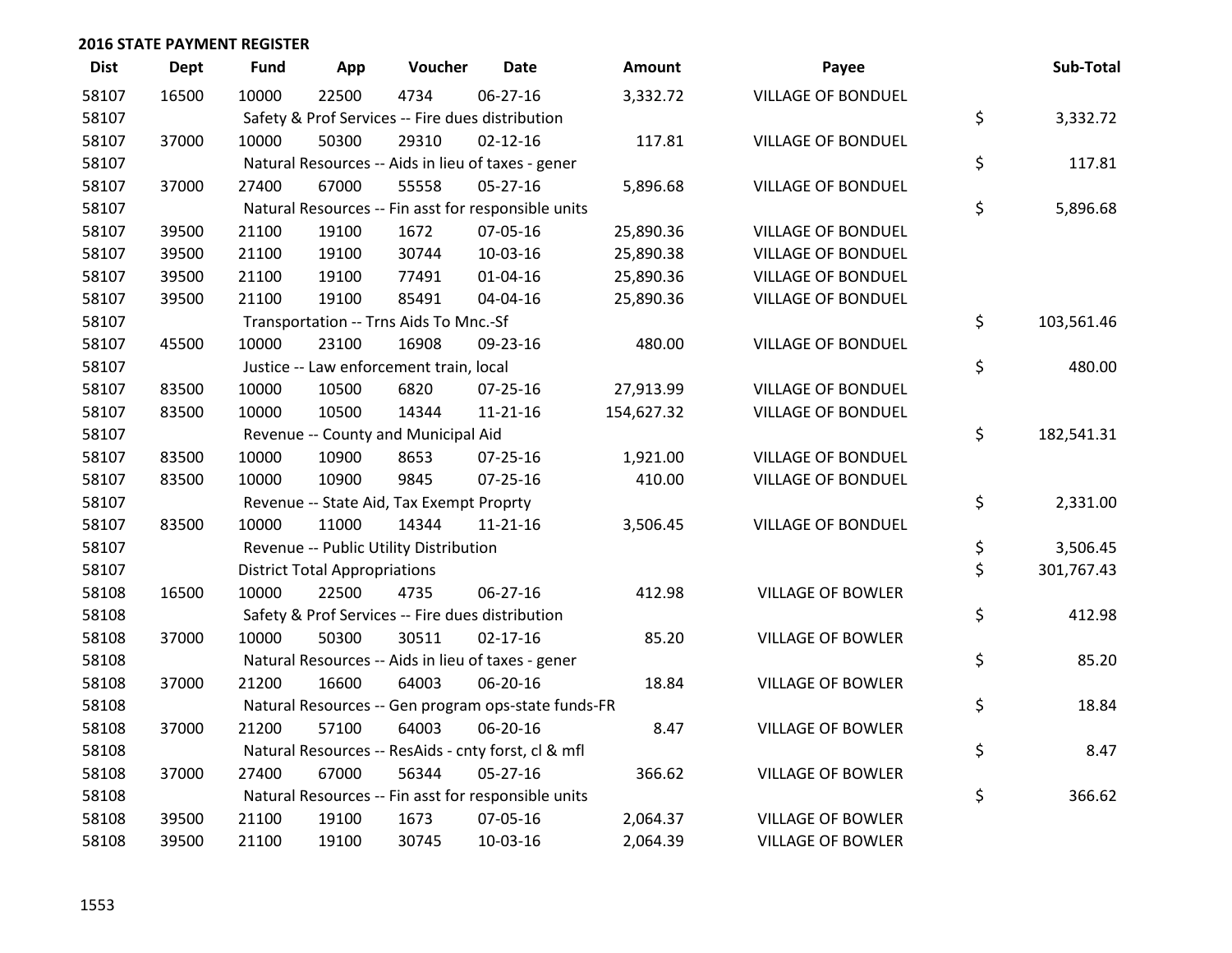| <b>Dist</b> | Dept  | <b>Fund</b> | App                                  | Voucher                                  | <b>Date</b>                                         | <b>Amount</b> | Payee                    | Sub-Total       |
|-------------|-------|-------------|--------------------------------------|------------------------------------------|-----------------------------------------------------|---------------|--------------------------|-----------------|
| 58108       | 39500 | 21100       | 19100                                | 77492                                    | $01 - 04 - 16$                                      | 2,064.37      | <b>VILLAGE OF BOWLER</b> |                 |
| 58108       | 39500 | 21100       | 19100                                | 85492                                    | 04-04-16                                            | 2,064.37      | <b>VILLAGE OF BOWLER</b> |                 |
| 58108       |       |             |                                      | Transportation -- Trns Aids To Mnc.-Sf   |                                                     |               |                          | \$<br>8,257.50  |
| 58108       | 83500 | 10000       | 10500                                | 6821                                     | 07-25-16                                            | 13,432.10     | VILLAGE OF BOWLER        |                 |
| 58108       | 83500 | 10000       | 10500                                | 14345                                    | 11-21-16                                            | 75,916.50     | <b>VILLAGE OF BOWLER</b> |                 |
| 58108       |       |             |                                      | Revenue -- County and Municipal Aid      |                                                     |               |                          | \$<br>89,348.60 |
| 58108       | 83500 | 10000       | 10900                                | 8654                                     | $07 - 25 - 16$                                      | 3.00          | <b>VILLAGE OF BOWLER</b> |                 |
| 58108       |       |             |                                      | Revenue -- State Aid, Tax Exempt Proprty |                                                     |               |                          | \$<br>3.00      |
| 58108       | 83500 | 10000       | 11000                                | 14345                                    | $11 - 21 - 16$                                      | 204.55        | <b>VILLAGE OF BOWLER</b> |                 |
| 58108       |       |             |                                      | Revenue -- Public Utility Distribution   |                                                     |               |                          | \$<br>204.55    |
| 58108       | 83500 | 10000       | 50100                                | 2678                                     | $01-29-16$                                          | 51.25         | <b>VILLAGE OF BOWLER</b> |                 |
| 58108       |       |             |                                      | Revenue -- Payments for municipal svcs   |                                                     |               |                          | \$<br>51.25     |
| 58108       |       |             | <b>District Total Appropriations</b> |                                          |                                                     |               |                          | \$<br>98,757.01 |
| 58111       | 16500 | 10000       | 22500                                | 4736                                     | 06-27-16                                            | 1,549.58      | <b>VILLAGE OF CECIL</b>  |                 |
| 58111       |       |             |                                      |                                          | Safety & Prof Services -- Fire dues distribution    |               |                          | \$<br>1,549.58  |
| 58111       | 37000 | 27400       | 67000                                | 55673                                    | $05 - 27 - 16$                                      | 459.02        | VILLAGE OF CECIL         |                 |
| 58111       |       |             |                                      |                                          | Natural Resources -- Fin asst for responsible units |               |                          | \$<br>459.02    |
| 58111       | 39500 | 21100       | 19100                                | 1674                                     | 07-05-16                                            | 3,952.59      | <b>VILLAGE OF CECIL</b>  |                 |
| 58111       | 39500 | 21100       | 19100                                | 30746                                    | 10-03-16                                            | 3,952.59      | <b>VILLAGE OF CECIL</b>  |                 |
| 58111       | 39500 | 21100       | 19100                                | 77493                                    | 01-04-16                                            | 3,952.59      | VILLAGE OF CECIL         |                 |
| 58111       | 39500 | 21100       | 19100                                | 85493                                    | 04-04-16                                            | 3,952.59      | <b>VILLAGE OF CECIL</b>  |                 |
| 58111       |       |             |                                      | Transportation -- Trns Aids To Mnc.-Sf   |                                                     |               |                          | \$<br>15,810.36 |
| 58111       | 83500 | 10000       | 10500                                | 6822                                     | $07 - 25 - 16$                                      | 3,628.69      | <b>VILLAGE OF CECIL</b>  |                 |
| 58111       | 83500 | 10000       | 10500                                | 14346                                    | 11-21-16                                            | 20,562.56     | VILLAGE OF CECIL         |                 |
| 58111       |       |             |                                      | Revenue -- County and Municipal Aid      |                                                     |               |                          | \$<br>24,191.25 |
| 58111       | 83500 | 10000       | 10900                                | 8655                                     | $07 - 25 - 16$                                      | 28.00         | VILLAGE OF CECIL         |                 |
| 58111       |       |             |                                      | Revenue -- State Aid, Tax Exempt Proprty |                                                     |               |                          | \$<br>28.00     |
| 58111       |       |             | <b>District Total Appropriations</b> |                                          |                                                     |               |                          | \$<br>42,038.21 |
| 58121       | 16500 | 10000       | 22500                                | 4737                                     | 06-27-16                                            | 380.28        | <b>VILLAGE OF ELAND</b>  |                 |
| 58121       |       |             |                                      |                                          | Safety & Prof Services -- Fire dues distribution    |               |                          | \$<br>380.28    |
| 58121       | 37000 | 10000       | 50300                                | 30575                                    | $02 - 17 - 16$                                      | 183.53        | <b>VILLAGE OF ELAND</b>  |                 |
| 58121       |       |             |                                      |                                          | Natural Resources -- Aids in lieu of taxes - gener  |               |                          | \$<br>183.53    |
| 58121       | 37000 | 21200       | 16600                                | 64004                                    | 06-20-16                                            | 14.97         | <b>VILLAGE OF ELAND</b>  |                 |
| 58121       |       |             |                                      |                                          | Natural Resources -- Gen program ops-state funds-FR |               |                          | \$<br>14.97     |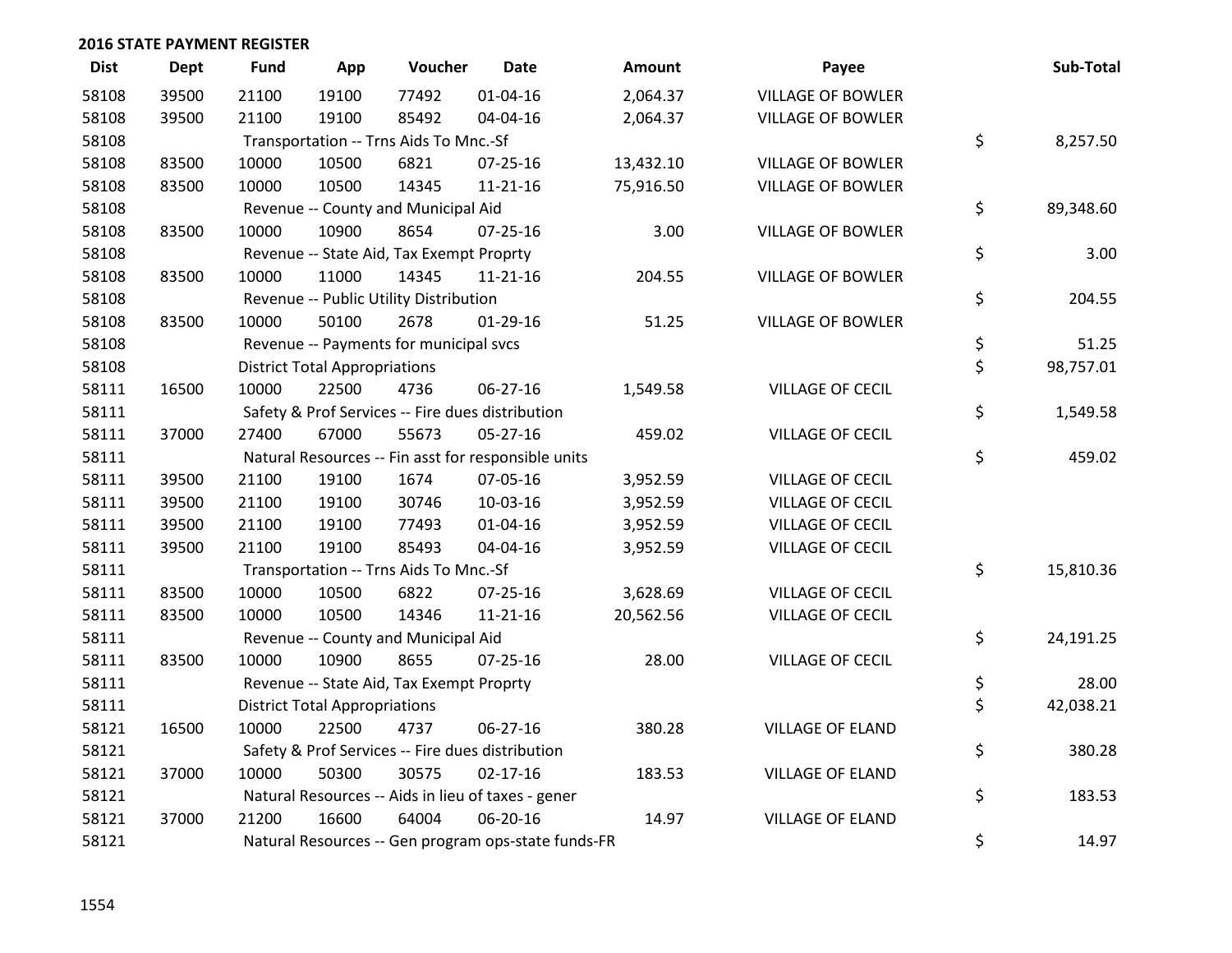| <b>Dist</b> | <b>Dept</b> | <b>Fund</b> | App                                  | Voucher                                          | <b>Date</b>                                         | Amount     | Payee                     | Sub-Total        |
|-------------|-------------|-------------|--------------------------------------|--------------------------------------------------|-----------------------------------------------------|------------|---------------------------|------------------|
| 58121       | 37000       | 21200       | 57100                                | 64004                                            | 06-20-16                                            | 6.73       | <b>VILLAGE OF ELAND</b>   |                  |
| 58121       |             |             |                                      |                                                  | Natural Resources -- ResAids - cnty forst, cl & mfl |            |                           | \$<br>6.73       |
| 58121       | 37000       | 27400       | 67000                                | 56281                                            | $05 - 27 - 16$                                      | 244.91     | <b>VILLAGE OF ELAND</b>   |                  |
| 58121       |             |             |                                      |                                                  | Natural Resources -- Fin asst for responsible units |            |                           | \$<br>244.91     |
| 58121       | 39500       | 21100       | 19100                                | 1675                                             | 07-05-16                                            | 2,746.99   | <b>VILLAGE OF ELAND</b>   |                  |
| 58121       | 39500       | 21100       | 19100                                | 30747                                            | 10-03-16                                            | 2,747.01   | <b>VILLAGE OF ELAND</b>   |                  |
| 58121       | 39500       | 21100       | 19100                                | 77494                                            | $01 - 04 - 16$                                      | 2,746.99   | <b>VILLAGE OF ELAND</b>   |                  |
| 58121       | 39500       | 21100       | 19100                                | 85494                                            | 04-04-16                                            | 2,746.99   | <b>VILLAGE OF ELAND</b>   |                  |
| 58121       |             |             |                                      | Transportation -- Trns Aids To Mnc.-Sf           |                                                     |            |                           | \$<br>10,987.98  |
| 58121       | 83500       | 10000       | 10500                                | 6823                                             | $07 - 25 - 16$                                      | 6,530.21   | <b>VILLAGE OF ELAND</b>   |                  |
| 58121       | 83500       | 10000       | 10500                                | 14347                                            | $11 - 21 - 16$                                      | 37,004.49  | <b>VILLAGE OF ELAND</b>   |                  |
| 58121       |             |             |                                      | Revenue -- County and Municipal Aid              |                                                     |            |                           | \$<br>43,534.70  |
| 58121       |             |             | <b>District Total Appropriations</b> |                                                  |                                                     |            |                           | \$<br>55,353.10  |
| 58131       | 16500       | 10000       | 22500                                | 4738                                             | 06-27-16                                            | 816.77     | VILLAGE OF GRESHAM        |                  |
| 58131       |             |             |                                      | Safety & Prof Services -- Fire dues distribution |                                                     |            |                           | \$<br>816.77     |
| 58131       | 37000       | 10000       | 50300                                | 30859                                            | $02 - 17 - 16$                                      | 90.34      | VILLAGE OF GRESHAM        |                  |
| 58131       |             |             |                                      |                                                  | Natural Resources -- Aids in lieu of taxes - gener  |            |                           | \$<br>90.34      |
| 58131       | 37000       | 27400       | 67000                                | 56009                                            | 05-27-16                                            | 2,119.32   | VILLAGE OF GRESHAM        |                  |
| 58131       |             |             |                                      |                                                  | Natural Resources -- Fin asst for responsible units |            |                           | \$<br>2,119.32   |
| 58131       | 39500       | 21100       | 19100                                | 1676                                             | 07-05-16                                            | 3,862.34   | VILLAGE OF GRESHAM        |                  |
| 58131       | 39500       | 21100       | 19100                                | 30748                                            | 10-03-16                                            | 3,862.35   | <b>VILLAGE OF GRESHAM</b> |                  |
| 58131       | 39500       | 21100       | 19100                                | 77495                                            | $01 - 04 - 16$                                      | 3,862.34   | <b>VILLAGE OF GRESHAM</b> |                  |
| 58131       | 39500       | 21100       | 19100                                | 85495                                            | 04-04-16                                            | 3,862.34   | VILLAGE OF GRESHAM        |                  |
| 58131       |             |             |                                      | Transportation -- Trns Aids To Mnc.-Sf           |                                                     |            |                           | \$<br>15,449.37  |
| 58131       | 83500       | 10000       | 10500                                | 6824                                             | $07 - 25 - 16$                                      | 21,272.17  | <b>VILLAGE OF GRESHAM</b> |                  |
| 58131       | 83500       | 10000       | 10500                                | 14348                                            | $11 - 21 - 16$                                      | 120,647.67 | VILLAGE OF GRESHAM        |                  |
| 58131       |             |             |                                      | Revenue -- County and Municipal Aid              |                                                     |            |                           | \$<br>141,919.84 |
| 58131       | 83500       | 10000       | 10900                                | 8656                                             | $07 - 25 - 16$                                      | 134.00     | VILLAGE OF GRESHAM        |                  |
| 58131       | 83500       | 10000       | 10900                                | 9846                                             | 07-25-16                                            | 153.00     | <b>VILLAGE OF GRESHAM</b> |                  |
| 58131       |             |             |                                      | Revenue -- State Aid, Tax Exempt Proprty         |                                                     |            |                           | \$<br>287.00     |
| 58131       | 83500       | 52100       | 36300                                | 3308                                             | 03-29-16                                            | 1,386.51   | VILLAGE OF GRESHAM        |                  |
| 58131       |             |             |                                      | Revenue -- Lottery & Gaming Credit               |                                                     |            |                           | \$<br>1,386.51   |
| 58131       |             |             | <b>District Total Appropriations</b> |                                                  |                                                     |            |                           | \$<br>162,069.15 |
| 58151       | 16500       | 10000       | 22500                                | 4739                                             | 06-27-16                                            | 449.01     | <b>VILLAGE OF MATTOON</b> |                  |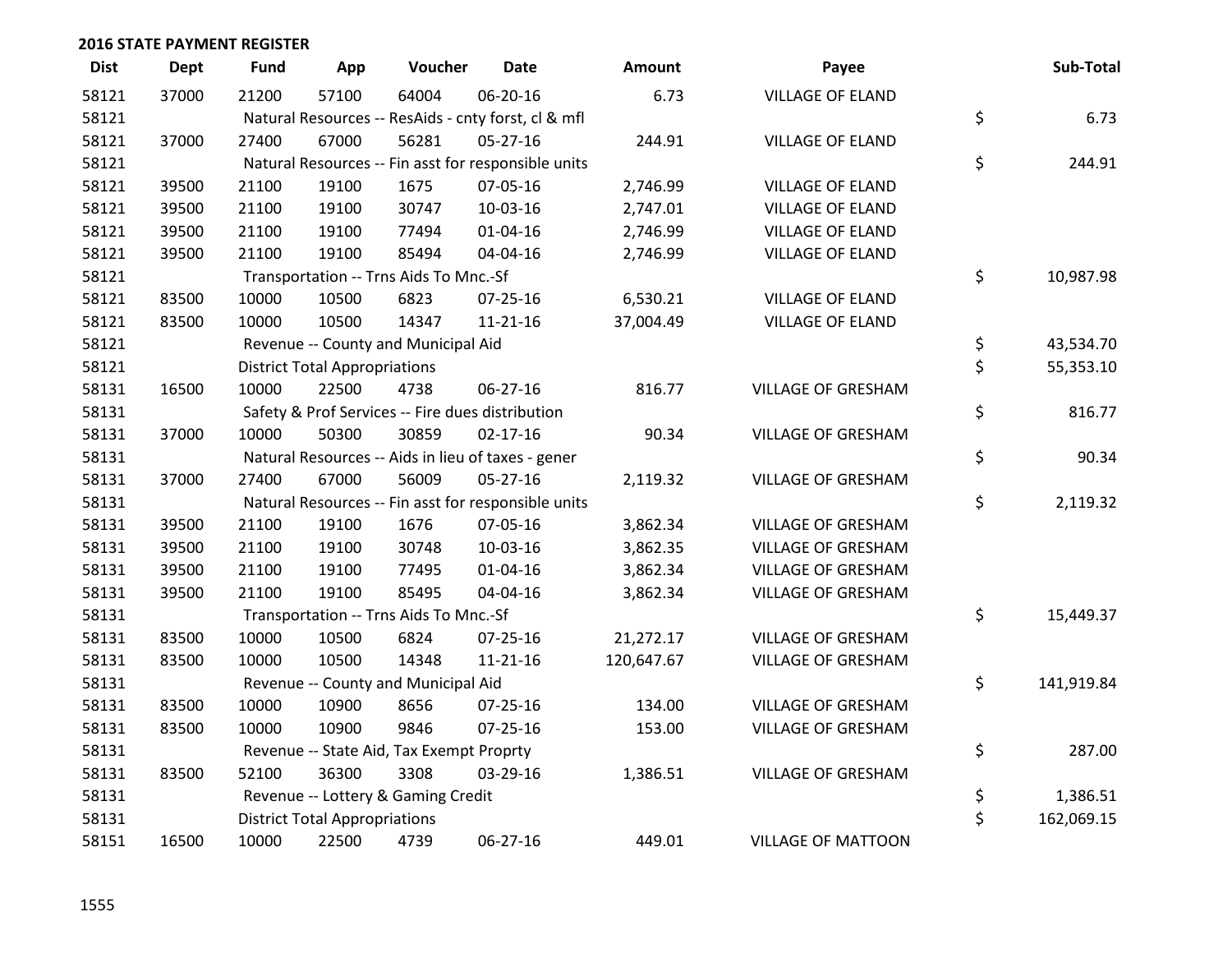| <b>Dist</b> | <b>Dept</b> | <b>Fund</b> | App                                  | Voucher                                  | <b>Date</b>                                         | <b>Amount</b> | Payee                      | Sub-Total        |
|-------------|-------------|-------------|--------------------------------------|------------------------------------------|-----------------------------------------------------|---------------|----------------------------|------------------|
| 58151       |             |             |                                      |                                          | Safety & Prof Services -- Fire dues distribution    |               |                            | \$<br>449.01     |
| 58151       | 37000       | 27400       | 67000                                | 56359                                    | $05 - 27 - 16$                                      | 2,026.32      | <b>VILLAGE OF MATTOON</b>  |                  |
| 58151       |             |             |                                      |                                          | Natural Resources -- Fin asst for responsible units |               |                            | \$<br>2,026.32   |
| 58151       | 39500       | 21100       | 19100                                | 1677                                     | 07-05-16                                            | 3,143.35      | <b>VILLAGE OF MATTOON</b>  |                  |
| 58151       | 39500       | 21100       | 19100                                | 30749                                    | 10-03-16                                            | 3,143.37      | <b>VILLAGE OF MATTOON</b>  |                  |
| 58151       | 39500       | 21100       | 19100                                | 72022                                    | $01 - 26 - 16$                                      | 3,143.35      | TREAS VIL MATTOON          |                  |
| 58151       | 39500       | 21100       | 19100                                | 77496                                    | $01 - 04 - 16$                                      | 3,143.35      | <b>VILLAGE OF MATTOON</b>  |                  |
| 58151       | 39500       | 21100       | 19100                                | 85496                                    | 04-04-16                                            | 3,143.35      | <b>VILLAGE OF MATTOON</b>  |                  |
| 58151       |             |             |                                      | Transportation -- Trns Aids To Mnc.-Sf   |                                                     |               |                            | \$<br>15,716.77  |
| 58151       | 83500       | 10000       | 10500                                | 2409                                     | $01-19-16$                                          | 156,493.80    | <b>VILLAGE OF MATTOON</b>  |                  |
| 58151       | 83500       | 10000       | 10500                                | 6825                                     | 07-25-16                                            | 27,523.90     | <b>VILLAGE OF MATTOON</b>  |                  |
| 58151       | 83500       | 10000       | 10500                                | 14349                                    | $11 - 21 - 16$                                      | 156,215.52    | <b>VILLAGE OF MATTOON</b>  |                  |
| 58151       |             |             |                                      | Revenue -- County and Municipal Aid      |                                                     |               |                            | \$<br>340,233.22 |
| 58151       | 83500       | 10000       | 10900                                | 8657                                     | $07 - 25 - 16$                                      | 581.00        | <b>VILLAGE OF MATTOON</b>  |                  |
| 58151       |             |             |                                      | Revenue -- State Aid, Tax Exempt Proprty |                                                     |               |                            | \$<br>581.00     |
| 58151       | 83500       | 10000       | 11000                                | 14349                                    | $11 - 21 - 16$                                      | 280.84        | <b>VILLAGE OF MATTOON</b>  |                  |
| 58151       |             |             |                                      | Revenue -- Public Utility Distribution   |                                                     |               |                            | \$<br>280.84     |
| 58151       |             |             | <b>District Total Appropriations</b> |                                          |                                                     |               |                            | \$<br>359,287.16 |
| 58186       | 16500       | 10000       | 22500                                | 4740                                     | 06-27-16                                            | 1,007.47      | <b>VILLAGE OF TIGERTON</b> |                  |
| 58186       |             |             |                                      |                                          | Safety & Prof Services -- Fire dues distribution    |               |                            | \$<br>1,007.47   |
| 58186       | 37000       | 10000       | 50300                                | 30878                                    | $02 - 17 - 16$                                      | 158.69        | <b>VILLAGE OF TIGERTON</b> |                  |
| 58186       |             |             |                                      |                                          | Natural Resources -- Aids in lieu of taxes - gener  |               |                            | \$<br>158.69     |
| 58186       | 37000       | 21200       | 57600                                | 20955                                    | $01 - 12 - 16$                                      | 20,000.00     | <b>VILLAGE OF TIGERTON</b> |                  |
| 58186       | 37000       | 21200       | 57600                                | 93532                                    | 09-20-16                                            | 9,776.65      | <b>VILLAGE OF TIGERTON</b> |                  |
| 58186       | 37000       | 21200       | 57600                                | 97382                                    | 10-07-16                                            | 667.00        | <b>VILLAGE OF TIGERTON</b> |                  |
| 58186       |             |             |                                      |                                          | Natural Resources -- RA- atv prj aids, gas tax pymt |               |                            | \$<br>30,443.65  |
| 58186       | 37000       | 27400       | 67000                                | 56399                                    | $05 - 27 - 16$                                      | 1,042.61      | <b>VILLAGE OF TIGERTON</b> |                  |
| 58186       |             |             |                                      |                                          | Natural Resources -- Fin asst for responsible units |               |                            | \$<br>1,042.61   |
| 58186       | 39500       | 21100       | 19100                                | 1678                                     | 07-05-16                                            | 10,058.05     | <b>VILLAGE OF TIGERTON</b> |                  |
| 58186       | 39500       | 21100       | 19100                                | 30750                                    | 10-03-16                                            | 10,058.06     | <b>VILLAGE OF TIGERTON</b> |                  |
| 58186       | 39500       | 21100       | 19100                                | 77497                                    | $01 - 04 - 16$                                      | 10,058.05     | <b>VILLAGE OF TIGERTON</b> |                  |
| 58186       | 39500       | 21100       | 19100                                | 85497                                    | 04-04-16                                            | 10,058.05     | <b>VILLAGE OF TIGERTON</b> |                  |
| 58186       |             |             |                                      | Transportation -- Trns Aids To Mnc.-Sf   |                                                     |               |                            | \$<br>40,232.21  |
| 58186       | 43500       | 10000       | 11900                                | 72382                                    | 09-02-16                                            | 5,323.45      | <b>VILLAGE OF TIGERTON</b> |                  |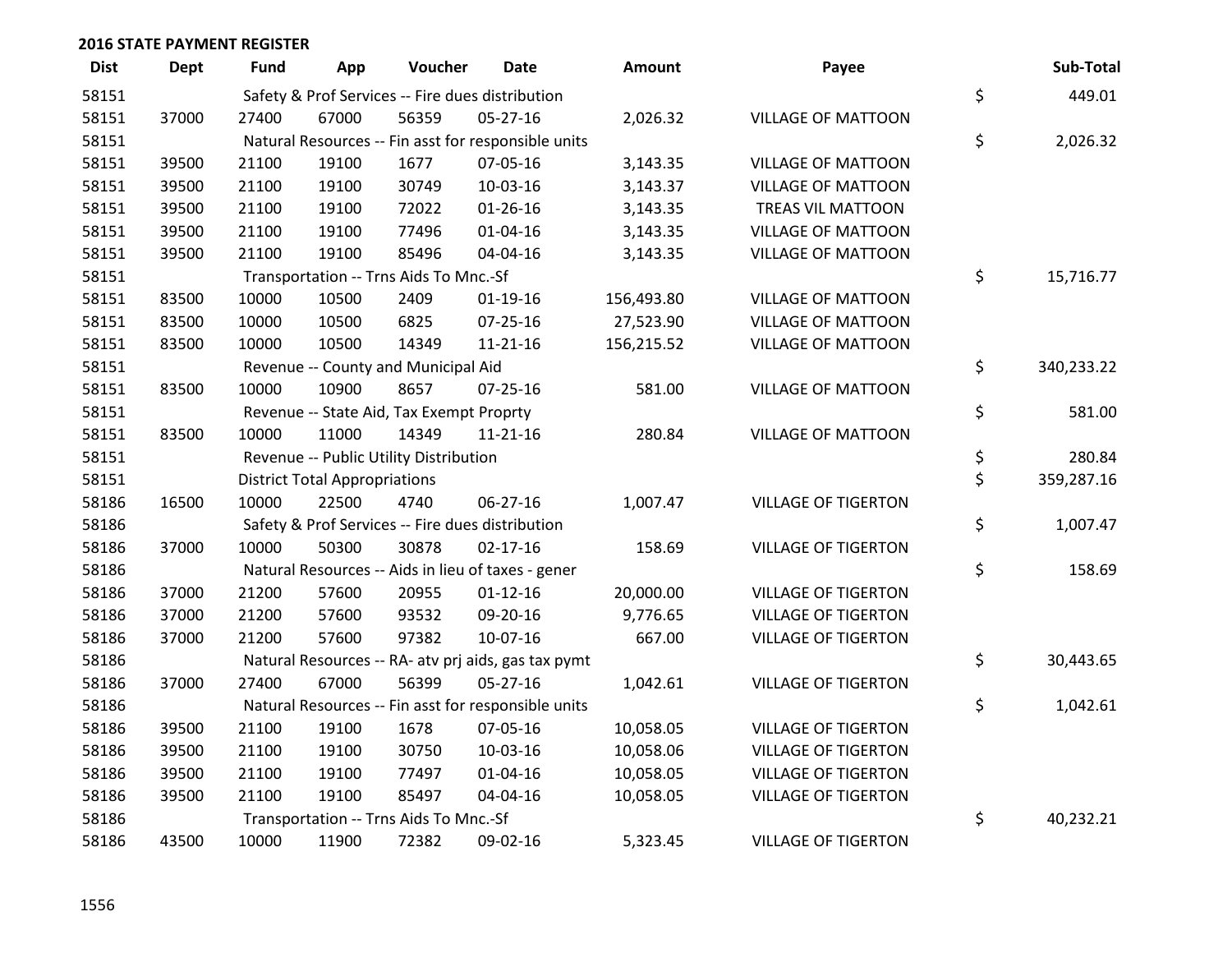| <b>Dist</b> | <b>Dept</b> | Fund  | App                                  | Voucher                                  | Date                                                | Amount     | Payee                        | Sub-Total        |
|-------------|-------------|-------|--------------------------------------|------------------------------------------|-----------------------------------------------------|------------|------------------------------|------------------|
| 58186       |             |       |                                      |                                          | Health Services -- Emergency medical services, ai   |            |                              | \$<br>5,323.45   |
| 58186       | 83500       | 10000 | 10500                                | 6826                                     | $07 - 25 - 16$                                      | 56,615.93  | <b>VILLAGE OF TIGERTON</b>   |                  |
| 58186       | 83500       | 10000 | 10500                                | 14350                                    | $11 - 21 - 16$                                      | 306,017.74 | <b>VILLAGE OF TIGERTON</b>   |                  |
| 58186       |             |       |                                      | Revenue -- County and Municipal Aid      |                                                     |            |                              | \$<br>362,633.67 |
| 58186       | 83500       | 10000 | 10900                                | 8658                                     | 07-25-16                                            | 252.00     | <b>VILLAGE OF TIGERTON</b>   |                  |
| 58186       | 83500       | 10000 | 10900                                | 9847                                     | $07 - 25 - 16$                                      | 187.00     | <b>VILLAGE OF TIGERTON</b>   |                  |
| 58186       |             |       |                                      | Revenue -- State Aid, Tax Exempt Proprty |                                                     |            |                              | \$<br>439.00     |
| 58186       | 83500       | 10000 | 11000                                | 14350                                    | $11 - 21 - 16$                                      | 150.52     | <b>VILLAGE OF TIGERTON</b>   |                  |
| 58186       |             |       |                                      | Revenue -- Public Utility Distribution   |                                                     |            |                              | \$<br>150.52     |
| 58186       | 83500       | 52100 | 36300                                | 3309                                     | 03-29-16                                            | 710.74     | <b>VILLAGE OF TIGERTON</b>   |                  |
| 58186       |             |       |                                      | Revenue -- Lottery & Gaming Credit       |                                                     |            |                              | \$<br>710.74     |
| 58186       |             |       | <b>District Total Appropriations</b> |                                          |                                                     |            |                              | \$<br>442,142.01 |
| 58191       | 16500       | 10000 | 22500                                | 4741                                     | 06-27-16                                            | 1,954.86   | <b>VILLAGE OF WITTENBERG</b> |                  |
| 58191       |             |       |                                      |                                          | Safety & Prof Services -- Fire dues distribution    |            |                              | \$<br>1,954.86   |
| 58191       | 37000       | 10000 | 50300                                | 30866                                    | $02 - 17 - 16$                                      | 150.55     | <b>VILLAGE OF WITTENBERG</b> |                  |
| 58191       |             |       |                                      |                                          | Natural Resources -- Aids in lieu of taxes - gener  |            |                              | \$<br>150.55     |
| 58191       | 37000       | 27400 | 67000                                | 55514                                    | $05 - 27 - 16$                                      | 668.63     | <b>VILLAGE OF WITTENBERG</b> |                  |
| 58191       |             |       |                                      |                                          | Natural Resources -- Fin asst for responsible units |            |                              | \$<br>668.63     |
| 58191       | 39500       | 21100 | 19100                                | 1679                                     | 07-05-16                                            | 7,590.82   | <b>VILLAGE OF WITTENBERG</b> |                  |
| 58191       | 39500       | 21100 | 19100                                | 30751                                    | 10-03-16                                            | 7,590.84   | <b>VILLAGE OF WITTENBERG</b> |                  |
| 58191       | 39500       | 21100 | 19100                                | 77498                                    | $01 - 04 - 16$                                      | 7,590.82   | <b>VILLAGE OF WITTENBERG</b> |                  |
| 58191       | 39500       | 21100 | 19100                                | 85498                                    | 04-04-16                                            | 7,590.82   | <b>VILLAGE OF WITTENBERG</b> |                  |
| 58191       |             |       |                                      | Transportation -- Trns Aids To Mnc.-Sf   |                                                     |            |                              | \$<br>30,363.30  |
| 58191       | 83500       | 10000 | 10500                                | 6827                                     | $07 - 25 - 16$                                      | 47,541.14  | <b>VILLAGE OF WITTENBERG</b> |                  |
| 58191       | 83500       | 10000 | 10500                                | 14351                                    | $11 - 21 - 16$                                      | 269,399.77 | <b>VILLAGE OF WITTENBERG</b> |                  |
| 58191       |             |       |                                      | Revenue -- County and Municipal Aid      |                                                     |            |                              | \$<br>316,940.91 |
| 58191       | 83500       | 10000 | 10900                                | 8659                                     | $07 - 25 - 16$                                      | 931.00     | <b>VILLAGE OF WITTENBERG</b> |                  |
| 58191       | 83500       | 10000 | 10900                                | 9848                                     | $07 - 25 - 16$                                      | 2,179.00   | <b>VILLAGE OF WITTENBERG</b> |                  |
| 58191       |             |       |                                      | Revenue -- State Aid, Tax Exempt Proprty |                                                     |            |                              | \$<br>3,110.00   |
| 58191       | 83500       | 52100 | 36300                                | 3310                                     | 03-28-16                                            | 913.68     | <b>VILLAGE OF WITTENBERG</b> |                  |
| 58191       |             |       |                                      | Revenue -- Lottery & Gaming Credit       |                                                     |            |                              | \$<br>913.68     |
| 58191       |             |       | <b>District Total Appropriations</b> |                                          |                                                     |            |                              | \$<br>354,101.93 |
| 58252       | 16500       | 10000 | 22500                                | 5127                                     | 07-06-16                                            | 2,571.73   | <b>CITY OF MARION</b>        |                  |
| 58252       |             |       |                                      |                                          | Safety & Prof Services -- Fire dues distribution    |            |                              | \$<br>2,571.73   |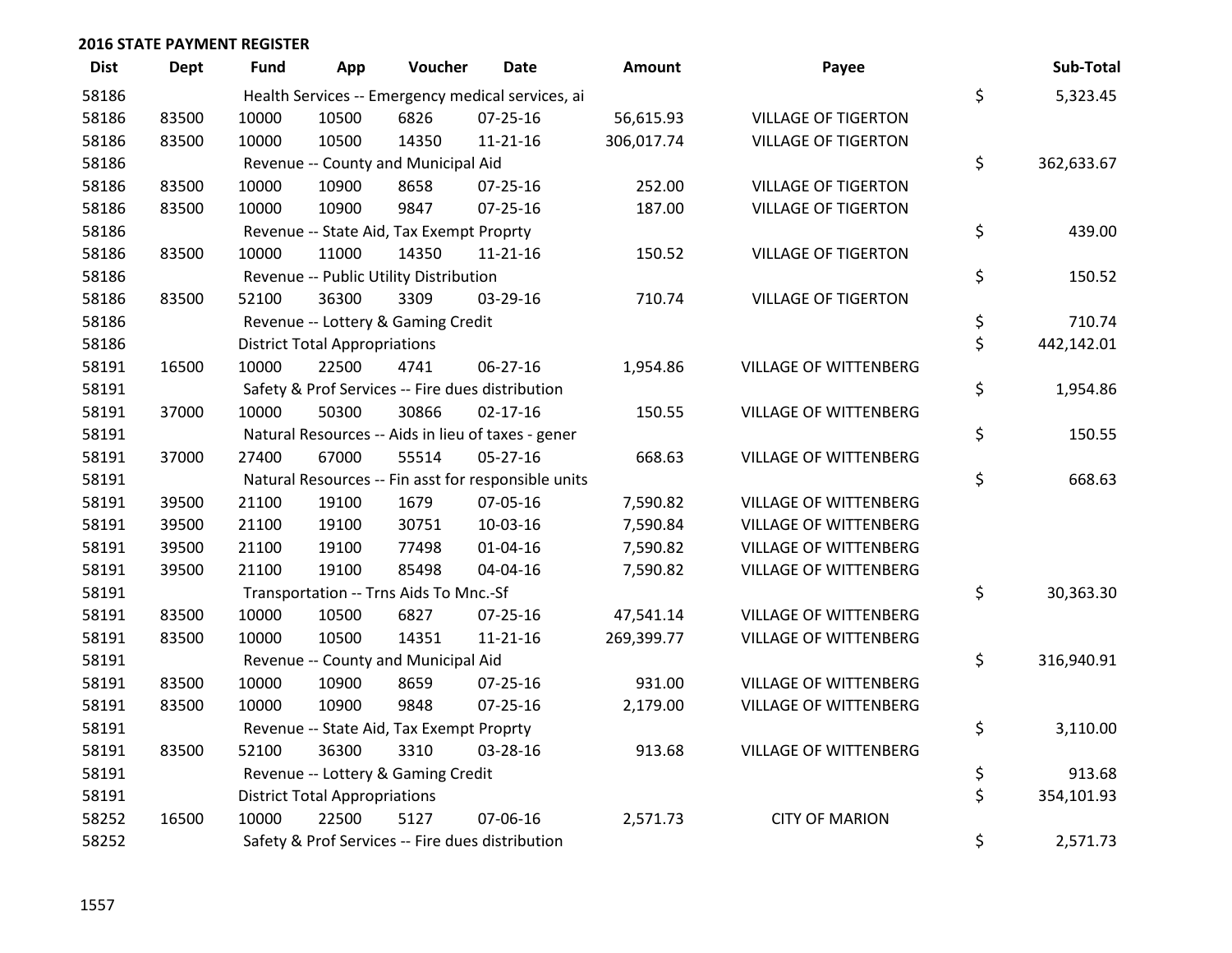| <b>Dist</b> | <b>Dept</b> | <b>Fund</b> | App                                  | Voucher                                  | <b>Date</b>                                         | Amount     | Payee                  | Sub-Total        |
|-------------|-------------|-------------|--------------------------------------|------------------------------------------|-----------------------------------------------------|------------|------------------------|------------------|
| 58252       | 45500       | 10000       | 23100                                | 17670                                    | $10-12-16$                                          | 800.00     | <b>CITY OF MARION</b>  |                  |
| 58252       |             |             |                                      | Justice -- Law enforcement train, local  |                                                     |            |                        | \$<br>800.00     |
| 58252       | 83500       | 10000       | 10900                                | 8660                                     | $07 - 25 - 16$                                      | 61.00      | <b>CITY OF MARION</b>  |                  |
| 58252       |             |             |                                      | Revenue -- State Aid, Tax Exempt Proprty |                                                     |            |                        | \$<br>61.00      |
| 58252       |             |             | <b>District Total Appropriations</b> |                                          |                                                     |            |                        | \$<br>3,432.73   |
| 58281       | 16500       | 10000       | 22500                                | 4742                                     | 06-27-16                                            | 21,756.75  | <b>CITY OF SHAWANO</b> |                  |
| 58281       |             |             |                                      |                                          | Safety & Prof Services -- Fire dues distribution    |            |                        | \$<br>21,756.75  |
| 58281       | 37000       | 10000       | 50300                                | 29116                                    | $02 - 12 - 16$                                      | 9,950.07   | <b>CITY OF SHAWANO</b> |                  |
| 58281       |             |             |                                      |                                          | Natural Resources -- Aids in lieu of taxes - gener  |            |                        | \$<br>9,950.07   |
| 58281       | 37000       | 27400       | 67000                                | 55969                                    | 05-27-16                                            | 26,937.35  | <b>CITY OF SHAWANO</b> |                  |
| 58281       |             |             |                                      |                                          | Natural Resources -- Fin asst for responsible units |            |                        | \$<br>26,937.35  |
| 58281       | 39500       | 21100       | 16200                                | 2127                                     | 07-05-16                                            | 23,706.37  | <b>CITY OF SHAWANO</b> |                  |
| 58281       | 39500       | 21100       | 16200                                | 29229                                    | 10-03-16                                            | 23,706.39  | <b>CITY OF SHAWANO</b> |                  |
| 58281       |             |             |                                      | Transportation -- Conn Hwy Aids St Fds   |                                                     |            |                        | \$<br>47,412.76  |
| 58281       | 39500       | 21100       | 17700                                | 6420                                     | 07-29-16                                            | 17,449.00  | <b>CITY OF SHAWANO</b> |                  |
| 58281       | 39500       | 21100       | 17700                                | 32958                                    | 10-05-16                                            | 17,449.00  | <b>CITY OF SHAWANO</b> |                  |
| 58281       | 39500       | 21100       | 17700                                | 69127                                    | 12-29-16                                            | 10,469.00  | <b>CITY OF SHAWANO</b> |                  |
| 58281       |             |             |                                      | Transportation -- Tc, Trns Oper Aid Sf   |                                                     |            |                        | \$<br>45,367.00  |
| 58281       | 39500       | 21100       | 18200                                | 28000                                    | 09-27-16                                            | 14,635.00  | <b>CITY OF SHAWANO</b> |                  |
| 58281       | 39500       | 21100       | 18200                                | 31986                                    | 09-30-16                                            | 18,781.00  | <b>CITY OF SHAWANO</b> |                  |
| 58281       | 39500       | 21100       | 18200                                | 57975                                    | 12-05-16                                            | 19,361.00  | <b>CITY OF SHAWANO</b> |                  |
| 58281       |             |             |                                      | Transportation -- Trnst/Trns-Rel Aid F   |                                                     |            |                        | \$<br>52,777.00  |
| 58281       | 39500       | 21100       | 18500                                | 45045                                    | 11-07-16                                            | 5,248.42   | <b>CITY OF SHAWANO</b> |                  |
| 58281       | 39500       | 21100       | 18500                                | 45056                                    | 11-07-16                                            | 886.62     | <b>CITY OF SHAWANO</b> |                  |
| 58281       | 39500       | 21100       | 18500                                | 59426                                    | 12-13-16                                            | 3,569.13   | <b>CITY OF SHAWANO</b> |                  |
| 58281       | 39500       | 21100       | 18500                                | 59429                                    | 12-13-16                                            | 3,725.15   | <b>CITY OF SHAWANO</b> |                  |
| 58281       |             |             |                                      | Transportation -- Hwy Sfty Loc Aid Ffd   |                                                     |            |                        | \$<br>13,429.32  |
| 58281       | 39500       | 21100       | 19100                                | 1680                                     | 07-05-16                                            | 125,179.50 | <b>CITY OF SHAWANO</b> |                  |
| 58281       | 39500       | 21100       | 19100                                | 30752                                    | 10-03-16                                            | 125,179.52 | <b>CITY OF SHAWANO</b> |                  |
| 58281       |             |             |                                      | Transportation -- Trns Aids To Mnc.-Sf   |                                                     |            |                        | \$<br>250,359.02 |
| 58281       | 39500       | 21100       | 16200                                | 78094                                    | $01 - 04 - 16$                                      | 23,706.37  | <b>CITY OF SHAWANO</b> |                  |
| 58281       | 39500       | 21100       | 16200                                | 82094                                    | 04-04-16                                            | 23,706.37  | <b>CITY OF SHAWANO</b> |                  |
| 58281       |             |             |                                      | Transportation -- Conn Hwy Aids St Fds   |                                                     |            |                        | \$<br>47,412.74  |
| 58281       | 39500       | 21100       | 17700                                | 72057                                    | $01 - 04 - 16$                                      | 10,802.00  | <b>CITY OF SHAWANO</b> |                  |